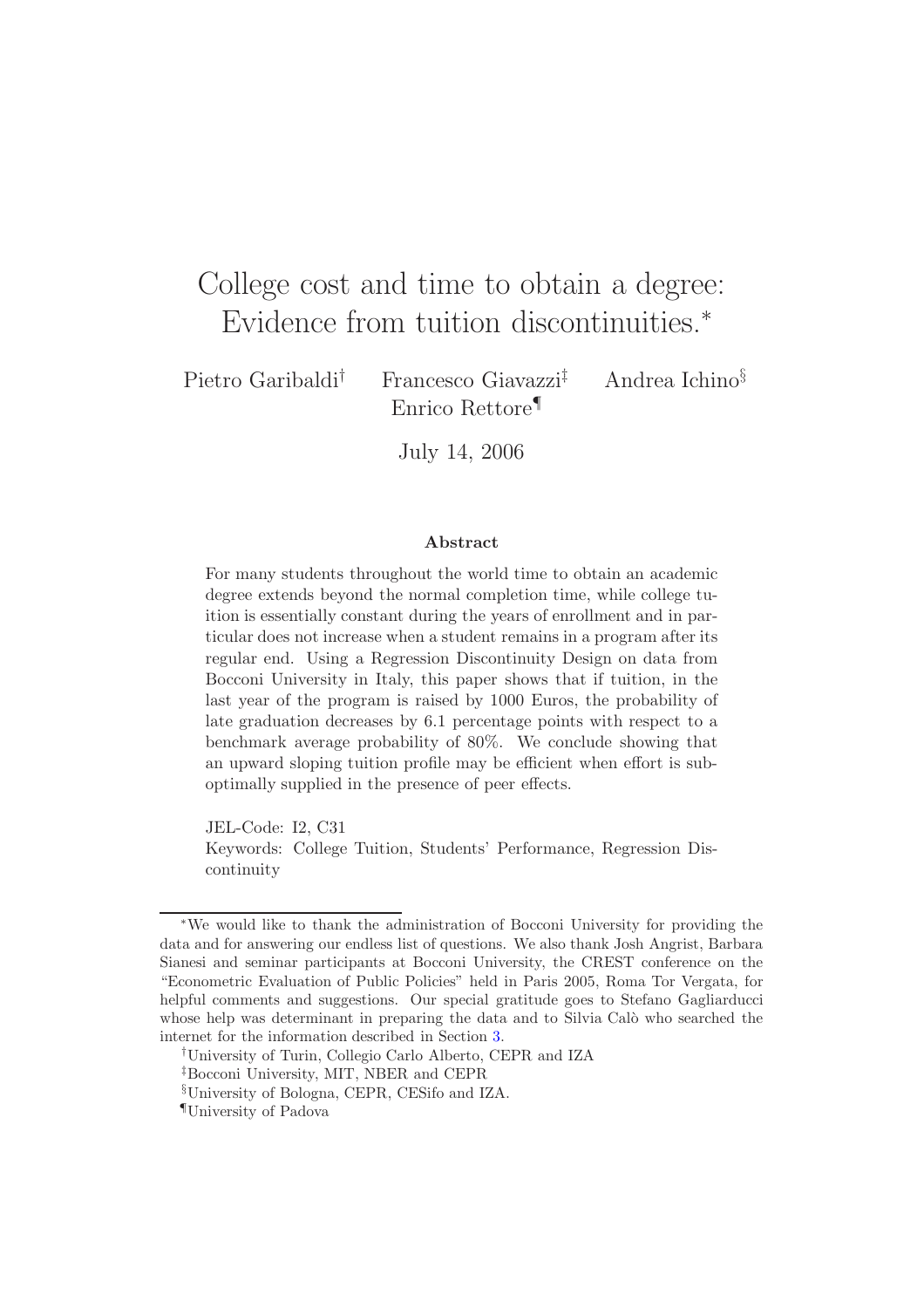## **1 Introduction**

For many students enrolled in academic programs throughout the world time to obtain a degree extends beyond the normal completion time. Interestingly, this happens while college tuition is typically kept constant during the years of enrollment and in particular does not increase (actually often decreases) when a student remains in a program after its regular end. This paper shows that these two findings, concerning the structure of tuition and the speed of graduation, are related and suggests that an increase in continuation tuition, rather than regular tuition, may increase efficiency in the presence of peer effects.

We discuss the link between continuation tuition and time to graduation in a simple model of human capital accumulation in which obtaining a degree is an uncertain outcome and requires time. Whereas early tuition is sunk vis-a-vis the optimal effort choice, students anticipate an increase in the continuation cost of education and react accordingly. Thus, an increase in the continuation cost of education raises students' effort and speed of completion. The core of the paper takes this simple prediction to the data, and estimates the causal effect of an increase in continuation tuition on the probability to obtain a degree beyond the normal completion time.

We base this empirical analysis on detailed administrative data from Bocconi University in Milan, a private institution that, during the period for which we have information (1992-2000), offered a 4 years college degree in economics. This dataset is informative on the question under study not only because more than 80% of Bocconi graduates typically obtain a degree in more than 4 years, but also because it offers a unique quasi-experimental setting to analyze the effect of tuition on the probability of delaying degree completion. Upon enrollment in each academic year, Bocconi students in our sample are assigned to one of 12 tuition levels on the basis of their income assessed by the university administration through the income tax declaration of the student's household and through further inquiries. A Regression Discontinuity Design (RDD) can then be used to compare students who, in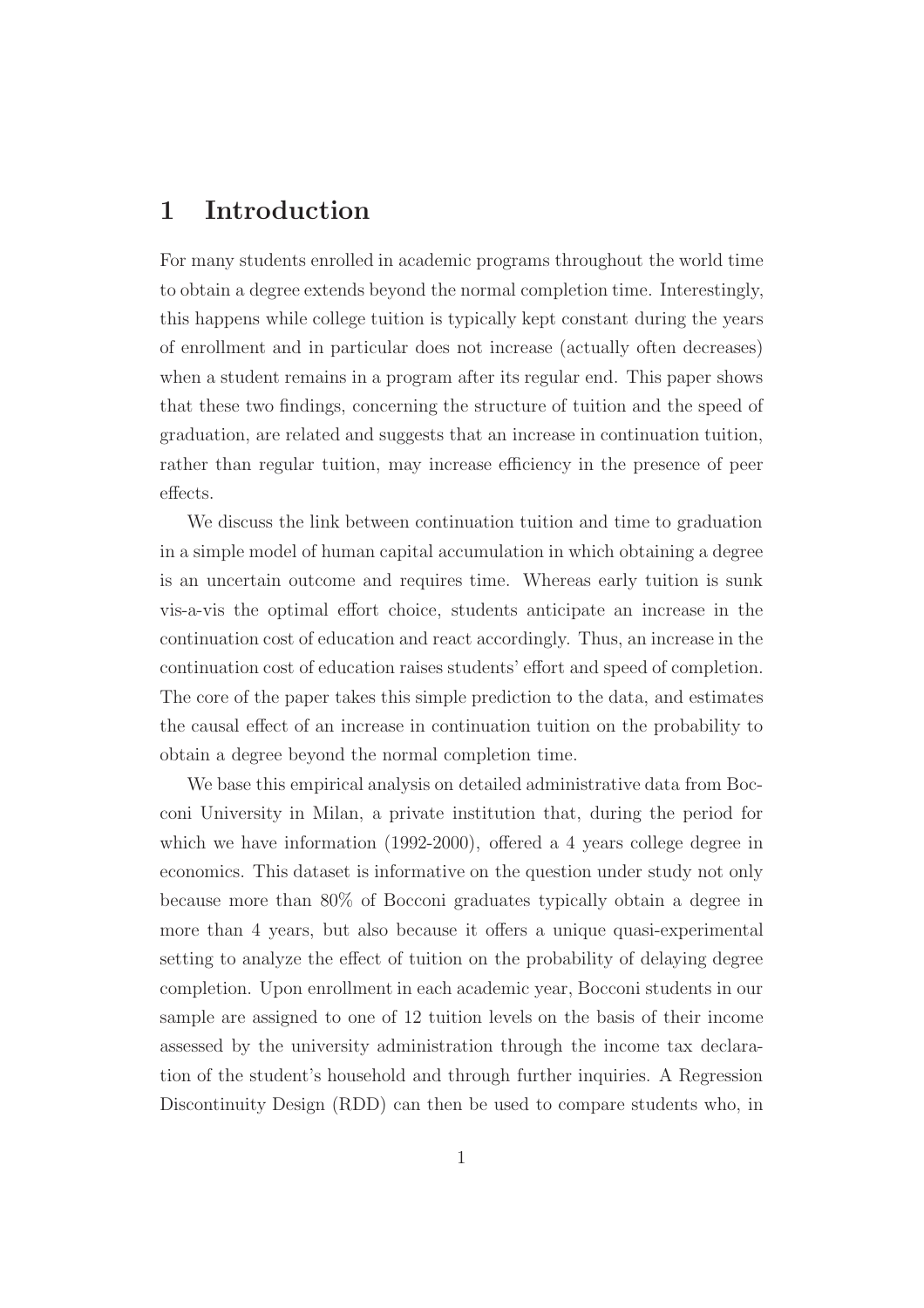terms of family income, are immediately above or below each discontinuity threshold. These two groups of students pay different tuitions to enroll, but should otherwise be identical in terms of observable and unobservable characteristics determining the outcome of interest, which in our case is the decision to complete the program in time. Using this source of identification of the causal effect of a tuition increase, we show that if the fourth year tuition is raised by 1000 Euros, the probability of late graduation decreases by 6.1 percentage points.

In light of this result, we proceed to ask whether there might be efficiency reasons suggesting that continuation tuition should be increased in real life academic institutions. While we are not in a position to estimate the marginal cost of providing education at Bocconi university or in other educational settings, our theoretical results can easily be given a normative implication. In our simple model an increase in continuation tuition, rather than in regular tuition, is desirable when there are peer effects in students effort. In such setting, tuition should be raised relative to the marginal cost of providing education, since effort would otherwise be sub-optimally supplied.

The paper proceeds as follows. Section [2](#page-3-0) describes the related literature. Section [3](#page-5-0) presents the available international evidence on time to degree completion and on tuition structures. Section [4](#page-8-0) proposes a simple model of human capital accumulation that delivers our main empirical prediction, namely, the existence of a negative causal effect of the size of continuation tuition on the probability of obtaining a degree beyond the normal completion time. Section [5](#page-12-0) describes the data, while Section [6](#page-15-0) shows how a Regression Discontinuity Design can be used to identify the causal effect of interest and discusses the robustness of our results with respect to some important complications generated by the instutional setting in which our evaluation takes place. Finally, Section [7](#page-25-0) goes back to the model and shows that when peer effects are important, efficiency considerations suggest that continuation tuition should be raised relative to the marginal cost of providing education. Section [8](#page-27-0) concludes.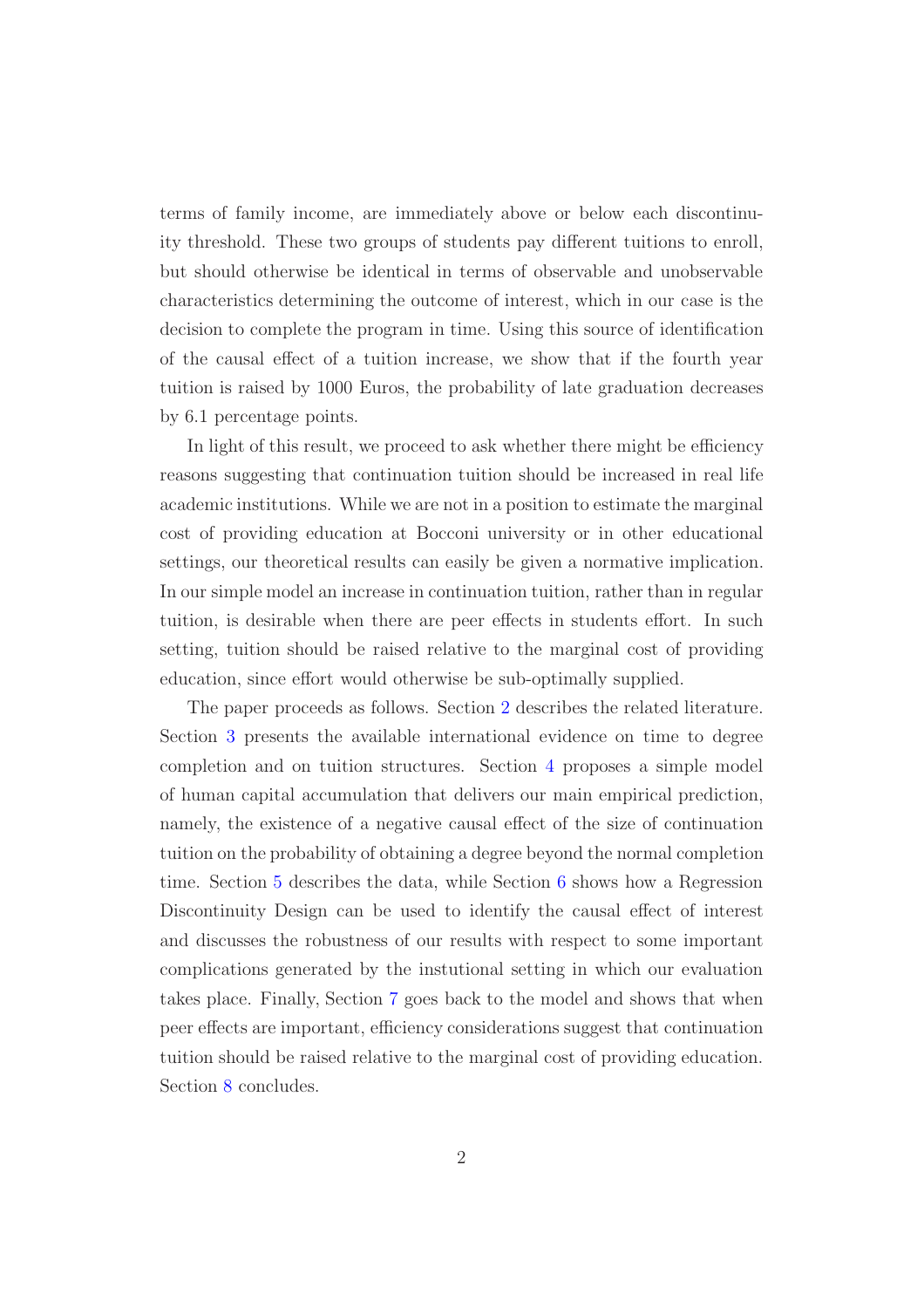## <span id="page-3-0"></span>**2 Related Literature**

There is a small literature looking at the effect of financial incentives on graduation times, but its findings are ambiguous and typically not based on experimental evidence capable to control adequately for confounding factors and in particular for students' ability. Among the less recent non experimental studies, Bowen and Rudenstine (1992) and Ehrenberg and Mavros (1992) find evidence of an effect of financial incentives, in particular on completion rates and time to degree, while Booth and Satchell (1995) find no such evidence.

A more recent study of Hakkinen and Uusitalo (2005) evaluates a reform of the financial aid system in Finland aimed at reducing incentives to delay graduation finding that the reform had some small effect in the desired direction. Similar in spirit to this Finnish study, but with ambiguous findings, is the paper by Heineck et al (2006) that evaluates the German reform of 1998 which introduced a fee for students enrolled in a university program beyond the regular completion time. Both these studies, although based on the exogenous variation generated by a policy change, have nevertheless to rely on a comparison between similar students before and after the reform in order to identify the effect of a tuition increase on delayed enrollment.

Similarly plagued by the likely presence of confounding factors is the study of Groen et al. (2006) which evaluates the effect of the Graduate Education Initiative financed by the A.W. Mellon Foundation. This program distributed a total of 80 million dollars to 51 departments in 10 universities with the explicit goal of financing incentives aimed at reducing students' attrition and time to degree. By comparing these departments with a sample of similar control institutions, the study concludes that the GEI had a modest impact on the outcomes under study, mostly reducing student attrition rather than increasing degree completion.<sup>[1](#page-3-1)</sup>

<span id="page-3-1"></span><sup>1</sup>Other papers study determinants of graduation times different than financial incentives: for example, demographic characteristics in Siegfield and Stock (2000); supervisor quality in Van Ours and Ridder (2003) and labor market conditions in Brunello and Winter-Ebmer (2003). Dearden et al. (2002) study instead the effects of financial incen-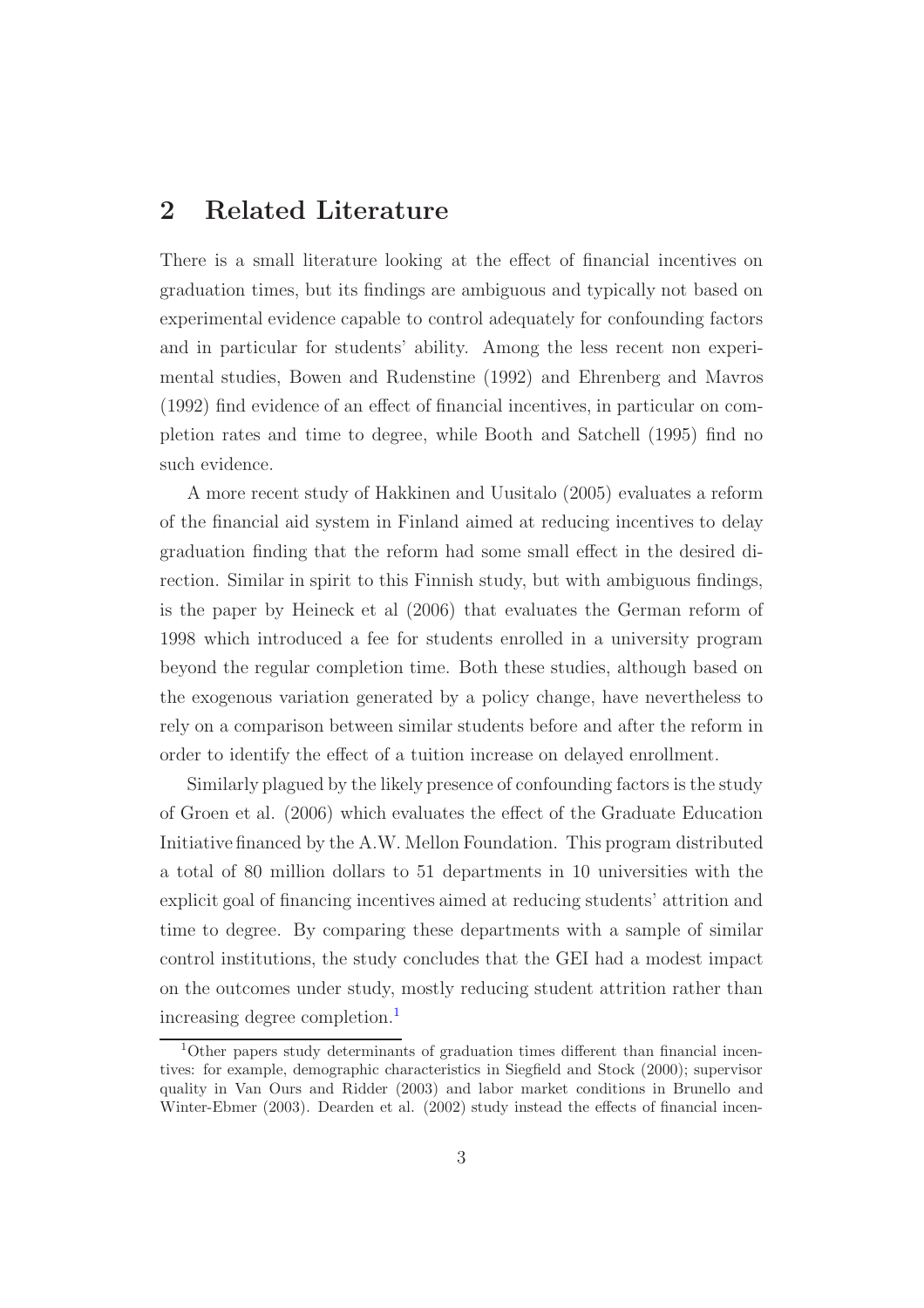Related to our paper is also the vast literature on the effect of tuition on university enrollment, summarized for example in Kane (2003) and Heller  $(2001)^2$  $(2001)^2$  $(2001)^2$ . According to these authors the consensus estimate is that a 1000\$ increase in college costs decreases enrollment rates by 4%, a order of magnitude which is reassuringly similar to the one we find in our context. Also, the literature that focuses more generally on the effect of financial incentives on other indicators of student's performance finds results that are important for our study. This literature is typically base on randomized experiments. For example, Angrist and Lavy (2002) run different trials offering financial incentives to Israeli highschool students aimed at increasing matriculation rates and conclude that worthwhile gains in these rates can be obtained by offering cash awards in low-achieving schools. Leuven et al. (2006) perform instead a field experiment in which first year university students can earn financial rewards for passing all first year requirements. They find small and non-significant average effects of financial incentives on the passing rate and the numbers of collected credit points, which are the sum of a positive effect for high ability students and a (partly) off-setting negative effect for low ability students.

Positive effects of financial incentives on study effort are instead found by Kremer et al. (2005) in the context of a randomized experiment conducted in Kenia that offered school fees exemption and large cash awards to girls who scored well on academic exams. Interestingly from the viewpoint of our paper (see Section [7\)](#page-25-0) Kremer et al. results suggest also that financial incentives to student performance have positive externalities, since boys, who were ineligible for the award, also experienced exam gains. The same happened for girls with low pretest scores who were very unlikely to win. These authors conclude that these large externalities address some of the equity concerns raised by critics of merit awards, and provide further rationale for public education subsidies.

At the end of the day, the mixed results offered by this literature may

<span id="page-4-0"></span>tives on educational choices of highschool graduates.

<sup>&</sup>lt;sup>2</sup>See also Leslie et al.  $(1988)$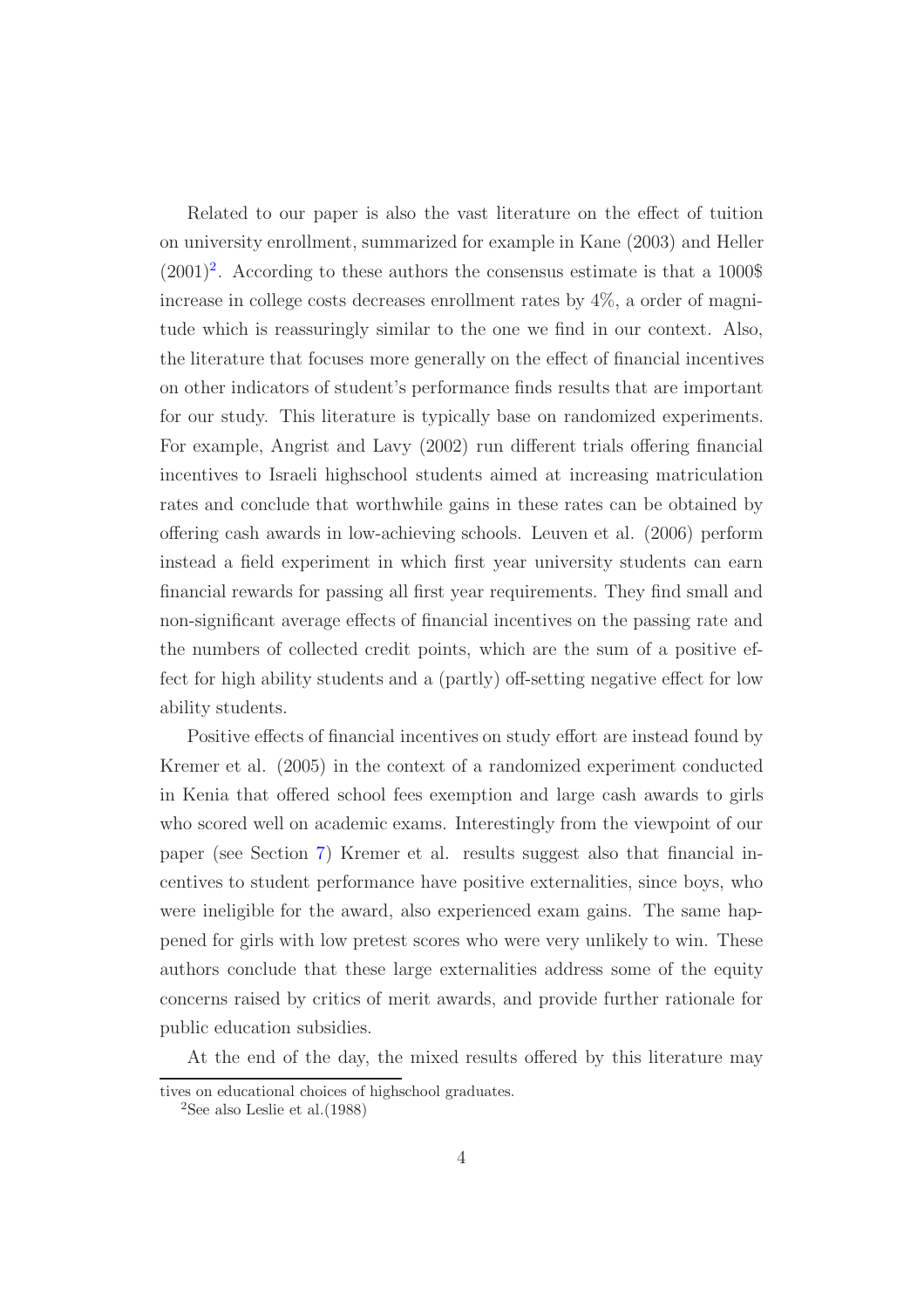be a consequence of the more general ambiguity of the effects of monetary incentives highlighted by Gneezy and Rustichini (2000) and certainly requires more research based on quasi-experimental evidence, which is our goal in this paper.

## <span id="page-5-0"></span>**3 Time to degree and tuition structure around the world**

A simple Google search of the words "Time to degree completion" produces an endless series of documents suggesting that throughout the world there is a generalized concern for the fact that a large fraction of students remains in educational programs beyond their normal completion times. Moreover, in many cases these tendency appear to have increased in recent years.

At the Ph.D. level in the US these are well known facts that have generated widespread concern. In the representative sample collected by Hoffer and Welch (2006), the average median time to obtain a PH.D was 9 years in 1978 and increased to 10.1 years in 2003 with a similar pattern across fields. Such a number of years is almost twice what most universities consider as the regular completion time to obtain a Ph.D. (i.e. 4-5 years). These findings are confirmed also by OSEP (1990), Ehrenberg and Mavros (1992), Groen et al. (2005) and Siegfield and Stock (2000).

Perhaps less well known is the fact that a problem exist also at the undergraduate level where, according to the US Department of Education (2003), first-time recipients of bachelor's degrees in 1999-2000 took on average "about 55 months from first enrollment to degree completion". This is about one year more than the normal completion time of 45 months.

A long series of studies, available on the internet, conducted separately by colleges and universities around the US confirm this general finding. Just to give some examples, the University of Southern California reports for its graduates of the academic years 96/97 - 00/01 that in all fields more than 12 quarters (the standard duration) are needed on average to obtain a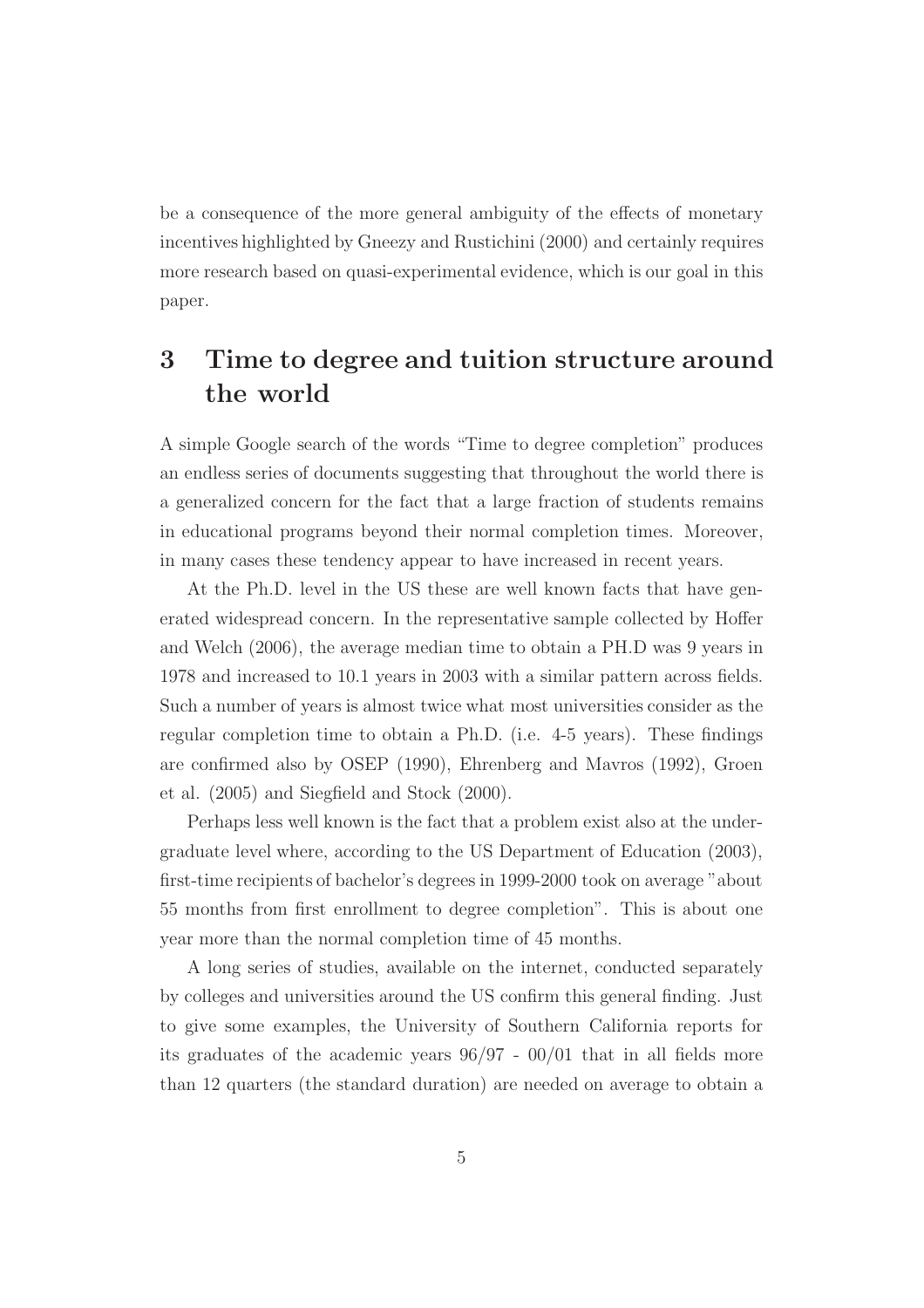degree. While in the social sciences the delay is more limited (12.2 quarters on average) in engineering and natural sciences completion time reaches 13.5 quarters. A report of the State of Illinois Board of Higher Education (1999) finds that only "25% of the entering freshmen of the classes of 1987 through 1992 at the Illinois public universities graduated within 4 years", while 45% had not yet graduated at the 5 years mark. Similarly at UCDavis  $(2004)$ , out of 5153 bachelor's degrees conferred in 2002-03, 46% obtained a degree in more than 4 years. Even at the level of 2 years community colleges there is evidence that delayed completion is an issue, as indicated by Gao (2002), which finds that only 82.9% of the first-time full-time freshmen at the Collin County Community College in Texas completed their studies within the legal duration and 35.2 of these students needed more than 4 years to obtain a degree.

The situation is similar in Canada where a 2003 report of the Association of Graduate Studies indicates that " ... in many universities times to completion were longer than desired." Data are less easy to find for other countries, but the problem of the excessive time to degree completion is certainly not restricted to North America. A survey conducted by Brunello and Winter-Ebmer (2003) on 3000 Economics and Business college students in 10 European countries, finds that the percentage of students "expecting to complete their degree at least one year later than the required time ranges from 31.2% in Sweden and 30.8% in Italy to close to zero in the UK and Ireland. While Swiss and Portuguese students are close to the Anglo-Saxon pattern (3.5% and 4.6% respectively), French and German students lie in between these extremes (17.1% and 10% respectively)." The web site of the Spanish Ministerio de Educacion y Ciencia reports that out of 91238 graduates of the three year undergraduate program, only 38581 completed their studies in time, and 33791 needed from 4 to 5 years. For the Netherlands, Van Ours and Ridder (2003) analyse the administrative data of three universities and find that "No Ph.D. student defends his or her thesis within three years, while a few students graduate in three to four years. Most students finish in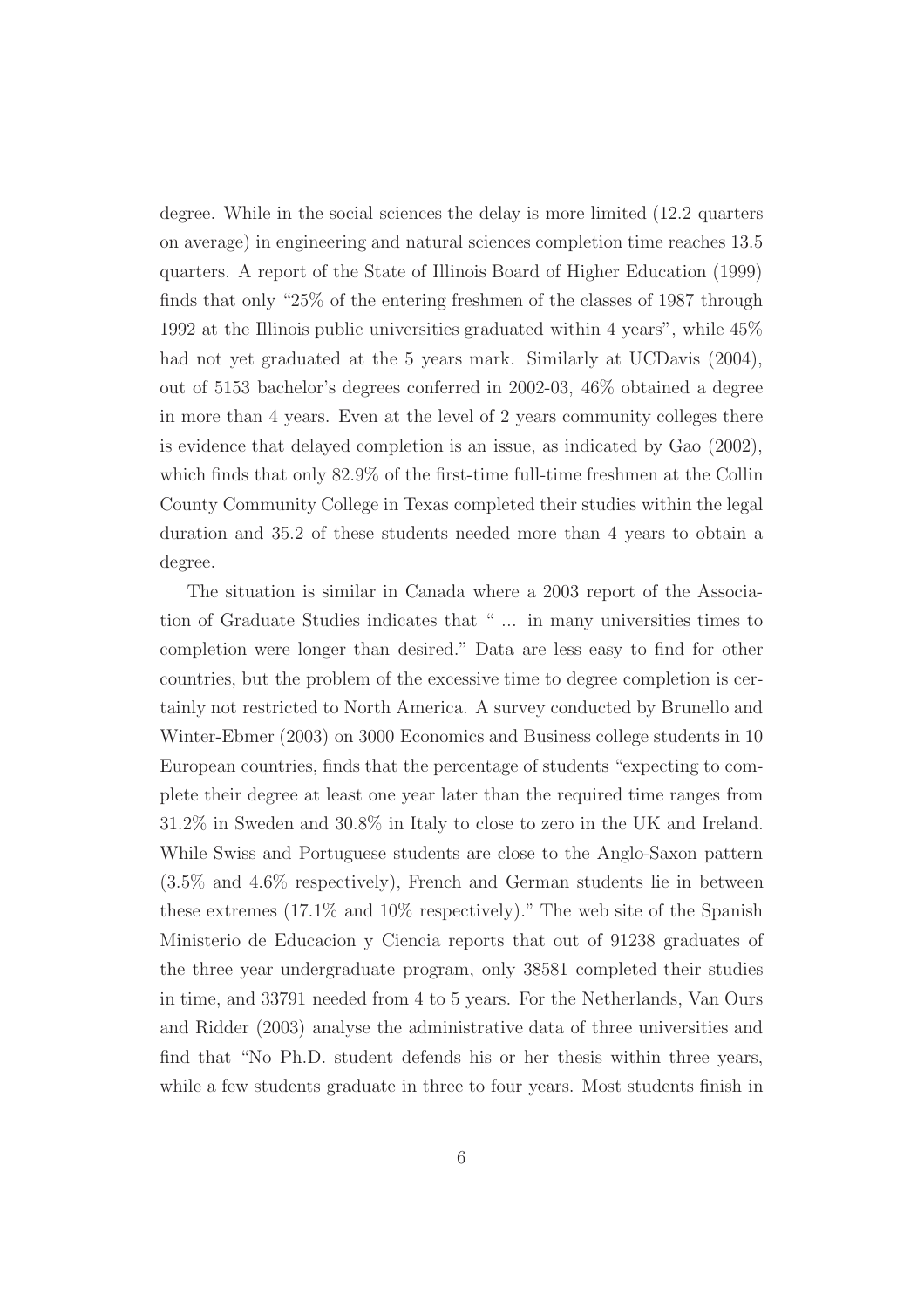five to seven years after the start, and after seven years the fraction remains almost constant, i.e. there are few graduations after seven years". According to Hakkinen and Uusitalo (2002) the problem of reducing time to graduation has been on the Finnish government agenda since at least 1969, given that Finland is second only to Italy, among OECD countries, in terms of average age of tertiary graduation.

Indeed, the country where the problem is perhaps more evident is Italy, which offers the data used in the econometric analysis of this study. As shown in Table [1](#page-35-0) Italy is the Oecd country with the smallest employment rate in the 25-29 age bracket, the highest enrollment rate in education in the 25-29 age bracket and the (second) lowest university graduation rate in the 35-44 age bracket. In other words, since it is unlikely that cohort effects may explain alone these figures, it seems that while most Italian youths remain in educational institutions for a longer period than youths in other comparable countries, very few of them complete their studies and obtain a degree. This is not because these Italian youths drop out from a legal point of view, otherwise we would not see so many of them registered as "nonemployed, in education". The fact is that Italian students have an abnormal tendency to extend their permanence in a university program beyond the normal completion time.

Table [2](#page-36-0) shows that while on average the mean legal duration of a university program was 4.39 in a representative sample of 1995 graduates, the median effective duration in the same sample was 7.00 years and the mean was 7.41. Moreover this tendency appear to be similarly true in all fields. Table [3](#page-37-0) shows that out of 1,684,993 students enrolled in Italian universities during the academic year 1999-00, 41.1% are classified as *Fuori Corso*, i.e. they have been enrolled for more than the legal length of their university program. Of the 171,086 graduates of the same year 83.5% obtained their degree as *Fuori Corso* students.

Interestingly, while throughout the world obtaining a degree within the normal completion time is becoming the exception rather then the rule, uni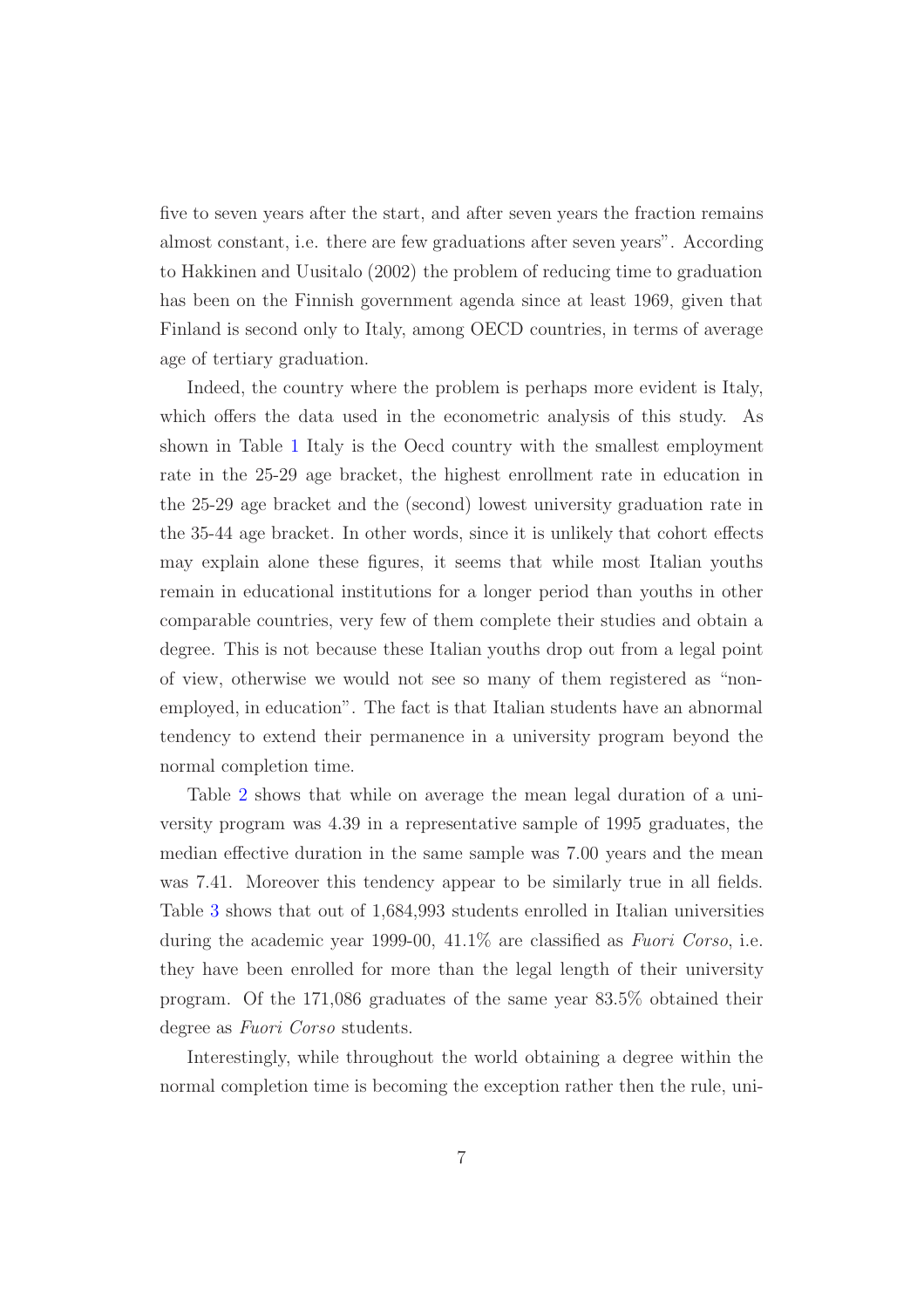versity tuition is often structured in a way such that students pay the same for each year of enrollment, whether regular or beyond normal completion time. In some cases, like for example Italy, students pay less when they enroll as *Fuori Corso*. We are aware of only three cases that go in the opposite direction. In Germany a tuition ranging between 500 and 900 euros was introduced for *Fuori Corso* students in different landers between 1998 and 2005, in a period in which regular students paid no fee (see Heineck et al, 2006). Similarly, the Finnish government passed in 1992 a reform aimed at reducing financial aid for students who delayed graduation (see Hakkinen and Uusitalo, 2005). In the same spirit, the Spanish system foresees that students pay for the credits they acquire by passing exams, but the cost of each credit increases with the number of times the student tries to pass the exam.

Outside of these three cases, there seem to be no evidence that academic institution payed any attention to the possibility that the structure of tuition and the speed of graduation are related. In the rest of this paper we show theoretically and empirically, that a link may instead exist with important efficiency consequences.

## <span id="page-8-0"></span>**4 A simple theory**

We consider a risk neutral individual that is enrolled in school. The education investment takes time and has random outcome. Graduation can take place either in 1 or in 2 periods and we assume that there is no discounting. In each period the probability of graduation depends linearly on individual effort at time t and we indicate it simply with  $e_t$ . Market returns depend on whether students have graduated and on the speed at which they have completed their studies.

At time  $t = 1$  there is the first attempt to graduate. Successful graduation in the first period leads to a market return equal to  $\beta w$ , with  $\beta > 1$  Education involves both financial and psychological costs. The tuition at time  $t = 1$ is indicated with  $\tau_1$ , where  $\tau_1$  indicates the marginal technological cost of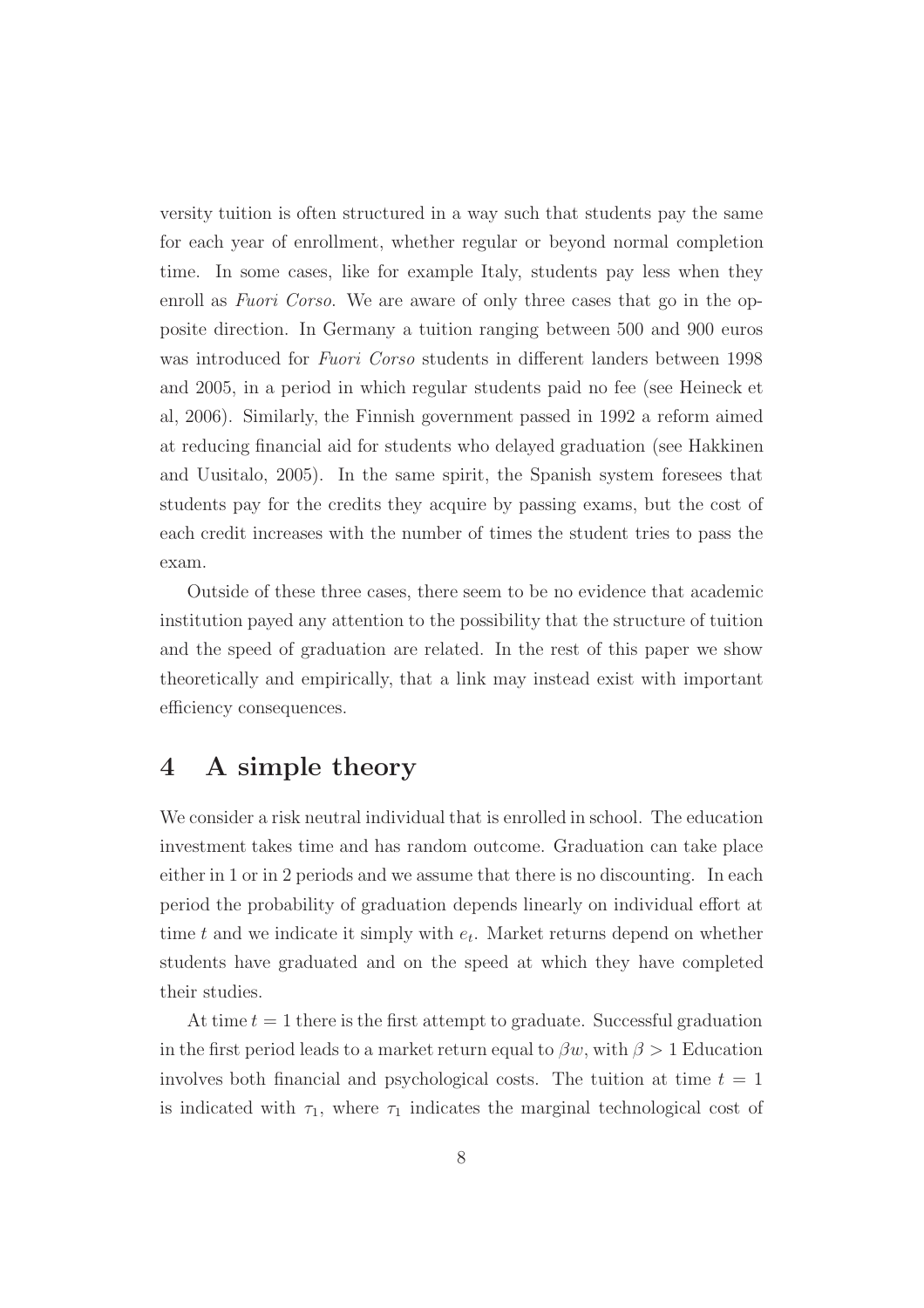providing education. Students in each period face a (psychological) convex cost of education that we express as

$$
C_t(e) = \lambda + \frac{xe_t^2}{2}
$$

where x is an ability parameter, e is effort and  $\lambda$  is a parameter that individuals take as given and will play an important role in Section [7.](#page-25-0) The marginal cost of education is increasing in effort and reads  $xe_t$ . There is a link between ability and effort with better student facing a lower marginal cost of effort (a lower  $x$  means higher ability). The individual in the first period chooses an optimal amount of effort

Education can fail in the first period. At time  $t = 2$  there is a refinancing decision. The outside option of education is indicated with  $w$ . If students refinance education they have a second attempt to graduate. The financial cost of tuition at time  $t = 2$  is indicated with  $\tau_2$ , where  $\tau_2$  is the technological cost of providing education to a student that is refinancing education. Successful graduation in the second period leads to a return equal to  $\beta \delta w$ with  $0 < \delta < 1$  but such that  $\beta \delta > 1$ . Unsuccessful graduation at the end of the second period leads to a market return equal to w.

The equilibrium is described by the optimal effort levels (or graduation probabilities)  $e_1$  and  $e_2$  at time  $t = 1$  and  $t = 2$ . The model has to be solved backward, beginning with the effort choice at time  $t = 2$ 

A model with sequential schooling choices, uncertainty and drop out is described by Altonji (1993). In that model there is no effort choice and the link between effort and speed of graduation is not analyzed. Most of the emphasis of that paper is on college choice, i.e. humanities versus math, and individuals have different attitude toward different fields.

Our main interest is on the link between the tuition structure and the speed of graduation, and our key objective in this section is to derive testable implications concerning the relationship between the speed of graduation and the structure of tuition. Normative implications are left for Section [7.](#page-25-0)

Note that our discussion is completely abstracting from issues linked to the individual's ability to pay, and all our reasoning should be interpreted for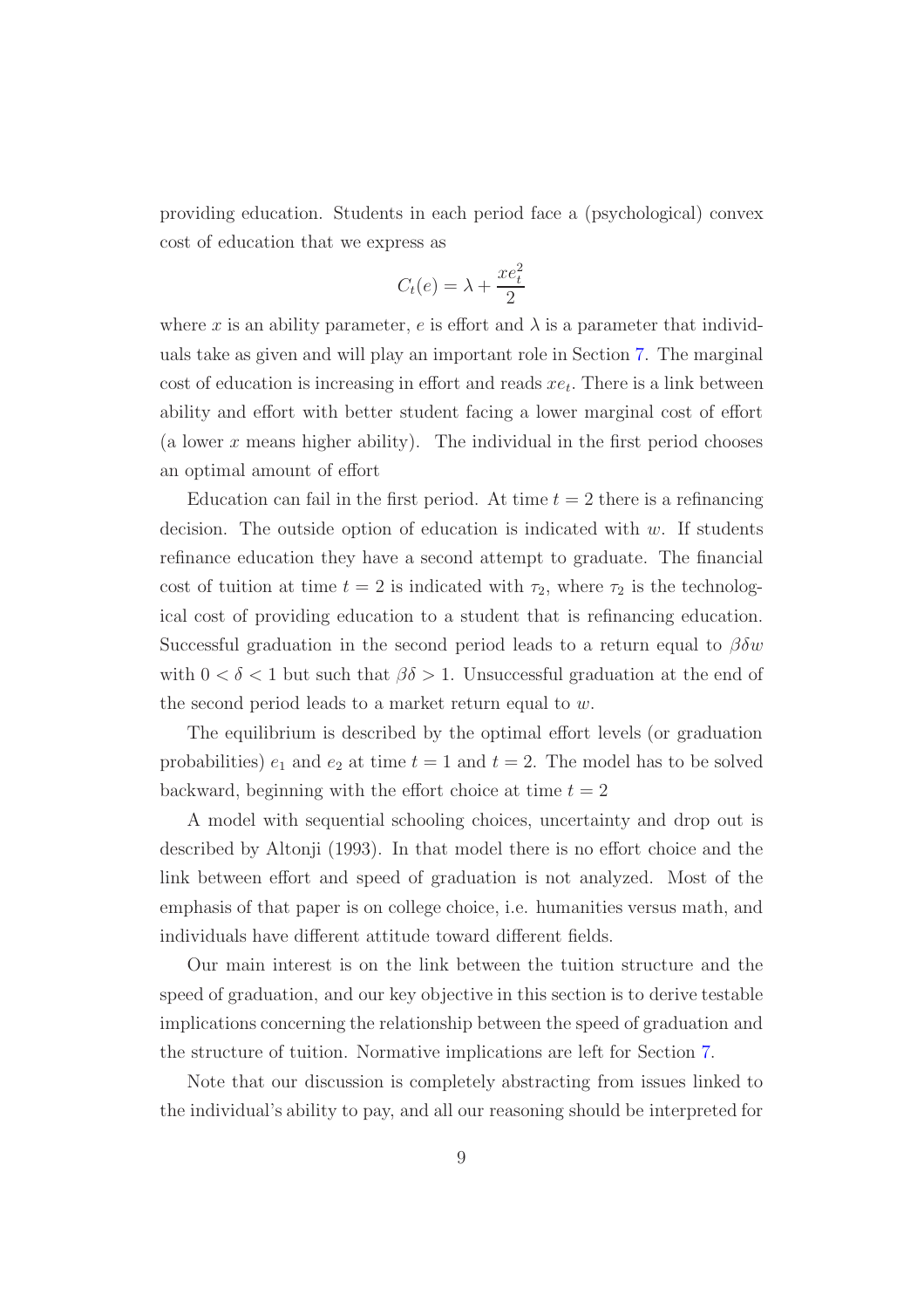a given level of income. Such restriction, admittedly relevant for the welfare analysis, is consistent with our empirical specification. We thus consider the tuition structure as a technological parameter, which reflects the marginal cost of providing education.

#### **4.1 Optimal effort and graduation probability**

Working backward, we first assume that an individual does refinance education at time  $t = 2$ . We look for the optimal effort at time  $t = 2$ , and indicate with  $U_2(e_2, \tau_2)$  the lifetime utility of an individual that continues education at time  $t = 2$ . The expression is

$$
U_2(e_2, \tau_2) = e_2 \beta \delta w + (1 - e_2) w - \left(\tau_2 + \frac{x e_2^2}{2} + \lambda\right)
$$

With probability  $e_2$  the individual is a late graduate and enjoys a market return equal to  $\beta \delta w$  while with the complement probability she needs to accept the outside option  $w$ . The financial cost of education (the tuition) is  $\tau_2$  plus the convex cost  $C(e)$ . Simple algebra shows that the optimal efforts is

<span id="page-10-0"></span>
$$
e_2^* = \frac{w[\beta \delta - 1]}{x} \tag{1}
$$

Two remarks are in order

**Remark 1** *The structure of tuition does not affect optimal effort in the second period*

**Remark 2** *The lower the student ability, the lower the effort in the second period*

The first remark derives from the fact that  $\frac{\partial e_2^*}{\partial \tau_2} = 0$  The tuition is a sunk cost when the student chooses effort and it does not affect neither the psychological cost nor the marginal return, so that it can not have an impact on the marginal effort. The second remark (which derives from the relationship  $\frac{\partial e_2^*}{\partial x} < 0$ ) suggests a complementarity between ability and effort. Other things equal, the better the student the higher the effort.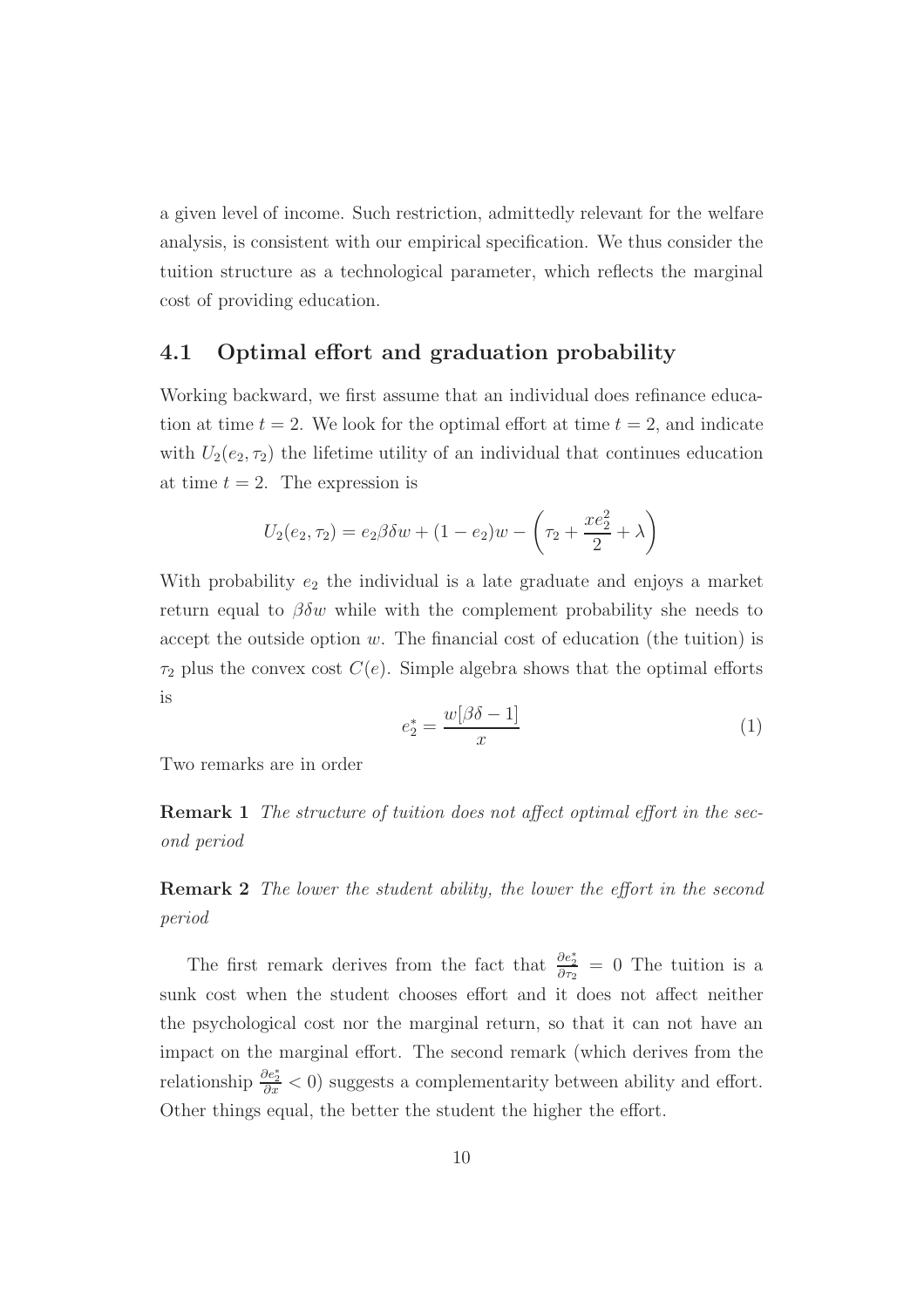Refinancing is optimal at time  $t = 2$  if and only if  $U_2(e_2^*, \tau_2) > w$  where e∗ <sup>2</sup> is described by equation [1](#page-10-0). Simple algebra (see Appendix) shows that refinancing requires

<span id="page-11-0"></span>
$$
x \le \frac{w^2[\beta \delta - 1]^2}{\tau_2} \tag{2}
$$

a restriction on the parameter x that we assume to be satisfied. This completes the problem in the second period.

We now proceed to characterize optimal effort in the first period. We indicate with  $U_1(e_1, \tau_1)$  the life time utility for an individual that has just enrolled. Its expression reads

$$
U_1(e_1, \tau_1) = e_1 \beta w + (1 - e_1) Max[U_2(e_2^*, \tau_2); w] - \left(\tau_1 + \frac{xe_2^2}{2} + \lambda\right)
$$

where the max operator can be eliminated by virtue of equation [2](#page-11-0). The optimal effort reads

<span id="page-11-1"></span>
$$
e_1^* = \frac{[\beta w - U_2(e_2^*, \tau_2)]}{x} \tag{3}
$$

Clearly the effort chosen must be a positive number. Our key empirical implication immediately follows

**Proposition 1** *Larger second period tuition increases effort and the graduation probability in the first period*

Since  $\frac{\partial U_2}{\partial \tau_2}$  < 0 individuals tend to work harder in the first period to avoid the larger tuition. This in turn implies that, for given quality  $x$ , an increase in second period tuition increases the probability of graduation. The intertemporal structure of tuition does affect the graduation probability. Tuitions represent a fixed cost and sunk within period, but a forward looking student does take into account the continuation cost of education and responds accordingly.

We are now in a position to summarize the effect of a relative increase in tuition in the second period An increase in the continuation tuition  $\tau_2$  leads to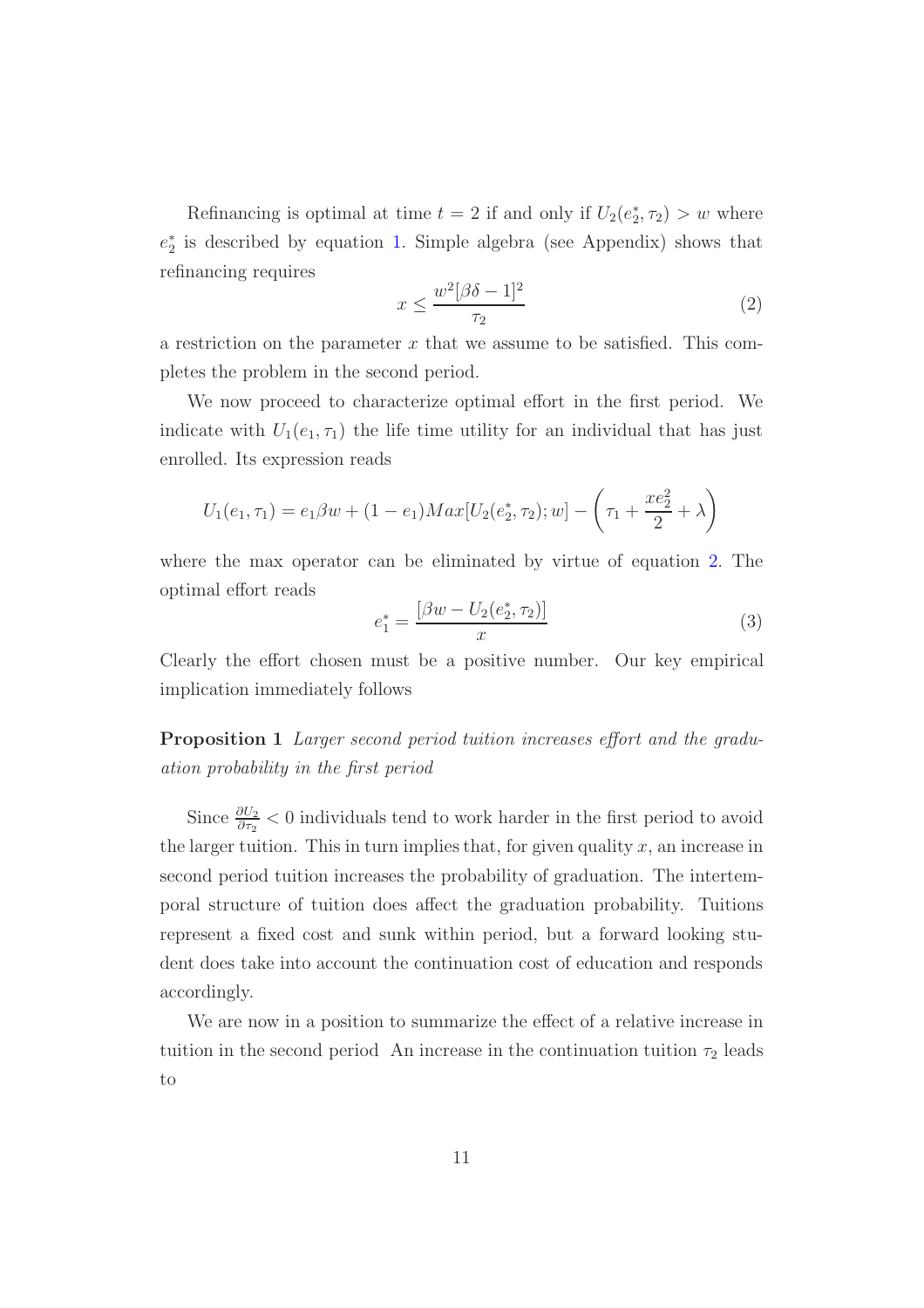- i.  $\frac{\partial e_1}{\partial \tau_2} > 0$ . An increase in effort and the graduation probability. This effect is our key empirical implication and motivates most of the empirical analysis that follows
- ii.  $\frac{\partial U_2}{\partial \tau_2}$  < 0. A reduction in the utility of refinancing. This implies that there may be an increase in drop out at the end of the first period
- iii.  $\frac{\partial U_1}{\partial \tau_2} > 0$  A decrease in utility from school participation.

The second and third results are both standard and not particularly surprising. An increase in tuition reduce, other things equal, the value of education and the student incentive to refinance. The first result is the most interesting, and highlights an important link between tuition structure, effort choice, and the speed of graduation. This is the effect that we test empirically in the remaining part of the paper.

## <span id="page-12-0"></span>**5 The Bocconi dataset and the institutional framework**

Bocconi is a private Italian university which offers undergraduate and graduate degrees in economics. Although it differs in many ways from the rest of the Italian university system, which is almost entirely public, Bocconi matches national averages as far as the *Fuori Corso* problem is concerned, which is the focus of this study. The last row of Table [2](#page-36-0) shows that the median effective time to obtain a four years degree at Bocconi is five and a half years, a difference that parallels almost exactly the national pattern. Similarly in line with the national pattern is the fraction of graduates who obtain a degree in more than 4 years (see Table [3\)](#page-37-0). Slightly lower than the national average is instead the fraction of *Fuori Corso* students among all students enrolled, suggesting that, at Bocconi, students prolong their studies beyond the regular time as frequently as elsewhere but for a shorter period. This is consistent with the finding in Table [2](#page-36-0) that the mean effective duration is smaller than the median at Bocconi, while it is higher elsewhere.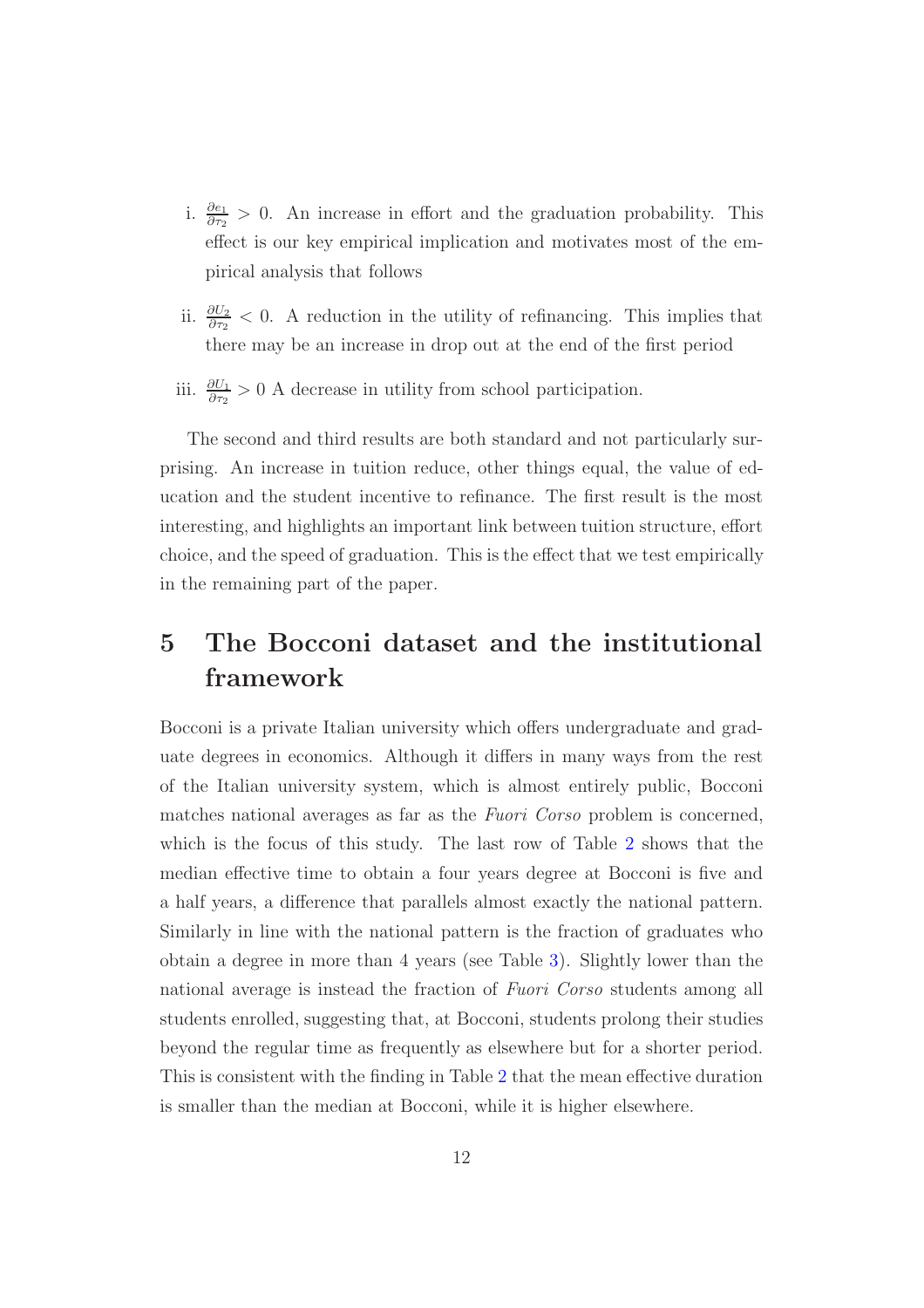From the viewpoint of this study, however, the reason to focus on Bocconi data is not only its similarity with the rest of the Italian university system with respect to the *Fuori Corso* problem. More importantly Bocconi offers a unique quasi-experimental setting to analyze the effect of tuition on the probability of delaying degree completion. Upon enrollment in each academic year, Bocconi students are assigned to different tuition levels on the basis of their income assessed by the university administration through the income tax declaration of the student's household and through further inquiries. A Regression Discontinuity Design (RDD) can then be used to compare students who, in terms of family income, are immediately above or below each discontinuity threshold. These two groups of students pay different tuitions to enroll, but should otherwise be identical in terms of observable and unobservable characteristics determining the outcome of interest, which in our case is the decision to complete the studies in time.

For all the 12,127 students enrolled in the four years undergraduate program at Bocconi during period 1992-1999 we received anonymized administrative records containing information on: (a) the high school final grade and type; (b) family income as declared to the government for tax purposes; (c) the theoretical tuition assigned to each student on the basis of her declared family income; (d) the tuition actually paid, which may differ from theoretical tuition for reasons to be explained below; (e) the exams passed in each year and the related grades; (f) demographic characteristics. For two specific cohorts (1992-93 and 1996-97) we obtained also additional information on family background acquired through a survey performed by the Placement Office of the university.

Table [4](#page-38-0) reports some descriptive statistics suggesting that *Fuori Corso* status is correlated with indicators of lower ability and educational performance. For example, the fractions of students with top highschool grades, who graduates *cum laude*, who come from the public highschool system<sup>[3](#page-13-0)</sup> and from top highschool tracks or whose father is a graduate, are all higher for

<span id="page-13-0"></span><sup>3</sup>With very few exceptions, private highschools in Italy are of a significantly lower quality, admitting those students who do not survive in the public school system.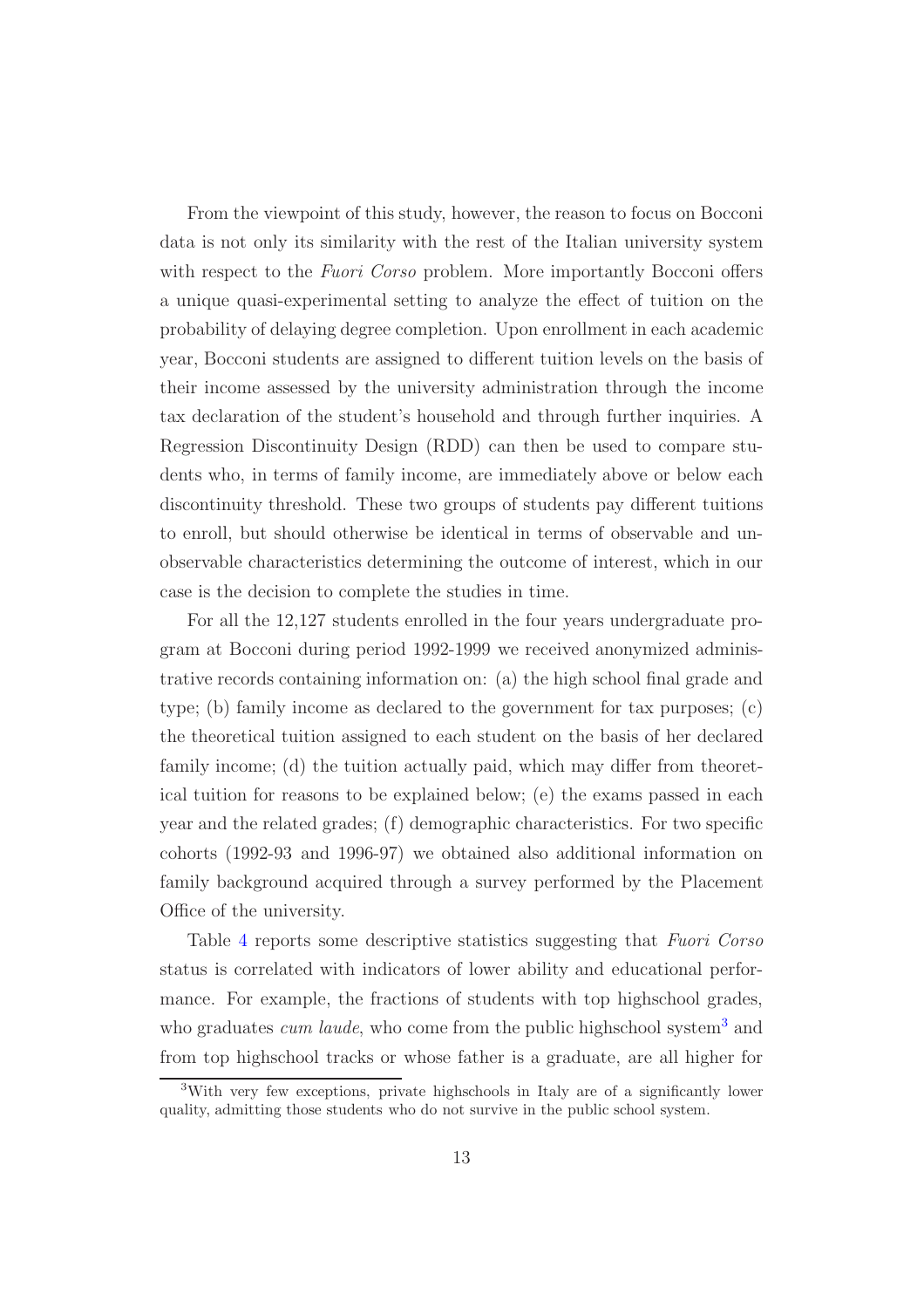students *in time* than for students *Fuori Corso*. Interestingly, also the fraction of females is higher among those who graduate in time, while coming to Bocconi from outside Milan, where the university is located, does not seem to matter.[4](#page-14-1) Declared family income is on average higher for students *in time*, although this obviously does not say much on the causal relationship between ability to pay and *Fuori Corso* status, since family incomes may be correlated positively or negatively with student ability<sup>[5](#page-14-0)</sup> and is positively correlated with tuition as described below.

Between 1992 and 1999 students were assigned to 12 tuition brackets defined in terms of family income. The temporal evolution of the 12 brackets and of the implied tuition structure is described in Figure [1.](#page-39-0) It should be noted that, for Italian standards, tuition at Bocconi is fairly high ranging between 715 and 6101 Euros per year (in real terms, base 2000). Unless a student accepts without discussion the highest bracket, he or she is asked to present the tax declaration from the previous fiscal year, which contains a measure of family income. In these cases, Bocconi makes its own re-assesment of the ability to pay of the family, on the basis of further inquiries. As a result of this re-assessment a student may be assigned to a higher bracket than the one implied by their declared taxable income, so that the tuition actually paid may be higher than the theoretical tuition determined on the basis of declared family income. This is, however, not the only way in which the theoretical tuition may differ from the tuition actually paid, because for various reasons students have a right to partial or total tuition exemptions, and may end up in a lower bracket than the one implied by their taxable income. Although Bocconi gave us some information on the process determining the exemptions, we cannot fully control for it. For the purpose of our evaluation study, the bottom line is that, near a threshold between two brackets, declared taxable income assignes similar students to different tu-

<sup>4</sup>Bocconi is one of the very few Italian universities that attracts students from far away.

<span id="page-14-1"></span><span id="page-14-0"></span><sup>&</sup>lt;sup>5</sup>Note that given the relatively high tuition at Bocconi, for Italian standards, students with poor family backgrounds or coming from far away and thereby encountering higher costs, typically enroll only if they have better highschool grades, which suggest higher ability.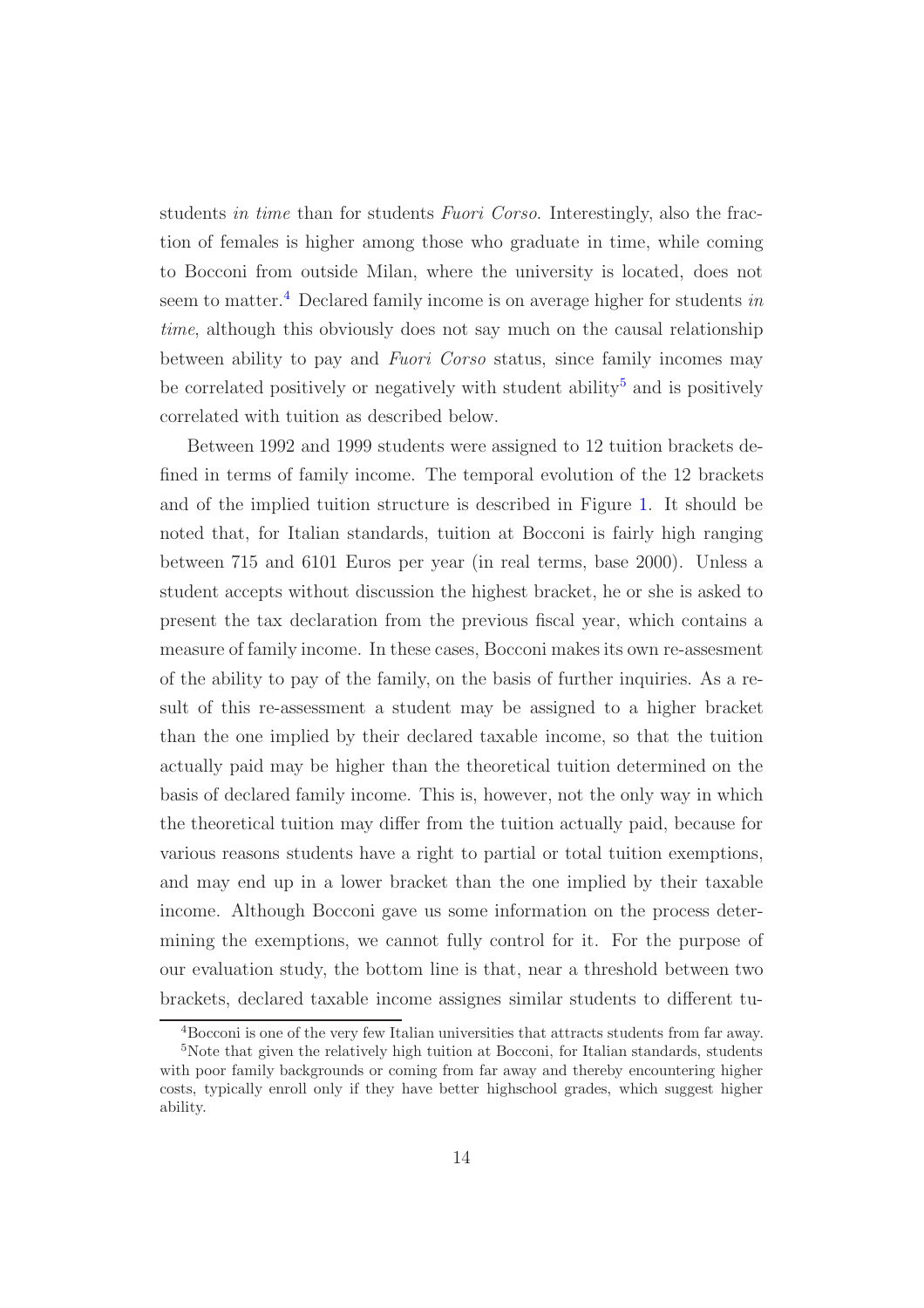itions, but there is non-compliance with the assignment. This possibility of non-compliance will require proper consideration in the empirical analysis.

We restricts the analysis to students in the fourth year of the program, i.e. the last regular year of studies. This restrictions leave us with 10,216 students, whose distribution across theoretical tuition brackets by *Fuori Corso* status is described in Table [5.](#page-40-0) This is the sample used in the econometric analysis of the next sections. Before moving to such analysis it is important to keep in mind that these are the fourth year Bocconi students enrolled in the years from 1995 to 2002. As shown in Figure [2,](#page-41-0) many variables which are relevant for our evaluation study display a significant time variation in these years. While little can be said on the determinants of this time variation, our econometric analysis will have to control for it in an appropriate way when pooling together observations from different years.

### <span id="page-15-2"></span><span id="page-15-0"></span>**6 The evidence**

### **6.1 A Regression Discontinuity Design for our problem**

Let  $y_j$  be the j-th discontinuity point corresponding to the income level that separates tuition brackets j and  $j + 1$  in the theoretical assignment rule adopted by Bocconi University. We focus on the identification of causal effects for students in a neighborhood of this discontinuity point. Let Y be the student real income and  $\tau^t$  be the *theoretical* tuition that the student should pay according to the assignment rule, with l and h being the values of  $\tau^t$  respectively below and above the discontinuity point  $(h>l)$ .<sup>[6](#page-15-1)</sup> Denote with  $\tau_h^p(\tau_l^p)$  the tuition that a student in a neighborhood of the discontinuity would *actually* pay if the theoretical tuition assigned to her were  $h(l)$ . Finally, let  $F_h$   $(F_l)$  be the binary *Fuori Corso* status of the same student under the theoretical tuition assignments  $h(l)$ .

<span id="page-15-1"></span> ${}^{6}$ In principle, a subscript *i* should be attached to these values of the theoretical tuition, but since in this sub-section we consider only one generic threshold  $j$  we omit this subscript to simplify notation. It will instead be needed later in Section [6.3.](#page-21-0)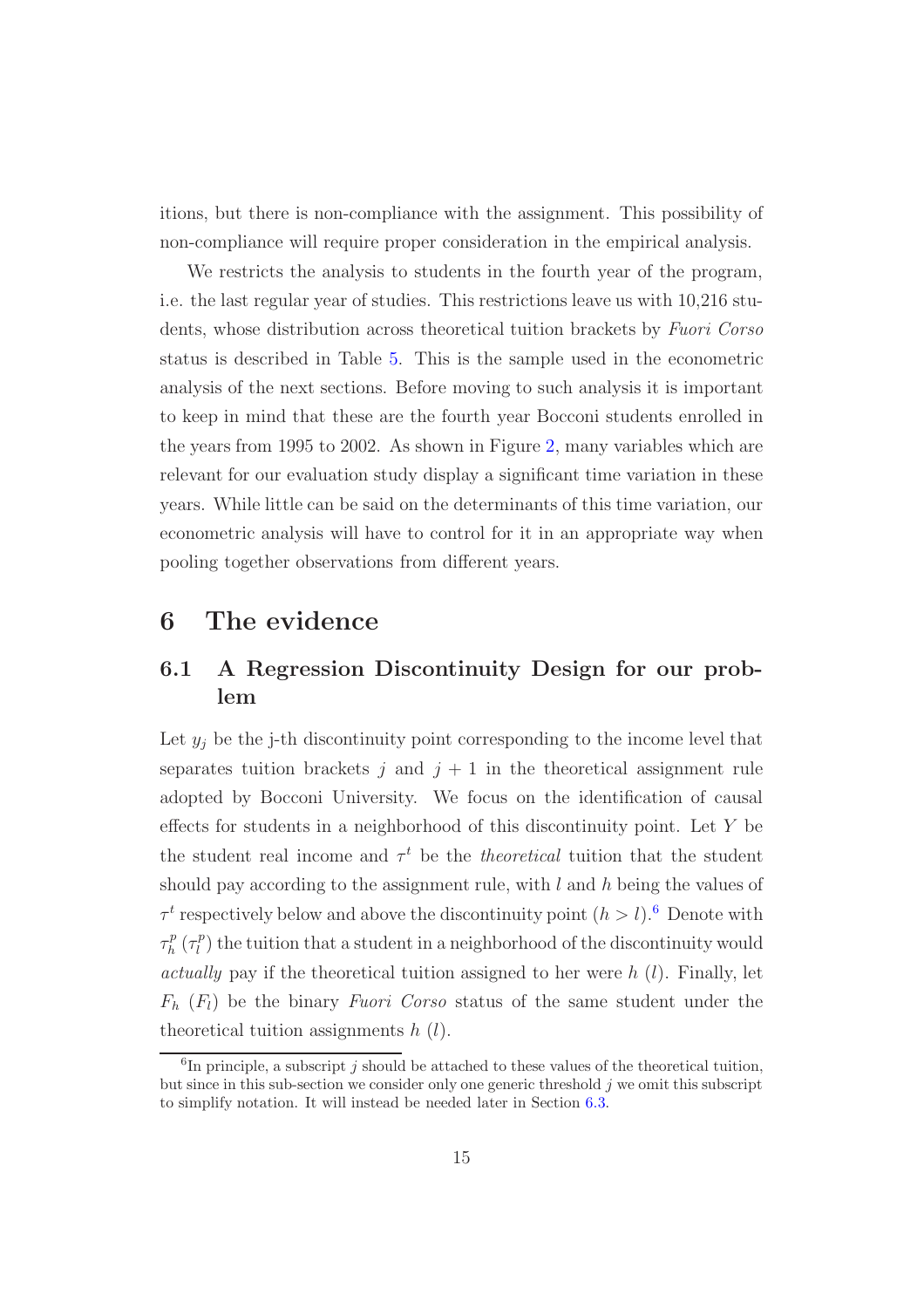<span id="page-16-1"></span>Under the continuity conditions:

$$
E\{F_l|Y=y_j^+\}=E\{F_l|Y=y_j^-\}\tag{4}
$$

$$
E\{\tau_l^p|Y=y_j^+\}=E\{\tau_l^p|Y=y_j^-\}\tag{5}
$$

<span id="page-16-0"></span>(see Hahn, Todd and van der Klaauw, 2001), the mean effects of being assigned to the higher theoretical tuition bracket  $\tau^t = h$  (instead of the lower one  $\tau^t = l$ ) on the tuition actually paid  $\tau^p$  and on the *Fuori corso* status F for a student in a neighborhood of the cut-off point are identified as:

$$
E\{\tau^p|y_j^+\} - E\{\tau^p|y_j^-\}.\tag{6}
$$

$$
E\{F|y_j^+\} - E\{F|y_j^-\}.\tag{7}
$$

These are the so called Intention-to-Treat effects. For the sake of keeping the notation simple, here and below we omit time subscripts, but in our context, these equations hold only conditioning on time periods. This because, as we explained at the end of the previous section, the composition of the pool of Bocconi students changed over the years with respect to some observables relevant to the outcome. It is therefore necessary to condition on the time period to make the students just above the cut-off point comparable to those just below it with respect to such observables.

To convert the Intention-to-Treat effects into a meaningful causal effect of  $\tau_p$  on F we rely on Angrist, Graddy and Imbens (2000). Under a *monotonicity condition* asserting that no one is induced to pay a *lower* actual tuition if exogenously moved, in terms of theoretical tuition, from  $l$  to  $h$ , the ratio

$$
\Lambda(y_j) = \frac{E\{F|y_j^+\} - E\{F|y_j^-\}}{E\{\tau^p|y_j^+\} - E\{\tau^p|y_j^-\}},\tag{8}
$$

<span id="page-16-2"></span>identifies the mean effect of a unit change in  $\tau^p$  on the probability of going *Fuori Corso* at  $Y = y_j$  for those who are induced to pay a higher actual tuition because their theoretical tuition increases from l to h. This is a *mean* effect in the following sense. At the individual level the mean is taken by averaging over the causal effect of  $\tau^p$  on F specific to *that* student at each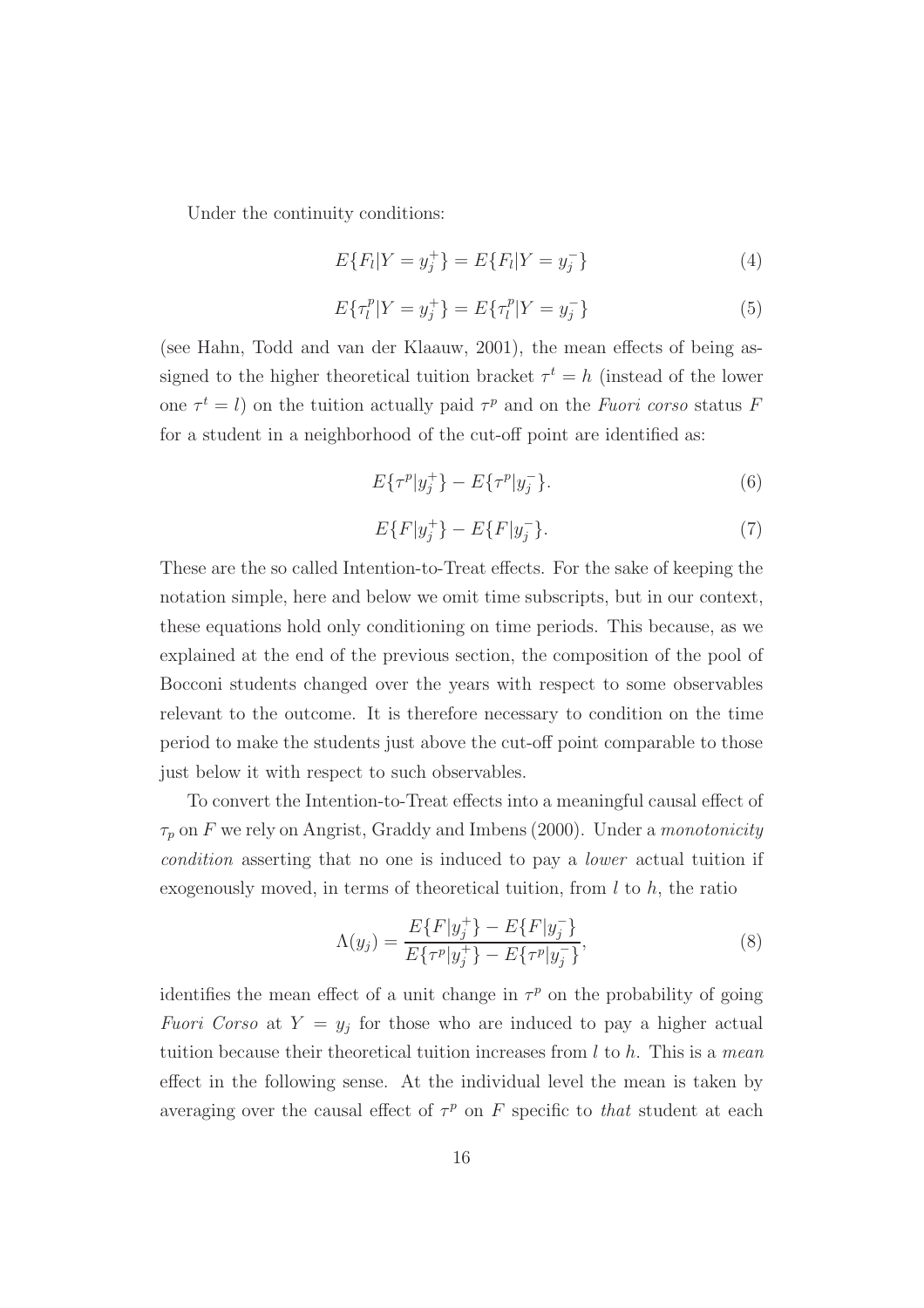value of  $\tau^t$  in the range  $(l, h)$ . Then, such individual specific mean effects are averaged over the pool of students whose actual tuition increases with the theoretical one.

To gather evidence on the validity of the continuity conditions [\(4\)](#page-16-1) and [\(5\)](#page-16-0) on which our identification strategy relies, we implement an over-identification test following Lee (2006). Consider the set of *pre-intervention* outcomes that meet the following two conditions: they should not be affected by the tuition system of fourth-year students at Bocconi University, but they should depend on the same unobservables (e.g. ability), likely to affect the *Fuori Corso* status F. A *pre-intervention* outcome satisfying these requirements is the grade that a student receives in her final exam at the end of highschool, and thus at least four years before she enrolls in the fourth year of her program at Bocconi University. Similarly, attending a highschool designed to prepare for a university curriculum (*Liceo*), as opposed to one designed to prepare for direct entrance in the labor market (*Istituto Tecnico e professionale*), is likely to be an outcome that depends on ability without being affected by tuition at Bocconi.[7](#page-17-0) Upon finding that students on the two sides of a discontinuity point differ with respect to one of these variables (denoted collectively with  $S$  in what follows), we would have to conclude that our identification strategy fails since students assigned to  $\tau^t = h$  are not comparable to student assigned to  $\tau^t = l$  with respect to unobservables relevant for the outcome F.

In Figures [3](#page-42-0) and [4](#page-43-0) we plot the nonparametric regressions of the variables  $F, \tau^p, \tau^t$  and S on Y respectively for students at the discontinuity points 2 and 7. These figures are representative of the kinds of results that we obtain for the other discontinuity points. The regressions are estimated separately above and below the cut-off points to let the possible jump at the threshold show up if it exists. Note that here we are *not* conditioning on time periods. Nonetheless, the RDD strategy turns out validated as no discontinuity shows up in the regression of the S variables on Y. The tuition  $\tau^p$  effectively paid

<span id="page-17-0"></span><sup>7</sup>Although the Italian highschool system is organized according to tracks that should determine the access to college education, since 1968 all highschool graduates can access any university in any field, independently of the track chosen during secondary education.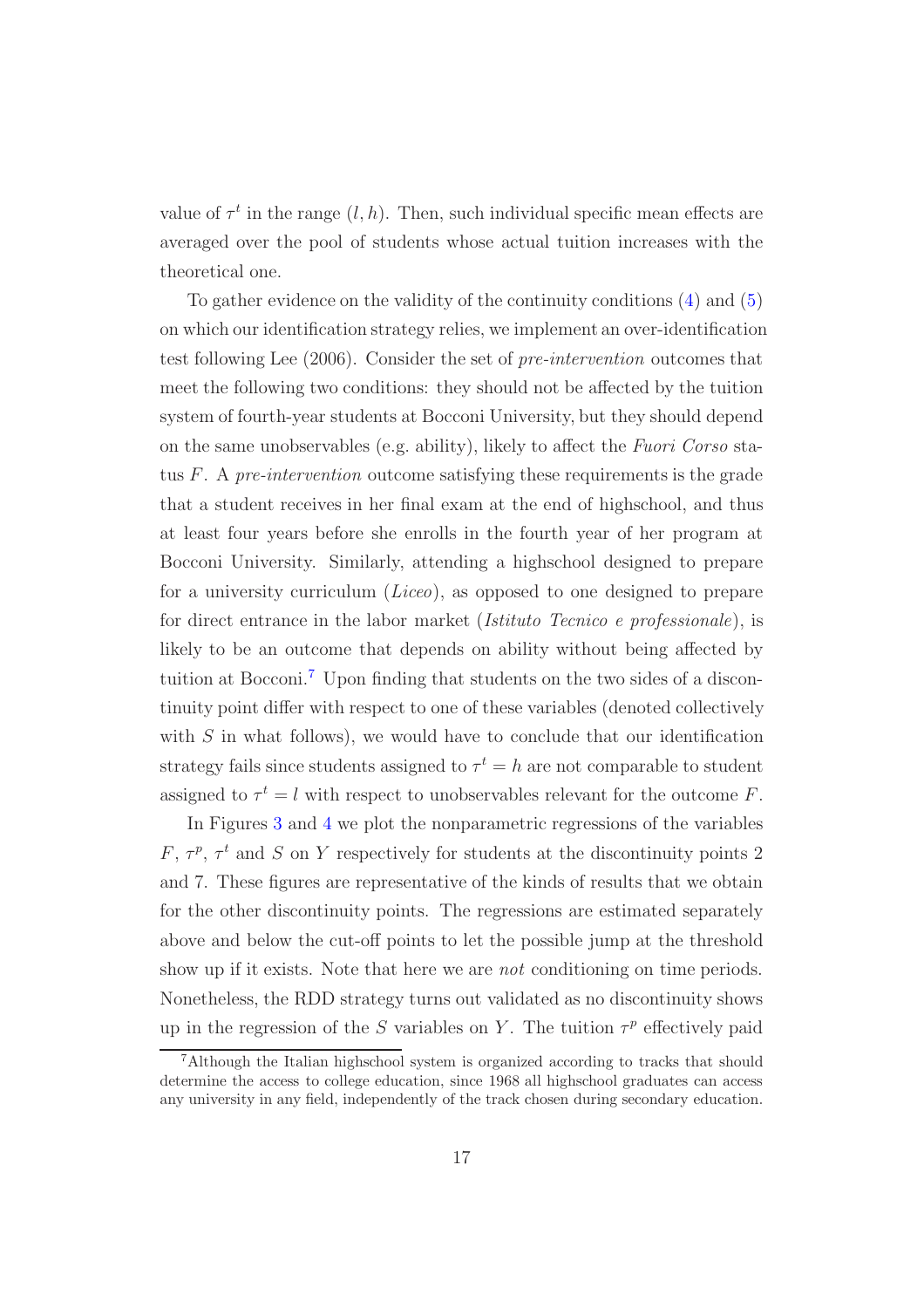by the student is uniformly higher than the theoretical tuition  $\tau^t$  on both sides of the threshold. However, while at the cut-off point 7 the mean value of  $\tau^p$  above the threshold is higher than the mean value below, the reverse happens at the cut-off point 2. This is a clear evidence of violation of the monotonicity condition at this cut-off point because it suggests that, at least for some students, if the theoretical tuition is exogenously increased, the tuition effectively paid decreases. We shall come back on this problem in Section [6.3.](#page-21-0)

As for the main outcome of interest, the mean impact of  $\tau^p$  on F, which is the ratio of the jump for F to the jump for  $\tau^p$ , turns out negative at both cut-off points. This implies that the probability of going *Fuori Corso* changes in the opposite direction with respect to the tuition effectively paid when the threshold is crossed.

In the next Section we show how the estimates obtained separately at each discontinuity point can be aggregated in a single overall estimate, while in Section [6.3](#page-21-0) we will analyse the robustness of these overall estimates with respect to violations of the monotonicity condition like the one highlighted above for the discontinuity point 2.

## **6.2 Aggregation of the mean effects at different discontinuity points**

By aiming at an overall estimate of the causal effect of the tuition effectively paid on the probability of going *Fuori Corso* we gain precision at the expenses of some insight into how the mean effect of interest varies with Y . Following Angrist and Lavy (1999), an overall estimate can be obtained with the equation

<span id="page-18-0"></span>
$$
F = g(Y) + \beta \tau^p + \epsilon \tag{9}
$$

where  $g(Y)$  is a polynomial in Y and  $\tau^t \perp \epsilon$  is used as an instrument for  $\tau^p$ . For the reasons explained at the end of Section [5,](#page-12-0) we include year-specific effects in this regression (omitted for simplicity in the above notation). This IV estimate of the mean effect is a weighted average of the RDD estimates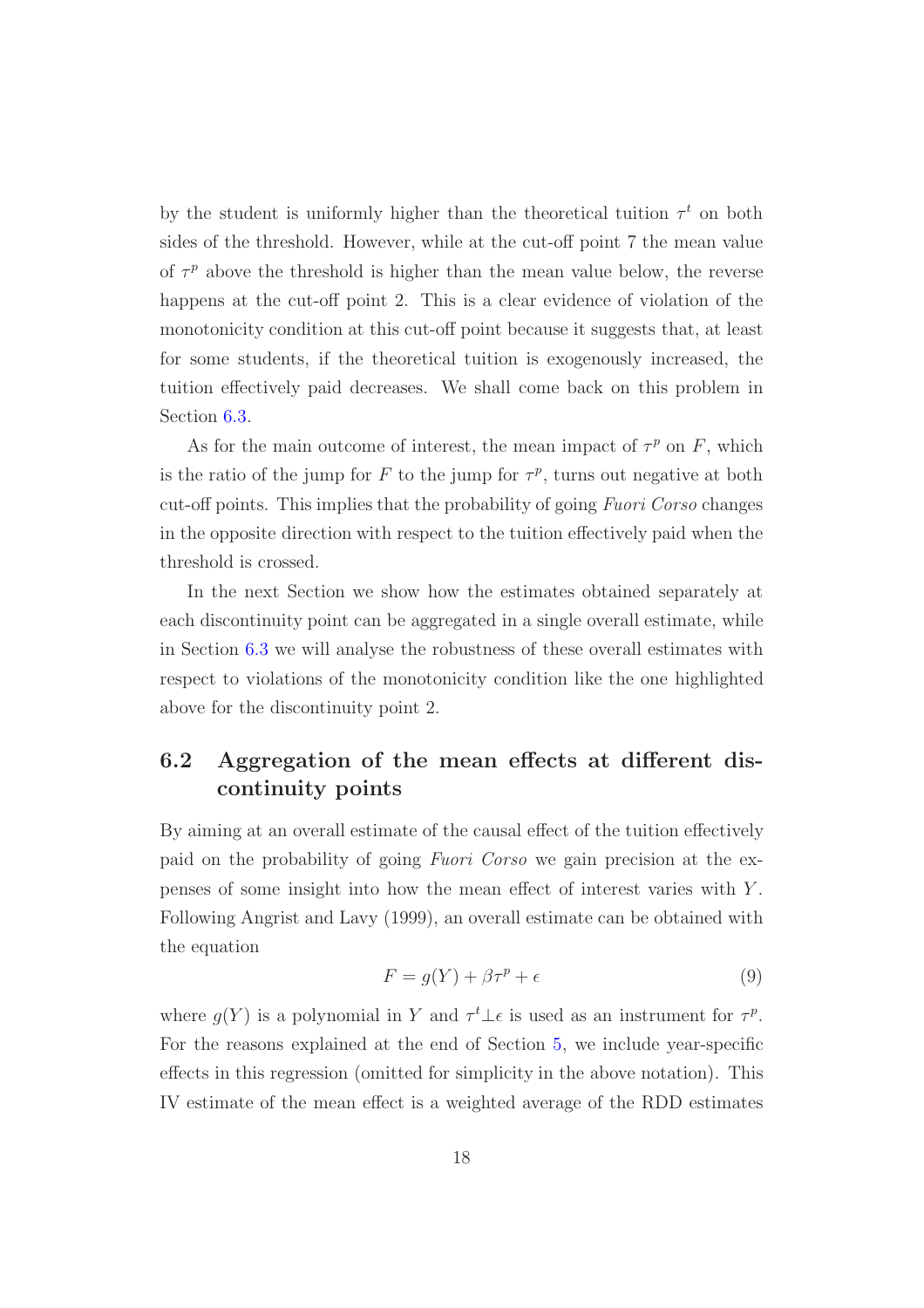at each discontinuity point, where the weights are proportional to the *local* covariances  $cov(\tau^p, \tau^t | Y = y_j), j = 1, 10.$ 

The over-identification test is implemented by running the same IV regression [\(9\)](#page-18-0) with the *pre-intervention* outcomes S, which proxy for ability, as the dependent variable. We report the results of this test in Table [6](#page-44-0) considering two additional *pre-intervention* outcomes that, to save on space, were not considered in Figures [3](#page-42-0) and [4:](#page-43-0) the regional origin of the student and her GPA in the first year at Bocconi. Going to Bocconi from outside Milan has significantly higher relocation costs and is typically correlated with a higher student's quality in terms of highschool and university performance. Similarly correlated with ability is the students' GPA in the first year, but note that this variable is arguably less likely to be indepedent of the tuition structure at Bocconi.

In Table [6](#page-44-0) each coefficient comes from a separate regression. For example the top left cell of the table indicates that a 1000 euros increase of the theoretical tuition  $\tau^t$  is associated with an increase of the highschool grade of 0.19 percentage points and this coefficient is not only small but also statistically not different from zero. This is exactly what we should find if our identification strategy is correct and such conclusion is confirmed in the rest of the table. No sistematic difference with respect to these proxies of individual ability emerges between students assigned to alternative level of the theoretical tuition  $\tau^t$  in the first column. Moreover, no systematic difference emerges with respect to the levels of tuition effectively paid  $\tau^p$  in the IV estimates of the third column, although  $\tau^p$  and the S variables appear to be correlated in the OLS regressions reported in the second column. The last row of the table presents results in which the gender of the worker is used as the dependent variable in regression [9.](#page-18-0) Although finding the same proportion of females on both sides of the discontinuities would not support our identification assumption because gender in not obviously correlated with ability, it is still the case that finding the opposite would cast doubts on such assumption. It is therefore reassuring to find no evidence of a threat for our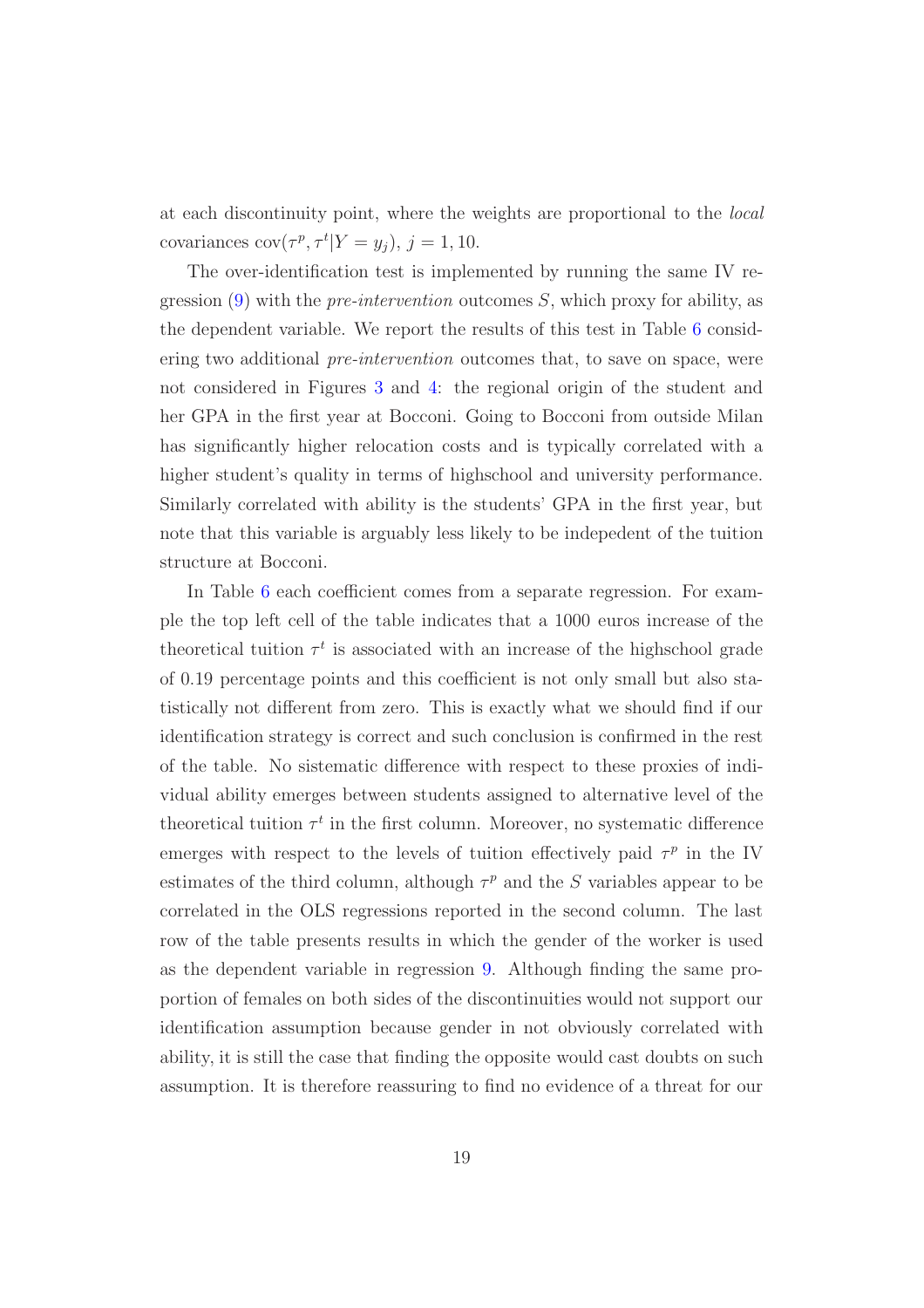identification strategy from this test.

In Table [7](#page-45-0) we report the Intention-to-Treat, the OLS and the IV results for the analysis of the *Fuori Corso* outcome based on equation [\(9\)](#page-18-0) estimated separately at each discontinuity point. The final row contains aggregate results based on the entire sample. There is not enough precision to trust the estimates obtained separately for each discontinuity point, but when we focus on the overall estimates in the last row results are sufficiently precise.

The overall Intention-to-Treat effect of  $\tau^t$  on  $\tau^p$  (column 1) indicates that each additional euro of theoretical tuition converts into .59 euro of tuition actually paid by students. This because students assigned to a higher theoretical tuition are more likely to request financial aid and other forms of tuition discounts, even if it may be costly to provide the documentation that is necessary to obtain these facilitations. However, despite this diluition, the overall Intention-to-Treat effect of  $\tau^t$  on F (column 2) suggests that if Bocconi raises the theoretical tuition by 1000 Euros the probability of going *Fuori Corso* decreases by 3.6 percentage points, with respect to a sample average of approximately 80%.

While the OLS regression of F on  $\tau^p$  suggest a positive effect of the tuition effectively paid on the probability of going *Fuori Corso* (column 3), the IV estimate of the same effect is -.061 and is statistically significant (column 4). This means that a 1,000 Euros increase in paid tuition reduces the probability of late graduation by 6.1 percentage points, an effect that should again be evaluated with respect to a sample avege of 80% *Fuori Corso* students. The large bias of the OLS result is due to the confounding factors (ability in particular) which are instead controlled for by our Regression Discontinuity Design.

If our identification strategy is correct we can conclude that continuation tuition has a quantitatively and statistically significant negative effect on the probability of late graduation. However, the possibility of violations of the monotonicity condition highlighted in Figure [3](#page-42-0) requires an investigation of this problem before we can draw this conclusion with a sufficient degree of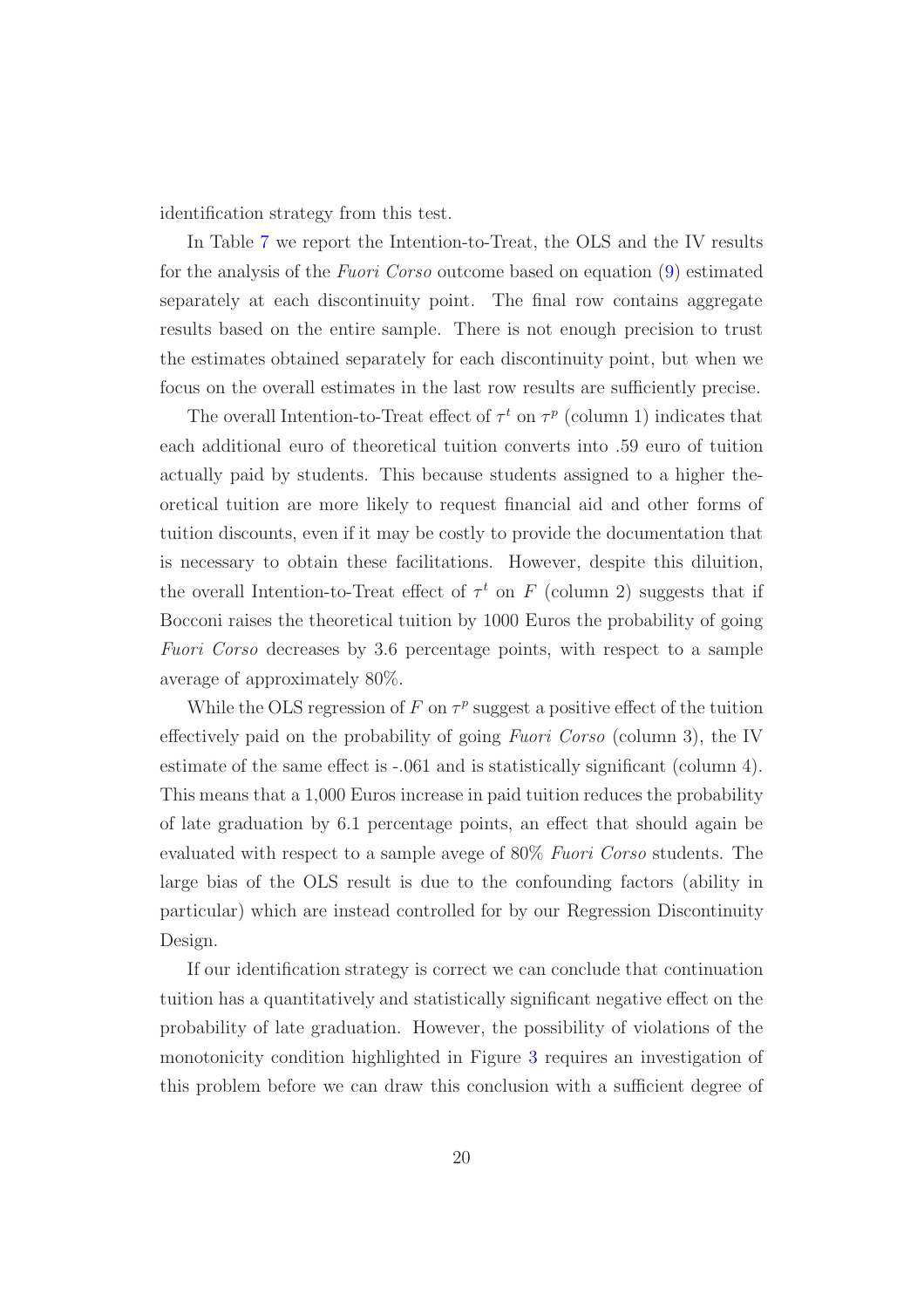<span id="page-21-0"></span>confidence.

#### **6.3 The problem of Defiers**

In our context, *defiers* are students who would pay a *higher* actual tuition if their theoretical tuition were to decrease from  $\tau^t = h$  to  $\tau^t = l$  and viceversa. This may happen if a theoretical assignment to a lower bracket (based on declared family income) induces the administration of Bocconi to search more actively for proofs of a student's effective higher ability to pay, or if a theoretical assignment to a higher bracket induces the student to search more actively for ways to obtain financial aid and tuition exemptions.

Under the continuity restrictions  $(4)$  and  $(5)$ , the IV estimand  $(8)$  is equal to:

$$
\Lambda(y_j) = \frac{E\{F_h - F_l|y_j, C\}}{E\{\tau_h^p - \tau_l^p|y_j, C\}} \alpha(y_j) + \frac{E\{F_h - F_l|y_j, D\}}{E\{\tau_h^p - \tau_l^p|y_j, D\}} (1 - \alpha(y_j)),
$$
 (10)

<span id="page-21-2"></span><span id="page-21-1"></span>where

$$
\alpha(y_j) = \frac{E\{\tau_h^p - \tau_l^p|y_j, C\}Pr(C|y_j)}{E\{\tau_h^p - \tau_l^p|y_j, C\}Pr(C|y_j) + E\{\tau_h^p - \tau_l^p|y_j, D\}Pr(D|y_j)},\tag{11}
$$

with D and C being the pools of *defiers* and *compliers*, respectively. In words,  $\Lambda(y_j)$  is a weighted average of the mean effects of  $\tau^p$  on F for compliers and defiers. In this expression, the weights add to one but do *not* satisfy the non-negativity condition since  $E\{\tau_h^p - \tau_l^p | y_j, C\}$  is by definition positive while  $E{\tau_h^p - t_l^p |y_j, D}$  is by definition negative. It is therefore in general possible that even if the mean effect for compliers has the same sign as the mean effect for defiers, the IV estimand  $\Lambda(y_i)$  has the opposite sign. In this case IV would estimate a totally uninteresting and uninformative parameter. For this reason it is typically assumed that defiers do not exist, in which case the estimand would be the mean effect for compliers only, i.e. the LATE (see Angrist, Graddy and Imbens, 2000).

While the assumption that defiers are absent is reasonable in many applications, it cannot be safely made in our context since we have evidence that defiance does occur at least at some discontinuity points. In particular, we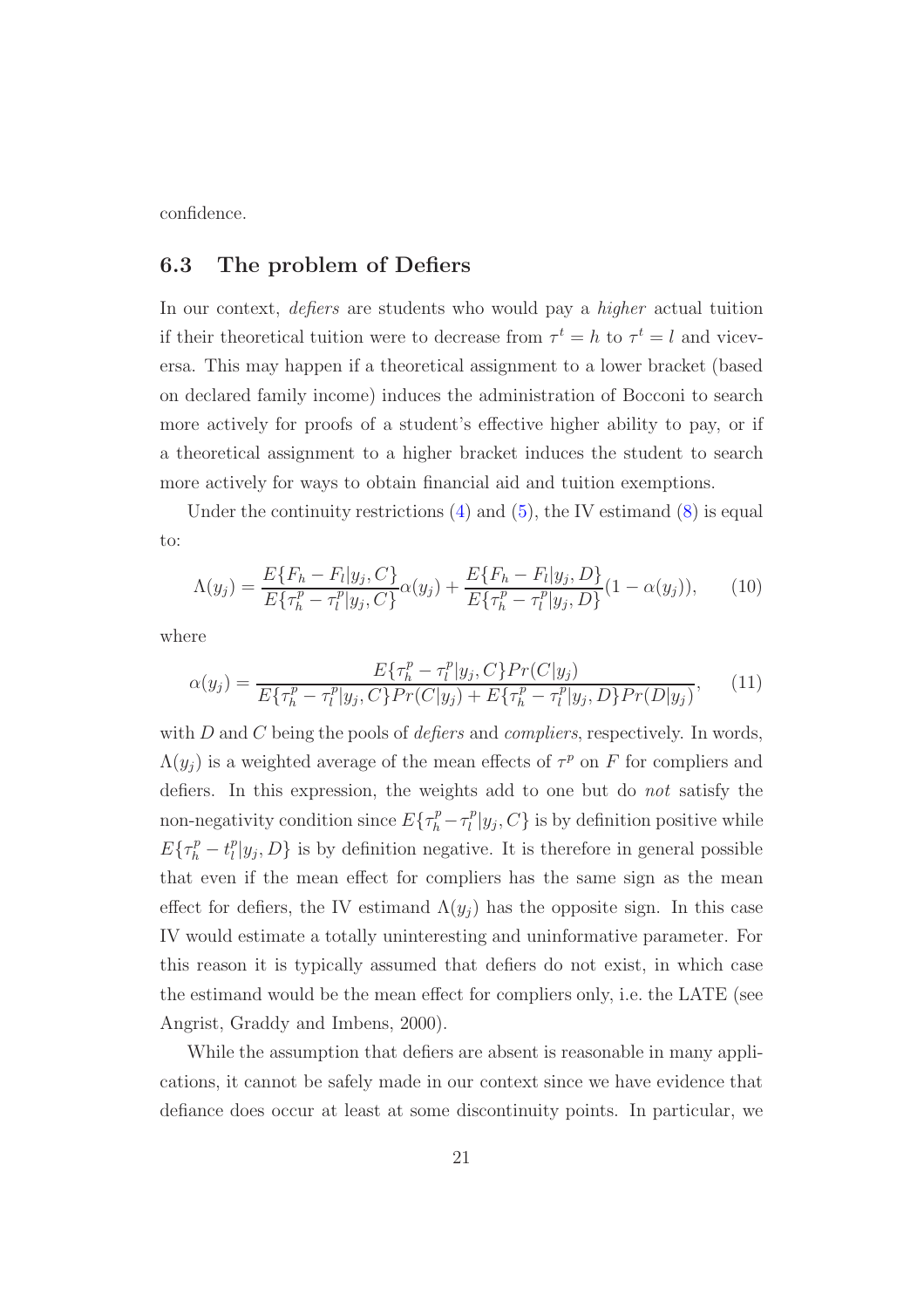already noted in section [6.1](#page-15-2) that at the second discontinuity threshold the mean actual tuition paid by students assigned to the higher bracket  $\tau^t = h$ exceeds the mean actual tuition paid by students assigned to to the lower bracket  $\tau^t = l$  (see Figure [3\)](#page-42-0). Similar evidence can be found at some other thresholds. An alternative route, different from the assumption of no defiance, is thus needed in order to interpret causally our IV estimates.

To deal with this problem, we propose below a simple model of the occurrence of defiance in our context and show that it has a crucial implication for our analysis: the weight  $\alpha(y_j)$  in equation [\(11\)](#page-21-2) must depend on  $y_j$ . We also show that in our sample the IV estimand  $\Lambda(y_i)$  does not depend on Y. Given  $(10)$ , the theoretical implication is compatible with the empirical evidence only if the mean effect for compliers is equal to the mean effect for defiers. This originates a special case in which the presence of defiers does not preclude a causal interpretation of the IV estimand, which turns out to be *de facto* equal to the the mean effect for both compliers and defiers.

Let  $Y_p$  be the permanent income of the student and let it differ from Y because of a transitory shock. The theoretical tuition is assigned on the basis of Y according to the function  $\tau^t(Y)$ , but the administration can acquire collateral information on the student's permanent income on the basis of which it can decide to change the student's tuition according to the rule  $\tau^p = \tau^t(Y_p)$ . We assume that the administration changes the student's tuition if and only if the gain for the administration is large enough, i.e. if  $\tau^t(Y_p)$  –  $\tau^t(Y) > c$  with c a positive scalar.

Consider now the assignment of the theoretical tuition levels  $\tau^t = h_j$  or  $\tau^t = l_j$  to a student in a neighborhood of the j-th discontinuity point. This assignment, denoted with Z, depends on the student's transitory income Y and is uncorrelated with all non-ignorable factors. As a result, the rule that determines the tuition actually paid can be written as:

$$
\tau^p = \tau^t(Y_p) \iff \tau^t(Y_p) > c + l_j + (h_j - l_j)Z. \tag{12}
$$

We can now distinguish between different relevant cases. The first one is the case in which  $\tau^t(Y_p) > c + h_j$ . This is the case in which the administration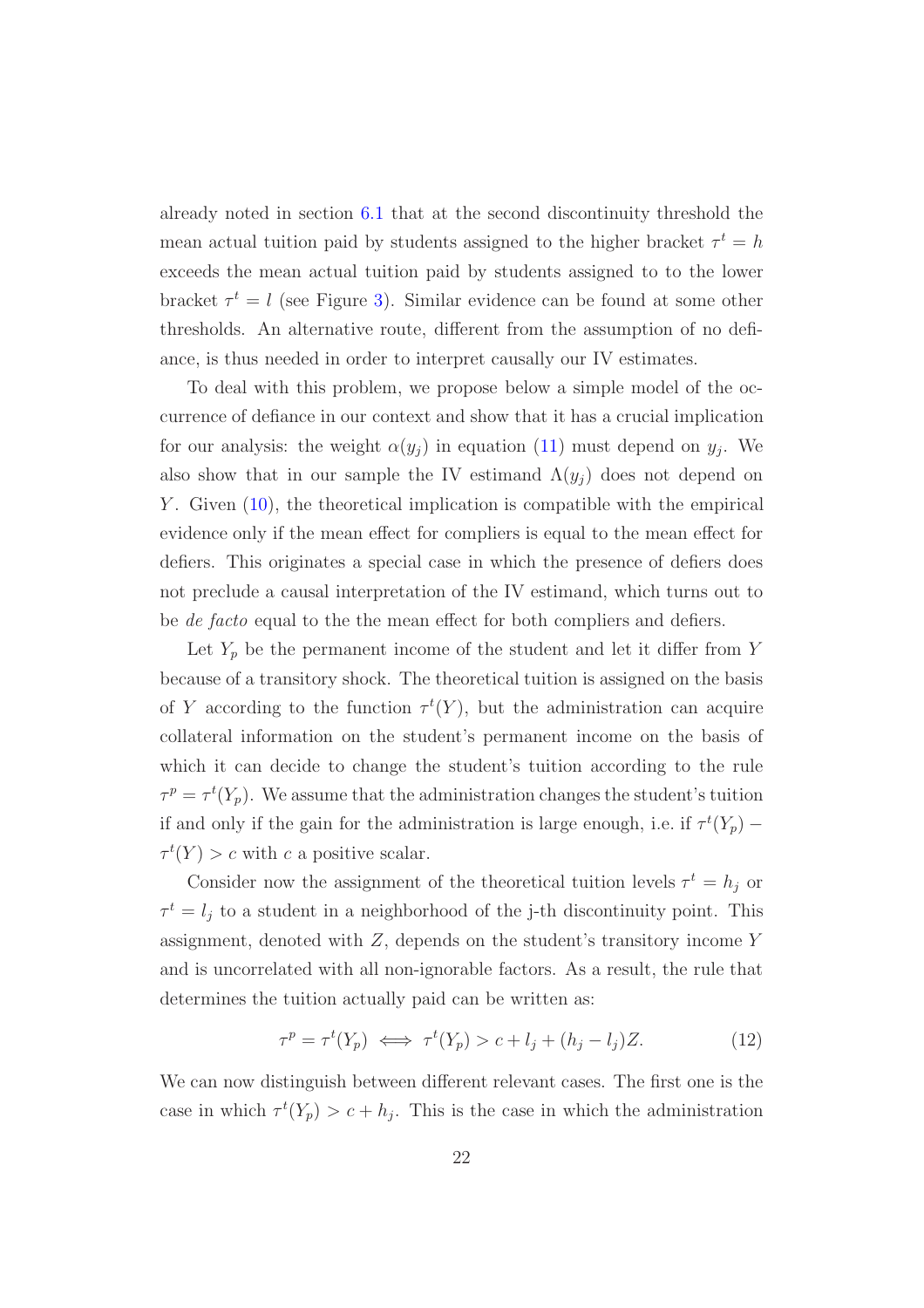believes that the student has a high permanent income and finds convenient to raise the actual tuition of the student to  $\tau^t(Y_p) > l_h$ , independently of the theoretical assignment  $Z$  and therefore independently of the side of the discontinuity threshold to which the students is assigned by transitory income.

A second case is the one in which  $\tau^t(Y_p) < c + l_j$ , meaning that the administration does not find it convenient to modify the theoretical random assignment Z and perfect compliance occurs.

The third and intermediate case, in which  $c + l_j < \tau^t(Y_p) < c + h_j$ , is the one that can generate defiers. In this case the administration finds it convenient to raise the tuition of the student to  $\tau^t(Y_p)$  only if transitory income assigns the student to the lower tuition bracket (i.e. if  $Z = 0$ ). If instead transitory income assigns the student above the threshold (i.e. if  $Z = 1$ , Bocconi is willing to leave the tuition unchanged. As a consequence, defiance occurs if  $h_j < \tau^t(Y_p) < c + h_j$ , because in this case if  $Z = 1$  Bocconi leaves tuition at  $h_j$ , while if  $Z = 0$  Bocconi raises tuition above  $h_j$ . On the contrary, compliance prevails if  $c + l_j < \tau^t(Y_p) < h_j^s$ , because in this case Bocconi leaves tuition at  $h_j$  if  $Z = 1$ , while if  $Z = 0$  tuition is raised above  $l_i$  but not above  $h_i$ .

A similar line of reasoning, applies to the behaviour of the student who has to decide whether to ask for financial aid or not. Applying for financial aid is convenient only if the gain is sufficiently large to overcome the cost of the application, that is if  $\tau^t(Y) - \tau^t(Y_p) > b$  with b a positive constant.

An obvious implication of this model is that in general the weight  $\alpha(y_j)$ in [\(11\)](#page-21-2) depends on Y. This because the distribution of  $Y_p|y_j$  and of  $\tau^t(Y_p)|y_j$ as well as the theoretical tuitions  $h_j$  and  $l_j$ , which are relevant to define the domains of integration over which the expected values in [\(11\)](#page-21-2) are evaluated, depend on  $y_i$ .

On the other hand, our empirical evidence suggests that  $\Lambda(y_i)$  in [\(8\)](#page-16-2) does *not* depend on Y. This is shown in Table [8](#page-46-0) that reports estimates based on equation [9](#page-18-0) for the entire sample, in which the coefficient  $\beta$  is allowed to

<span id="page-23-0"></span><sup>&</sup>lt;sup>8</sup>Provided that  $c + l_j < h_j$ . To simplify the discussion, we maintain that this condition is satisfied in what follows.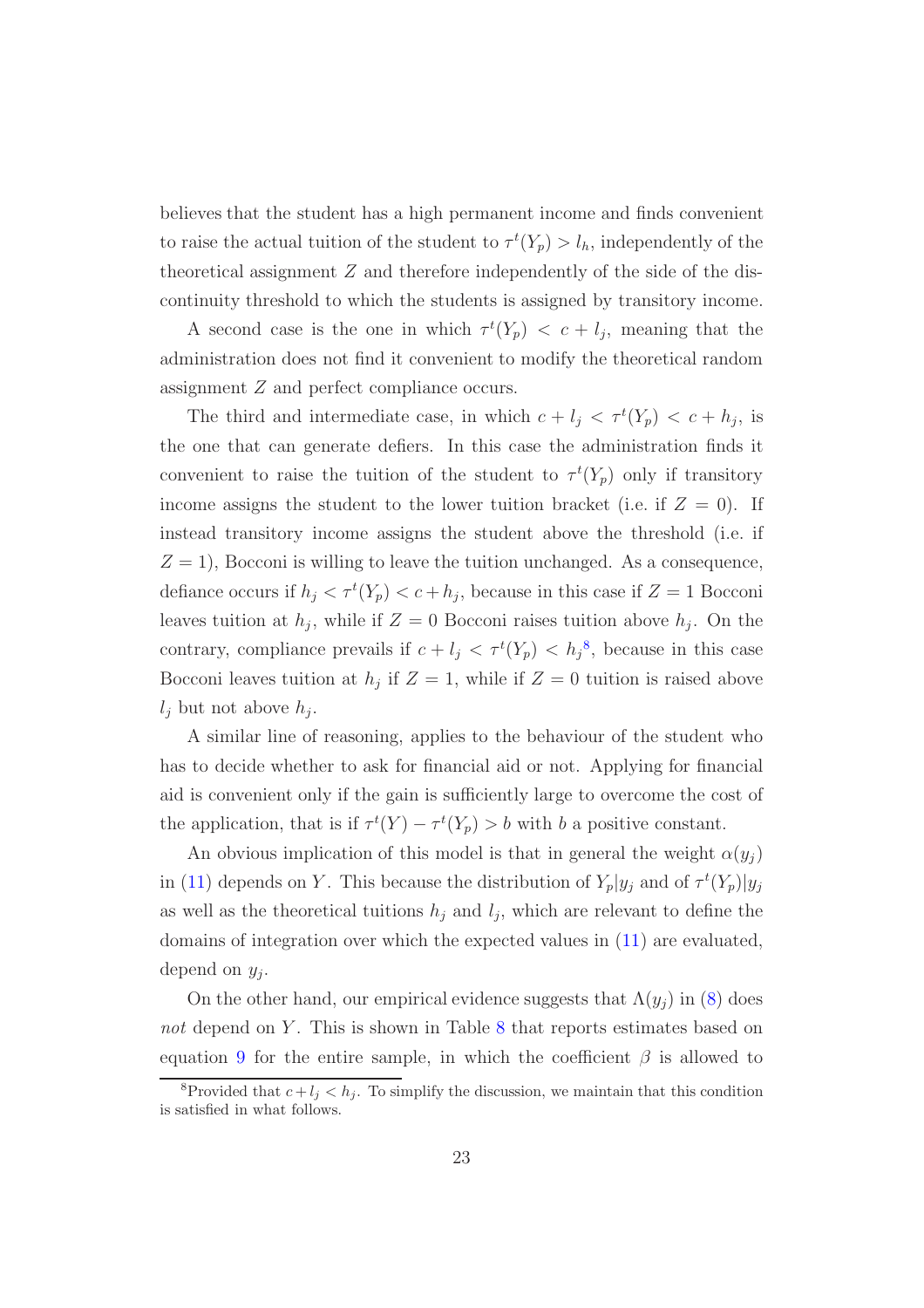differ between three groups of discontinuity thresholds. The first row of the table reports the estimate for the first three cut-off points. The other two rows report the difference with respect to the first row, corresponding, respectively, to the cut-off points 4-7 and 8-10. Inasmuch as  $\beta$  estimates  $\Lambda(y_i)$  consistently, we observe no statistically significant difference in this parameter across these three groups of thresholds.[9](#page-24-0)

What is the implication of this empirical finding in the light of the model for the occurrence of defiance described above? By taking the derivative of  $(10)$  with respect to Y we get

$$
\alpha(Y) * \frac{\partial(\Lambda_C(Y) - (\Lambda_D(Y))}{\partial Y} + (\Lambda_C(Y) - \Lambda_D(Y)) * \frac{\partial a(Y)}{\partial Y} + \frac{\partial \Lambda_D(Y)}{\partial Y}.
$$
 (13)

where  $\Lambda_C$  and  $\Lambda_D$  are the mean effect for compliers and defiers, respectively. The empirical evidence tells us that this derivative is zero. Since  $\alpha(Y)$  is not zero at least at some points of the support of  $Y$  and the model for defiance tells us that the derivative  $\partial a(Y)/\partial Y$  is not zero, then (with the exception of the unlikely event in which the terms of this summation are non-zero and such that they add to zero at each cut-off point) it must be that:

$$
\frac{\partial(\Lambda_C(Y) - \Lambda_D(Y))}{\partial Y} = 0,\t(14)
$$

$$
\Lambda_C(Y) - \Lambda_D(Y) = 0 \tag{15}
$$

and

$$
\frac{\partial \Lambda_D(Y)}{\partial Y} = 0.
$$
\n(16)

That is,  $\Lambda_C(Y) = \Lambda_D(Y) = \Lambda$ . In words, the mean effect for compliers is equal to the mean effect for defiers and they do not depend on Y .

We can therefore conclude that the IV estimates of Table [7](#page-45-0) can be interpreted causally as LATE estimates. A 1000 increase of the theoretical tuition reduces the probability of late graduation by 3.6 percentage points, while an

<span id="page-24-0"></span><sup>&</sup>lt;sup>9</sup>As already mentioned, the data do not contain enough information to disaggregate the estimates for a larger number of thresholds.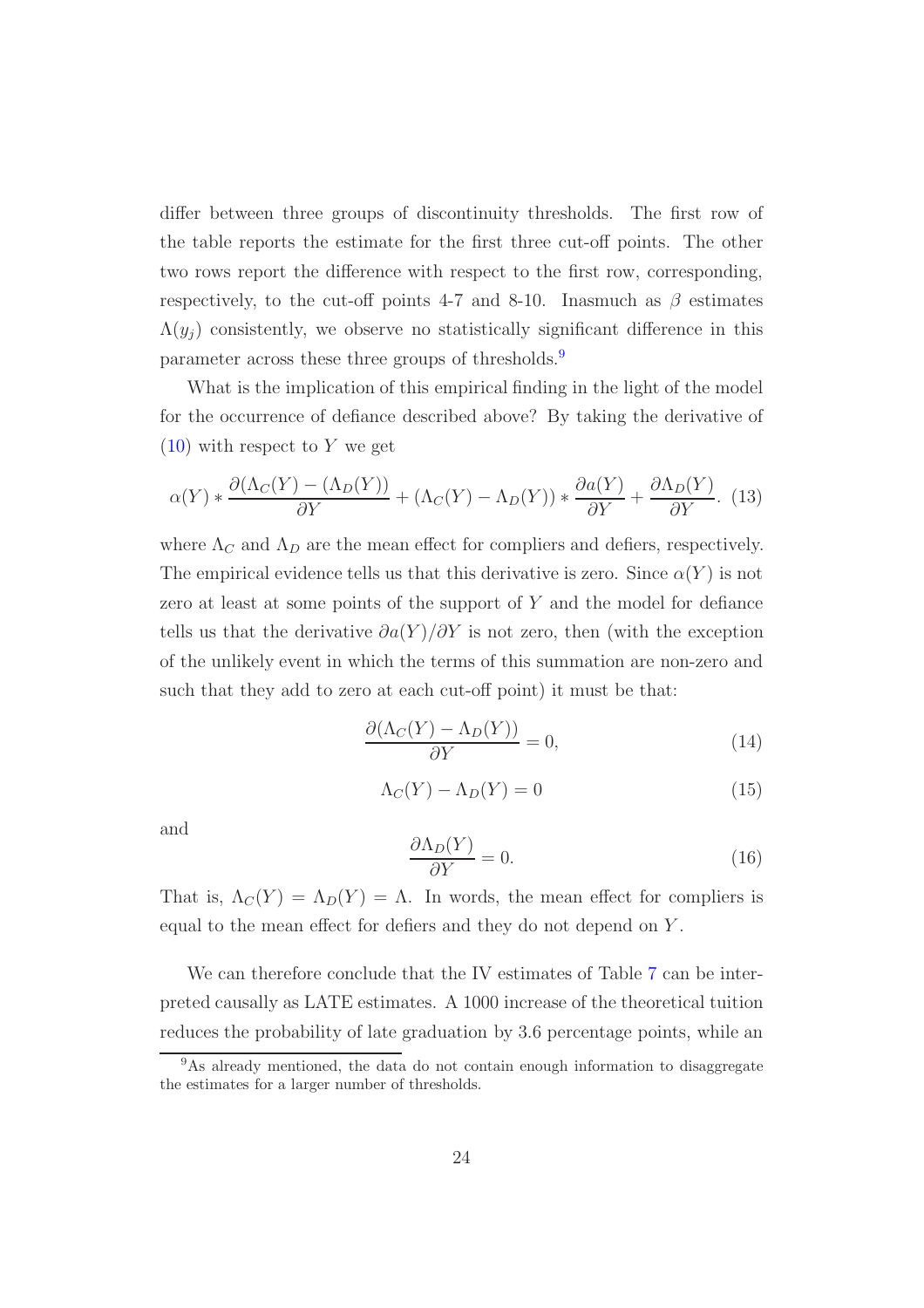increase of the tuition actually paid raises the same probability by 6.1 percentage point, in a context in which late graduation occurs for approximately 80% of students.

### <span id="page-25-0"></span>**7 Tuition Structure and Peer Effects**

The empirical analysis has clearly established that an increase in tuition towards the end of the program decreases the probability of late graduation. The link between second period tuition and first period effort and (thus late graduation probability) is at the hearth of our modeling perspective In this section we argue why, from a theoretical and normative perspective, it may be optimal to alter the tuition structure relative to the marginal cost of providing education.

We focus on peer effects. Peer effects in school emerge whenever there is a link between the individual cost of exercising effort and the average effort elicited by the rest of the class. Whenever peer effects exist an increase in tuition towards the end of the program may be desirable.<sup>[10](#page-25-1)</sup>

We assume that there is a continuum of identical individuals, or a continuum of individuals with ability parameter  $x$ . We assume that the psychological cost of education depends not only on an individual choice of effort, but also on the effort exercised by the average student. In this section we assume that larger average effort reduces the cost of education.

Formally, we assume that the constant  $\lambda$  that each individual takes as given can be described as

$$
\lambda=\lambda_0-\lambda_1\bar{e}
$$

where  $\bar{e}$  is the average effort. The cost of education is

$$
C_t(x, e) = \lambda_0 - \lambda_1 \bar{e} + \frac{x e_t^2}{2}
$$

<span id="page-25-1"></span><sup>10</sup>Optimal tuition structure has been recently analysed by Gary-Bobo and Tyrannoy (2004) in a model in which both students and universities face imperfect information on individuals' ability.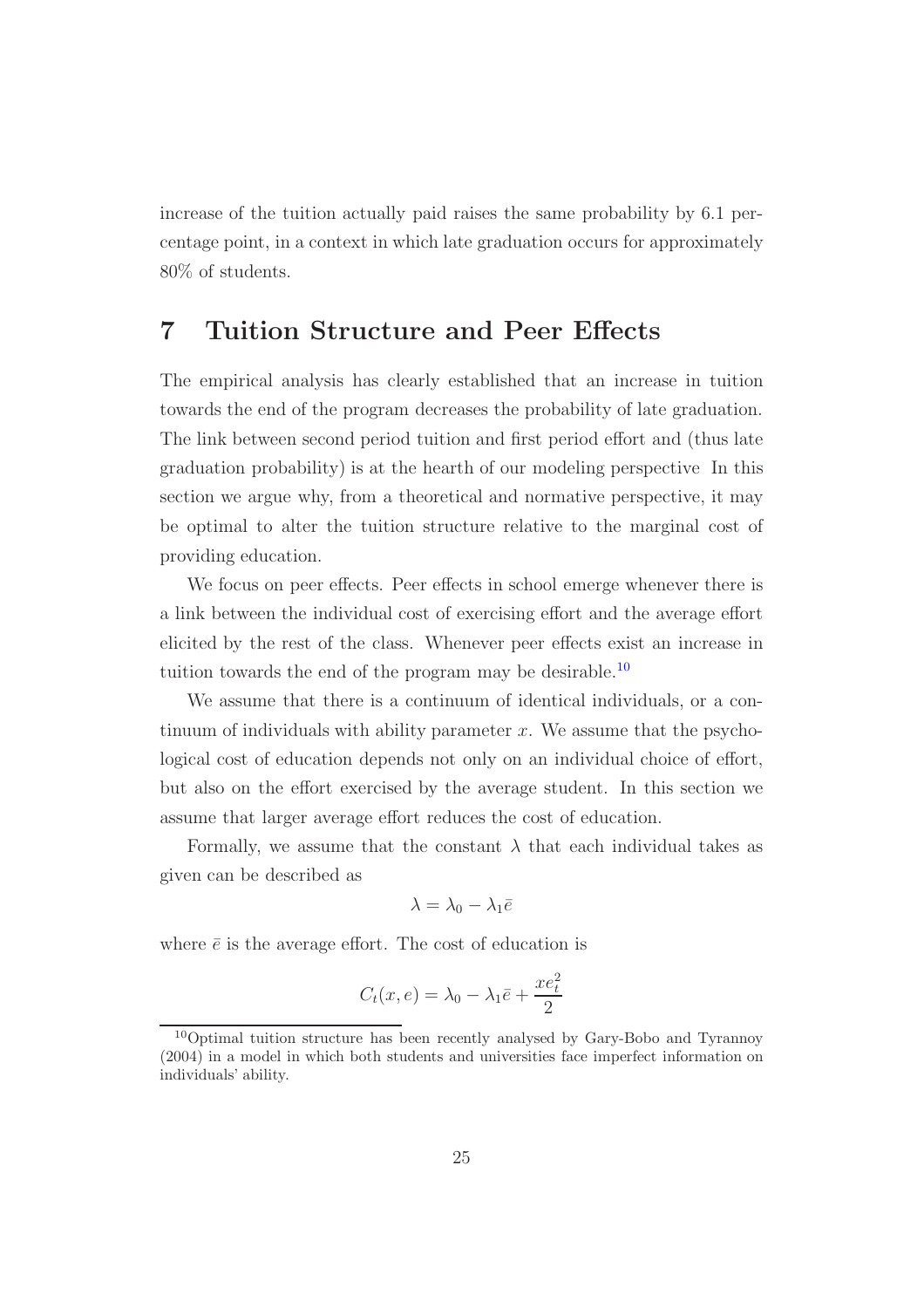The cost function implies a positive externality between the effort decision of each individual and the effort of the other students. Studying requires less fatigue when other people work hard. We call this effect a *peer externality*. [11](#page-26-0) Since each individual takes as given the average effort, the decentralized equilibrium is identical to the model solved in the previous section. The optimal effort is thus described by equations [\(3\)](#page-11-1) and [\(1\)](#page-10-0).

A central planner that maximizes average effort would internalize the peer externality. Let's indicate with  $\tilde{e}_2$  the choice of effort by the central planner that takes into account the peer externality. The appendix shows that the effort at time  $t = 2$  for the central planner is

$$
\tilde{e}_2^* = \frac{w[\beta \delta - 1]}{x} + \frac{\lambda_1}{x}
$$

where it is immediately evident that  $\tilde{e}_2^* > e_2^*$ . In other words, effort is suboptimal in the decentralized equilibrium. Moving backward to the first period, one can show that

$$
\tilde{e}_1^* = e_1^* + \frac{\lambda_1 \tilde{e}_2}{x}
$$

**Proposition 2** *Effort is suboptimal in both periods when there are peer effects.*

Suppose that the only instrument available to restore efficiency is the tuition structure. The natural question is whether there exist a tuition increase that restore efficiency. The presence of peer effects, and the discussion of the simple model in section 2, naturally calls for an increase in tuition in the second period. In the decentralized equilibrium, effort in the first period can not be increased by the tuition in the first period, since  $\tau_1$  tuitions are sunk and do not enter in the determination of effort, either in the first or in the second period. Conversely, an increase in second period tuition increases effort in the first period. It is easy to show that in the decentralized

<span id="page-26-0"></span><sup>&</sup>lt;sup>11</sup>There is a large and growing literature on peer effects in education. A recent paper on peer effects and student achievements in China is Ding and Lehrer (2006) while Sacerdote (2001) presents evidence for the U.S. Particularly relevant from our viewpoint is Kremer (2005) which links peer effects and incentives in education (see Section [2\)](#page-3-0).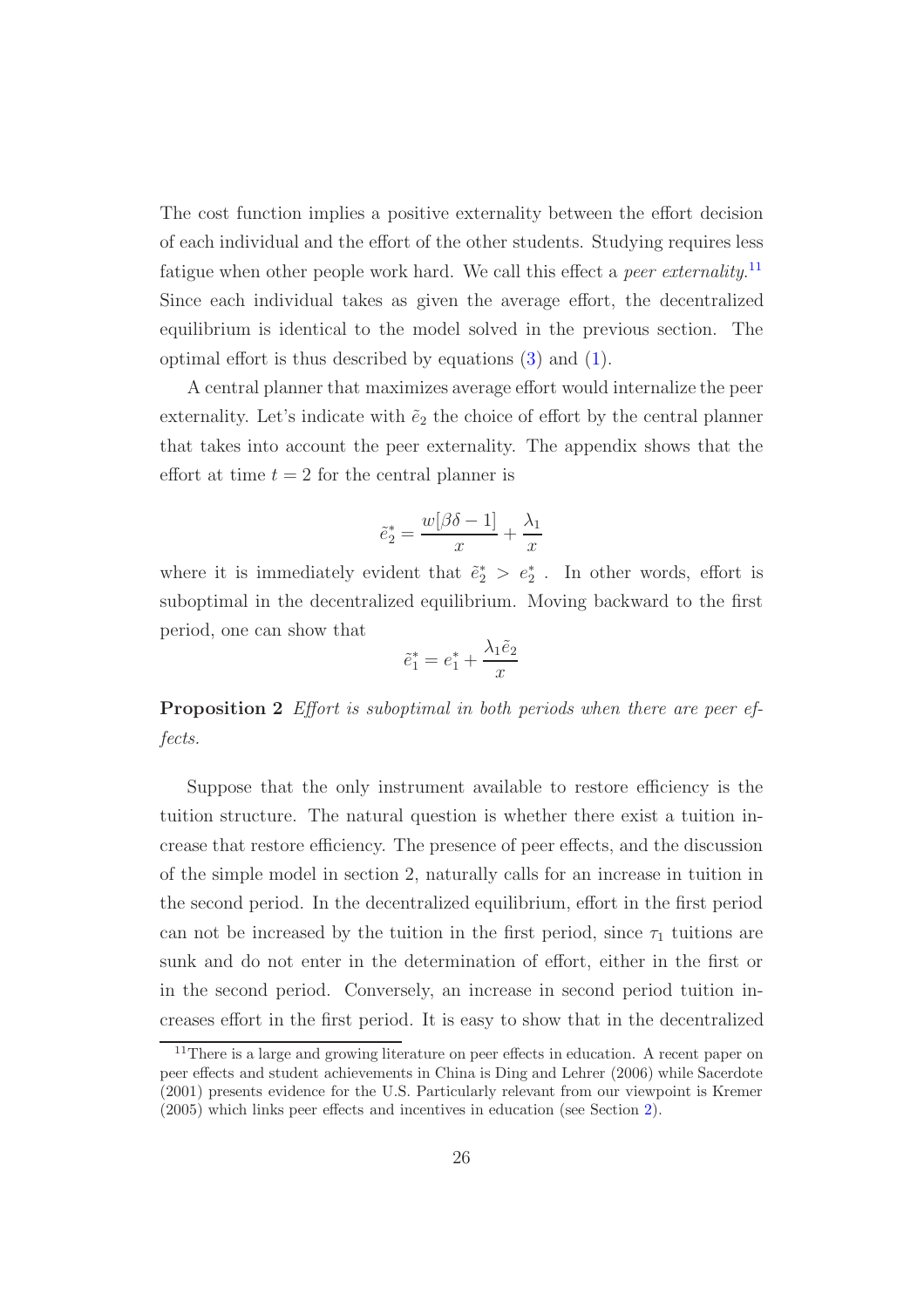equilibrium tuition in the second period are equal to

$$
\tau_2+\Delta
$$

where

$$
\Delta = \frac{\lambda_1 \tilde{e}_2}{x}
$$
  

$$
\Delta = \frac{\lambda_1}{x} \left[ \frac{[\beta w - U_2(e_2^*, x, \tau_2)]}{x} + \frac{\lambda_1}{x} \right]
$$

leads to optimal effort in the second period

**Proposition 3** *With peer effects, an increase in second period tuition leads to an optimal effort in the first period.*

Note that second period effort would still be suboptimally exercised, but tuitions have no role to play.

## <span id="page-27-0"></span>**8 Conclusions**

This paper challenges the way in which university tuition is typically structured as a function of the year of enrollment of a student. The claim is that if tuition were raised towards the end of the program, keeping constant the total cost of education, the probability of late graduation would be reduced with positive social effects. This result is important given that for many university students throughout the world the time to obtain a degree extends beyond the normal completion time, and this tendency, if anything, appears to have become more pronounced recently.

We have supported this conclusion in three steps. First, we have shown in a simple model of human capital accumulation that there exists a negative causal effect of the size of continuation tuition on the probability of late graduation. Second we have exploited data from Bocconi University, where students are assigned to one of 12 tuition levels on the basis of their declared family income, to implement a Regression Discontinuity Design (RDD) wich allows us to compare students with similar family income immediately above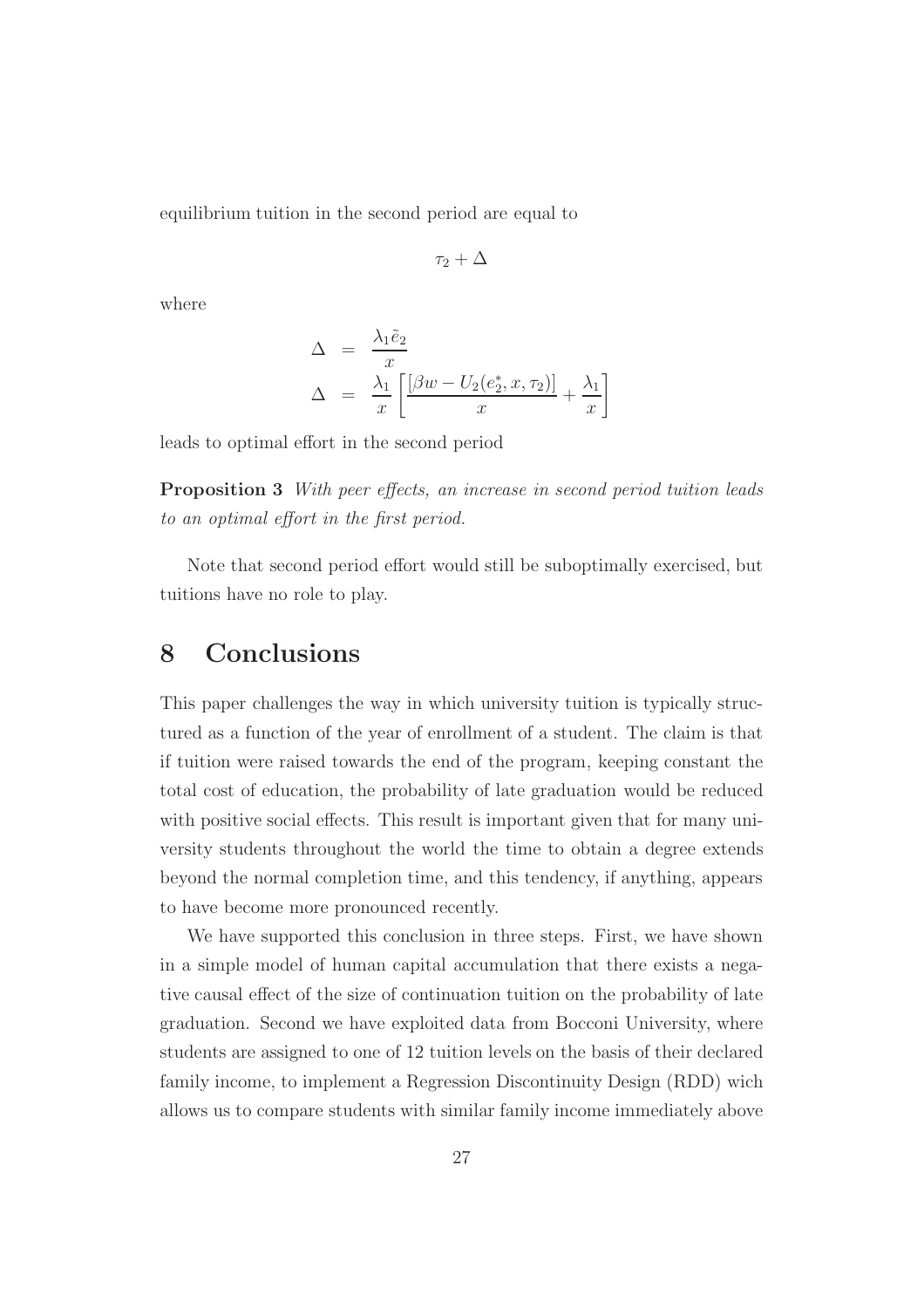or below each discontinuity threshold. We show that these two groups of students pay different tuitions, but are otherwise identical in terms of observable characteristics determining the probability of late graduation. Using this source of identification of the causal effect of a tuition increase, we show that if students in the last regular year had to pay 1000 more Euros, the probability of late completion for them would decrease by 6.1 percentage points. Third, we went back to the theoretical model and showed that when peer effects are important, efficiency consideration suggest that continuation tuition should be raised relative to the marginal cost of providing education.

We do not have data to evaluate the extent to which an upward sloping profile of university tuition would increase enrollment rates of students who decide to enter the first year just to give it a try if the cost is low, and would not do it otherwise. Such an effect would increase congestion and possibly reduce the average quality of first year students. On the other hand an upward sloping profile could facilitate the access to higher education of smart but poor students. More theoretical research and different data are needed to explore these important extensions of our analysis.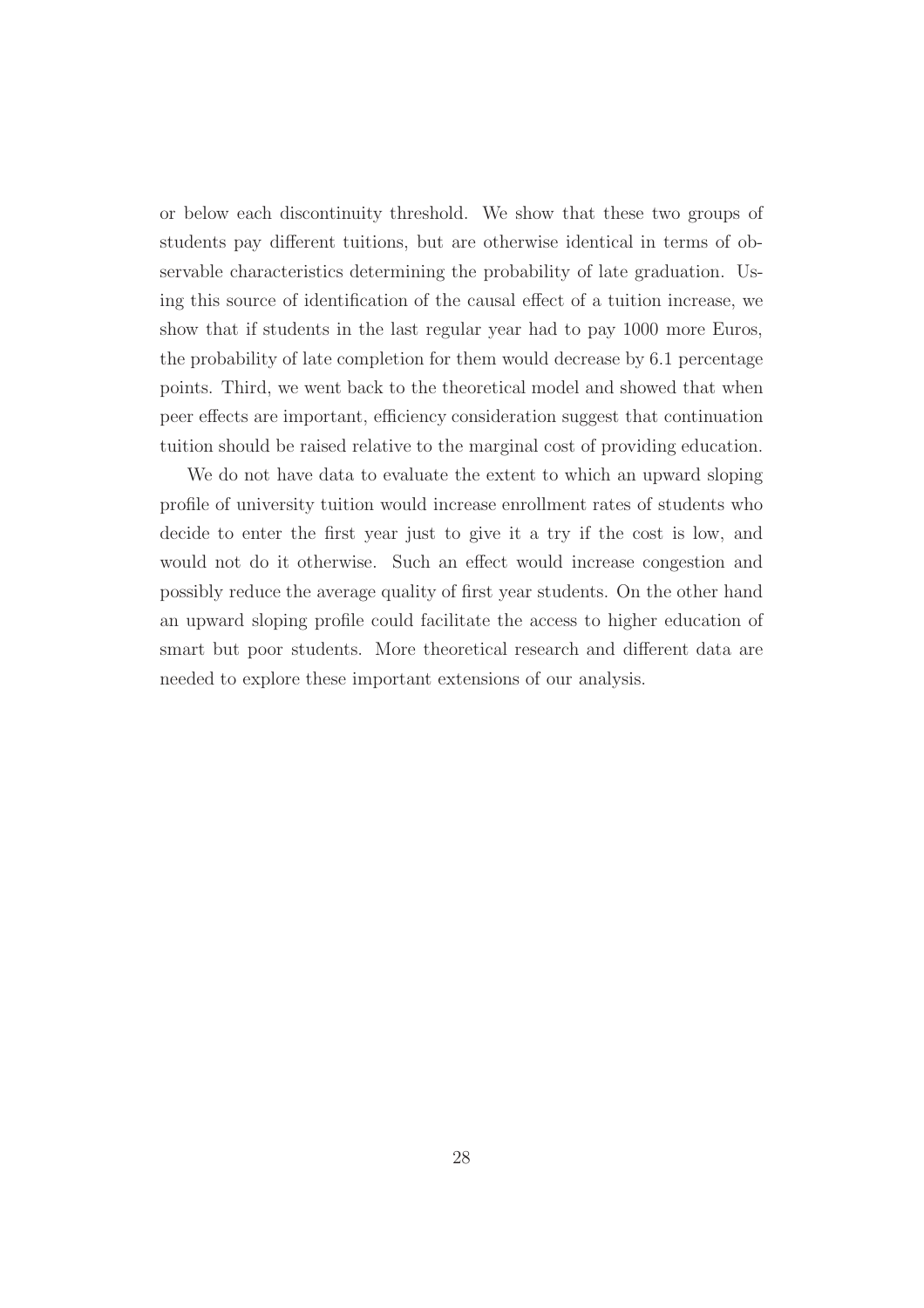## **9 APPENDIX**

#### **9.1 Optimal Refinancing at**  $t = 2$

Refinancing is optimal at time  $t = 2$  if and only if

$$
U_2(e_2^*, x, \tau_2) > w
$$

which implies

$$
e_2^*w[\beta\delta - 1] + w - \tau_2 - \frac{xe_2^{*2}}{2} - \lambda > w
$$

where  $e_2^*$  is described by equation [1](#page-10-0)

<span id="page-29-0"></span>Simple algebra shows that the condition reads

$$
U_2(e_2^*, x, \tau_2) = \frac{w^2[\beta(s)\delta - 1]^2}{x} - \tau_2 - \lambda + w > w \tag{17}
$$

which is satisfied if

$$
x \le \frac{w^2[\beta(s)\delta - 1]^2}{\tau_2}
$$

a condition that we assume to be satisfied

#### **9.2 Optimal Effort at t=1**

Let's indicate with  $U_1(e_1, x, \tau_1)$  the life time utility for an individual at time  $t = 1$ that has decided to enroll. Its expression reads

$$
U_1(e_1, x, \tau_1) = e_1 \beta w + (1 - e_1) Max[U_2(e_2^*, x, \tau_2); w] - (1 - \tau_2) - \frac{xe_1^2}{2} - \lambda
$$

which by virtue of equation [17](#page-29-0) can be written as

$$
U_1(e_1, x, \tau_1) = e_1 \beta w + (1 - e_1) U_2(e_2^*, x, \tau_2) - (1 - \tau_2) - \frac{x e_1^2}{2} - \lambda
$$

The optimal effort reads

$$
e_1^* = \frac{[\beta w - U_2(e_2^*, x, \tau_2)]}{x}
$$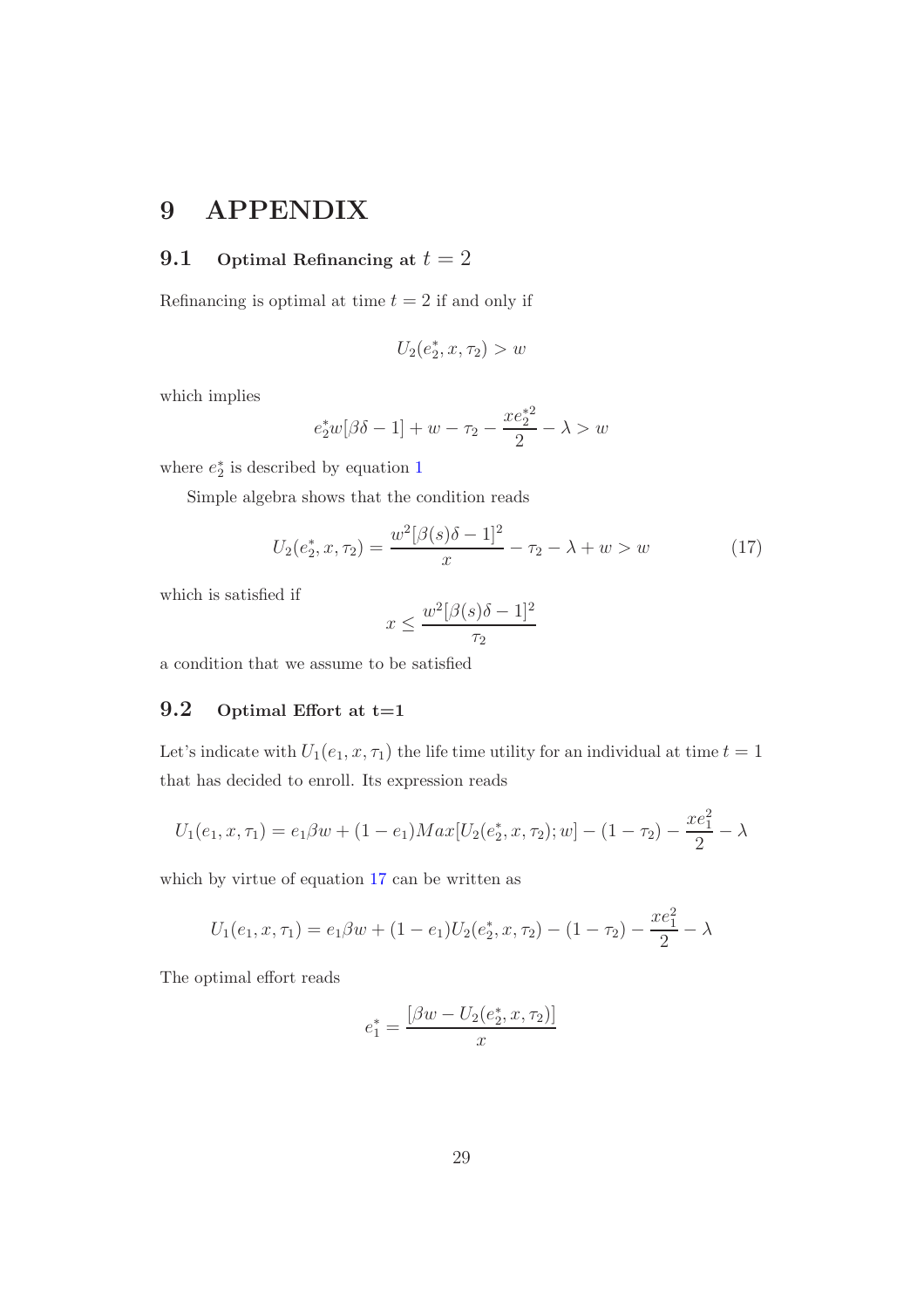#### **9.3 The Model with Peer Effects**

Let's indicate with  $\tilde{e}_2$  the choice of effort by the central planner. At time  $t = 2$ , the central planner would maximize

$$
U_2(\tilde{e}_2, x, \tau_2) = \tilde{e}_2 w [\beta \delta - 1] - \tau_2 - \frac{x \tilde{e}_2^2}{2} + w - \lambda_0 + \lambda_1 \tilde{e}_2
$$

$$
\tilde{e}_2^* = \frac{w[\beta \delta - 1]}{x} + \frac{\lambda_1}{x}
$$

Where it is clear that

 $\tilde{e}_2^* > e_2^*$ 

 $\overline{x}$ 

So that effort in period 2 is larger. This implies that there is a suboptimal amount of effort in the decentralized equilibrium.

$$
U_2(e_2^*, x, \tau_2) = \frac{w^2[\beta \delta - 1]^2}{x} - \tau_2 - \lambda_0 + \lambda_1 \tilde{e}_2^* + w
$$

Let's now consider the optimal amount of effort in first period

$$
\tilde{e}_1^* = \frac{\left[\beta w - U_2(\tilde{e}_2, x, \tau_2)\right]}{x} + \frac{\lambda_1}{x}
$$

There are two effects at work, so that it is difficult to see the effects but we can write

$$
\tilde{e}_1^* = e_1^* + \frac{\lambda_1 \tilde{e}_2}{x}
$$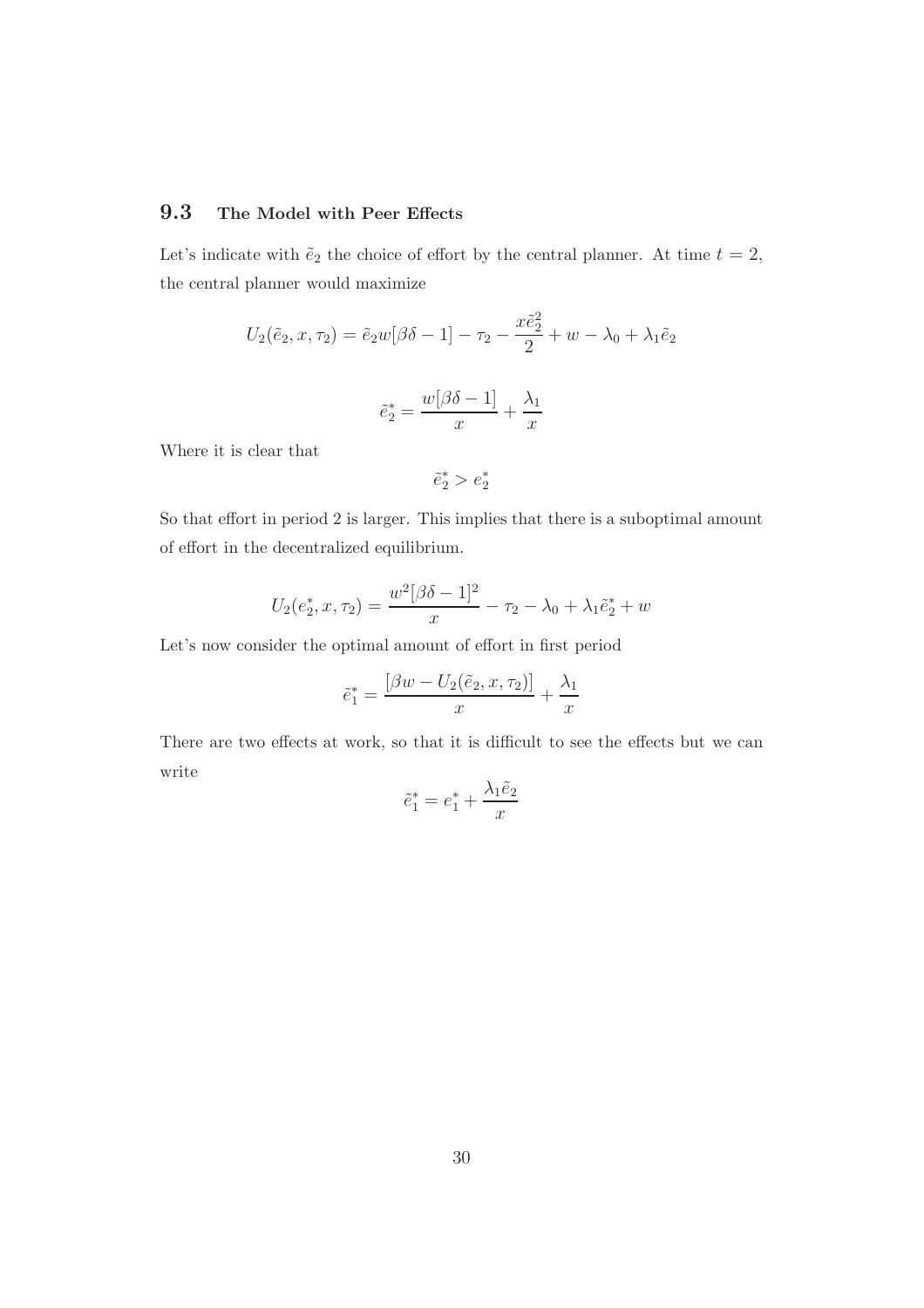## **References**

- Altonji, Joseph G. (1993), "The Demand for and Return to Education When Education Outcomes are Uncertain", *Journal of Labor Economics*, Vol. 11, No. 1, pp. 48-83
- Angrist, Joshua D. and Victor Lavy (2002), "The Effect of High School Matriculation Awards: Evidence from Randomized Trials", NBER Working Paper No. 9389
- Angrist, Joshua D., Kathryn Graddy and Guido W. Imbens (2000), "The Interpretation of Instrumental Variables Estimators in Simultaneous Equations Models with an Application to the Demand for Fish", *Review of Economic Studies*, Vol. 67, Issue 3, pp. 499-527
- Booth, Alison L. and Stephen E. Satchell (1995), "The Hazards of Doing a PhD: An Analysis of Completion and Withdrawal Rates of British PhD Students in the 1980s", *Journal of the Royal Statistical Society Series A*, Vol. 158, No. 2, pp. 297-318
- Bowen, William G. and Neil L. Rudenstine (1992), "In pursuit of the PhD", Princeton University Press Princeton, NJ
- Brunello, Giorgio and Rudolf Winter-Ebmer (2003), "Why do students expect to stay longer in college? Evidence from Europe", *Economics Letters*, Vol. 80, No. 2, pp. 247-253
- Canadian Association for Graduate Studies (2003) "The Completion of Graduate Studies in Canadian Universities: Report and Reccomendations"
- Dearden, Lorraine, Carl Emmerson, Christine Frayne, Costas Meghir, Karl Ashworth, Jay Hardman, Yvette Hartfree, Sue Maguire, Sue Middleton and Debbi Smith (2002), "Education Maintenance Allowance: The First Two Years A Quantitative Evaluation", UK Department for Education and Skills Research Report No. 352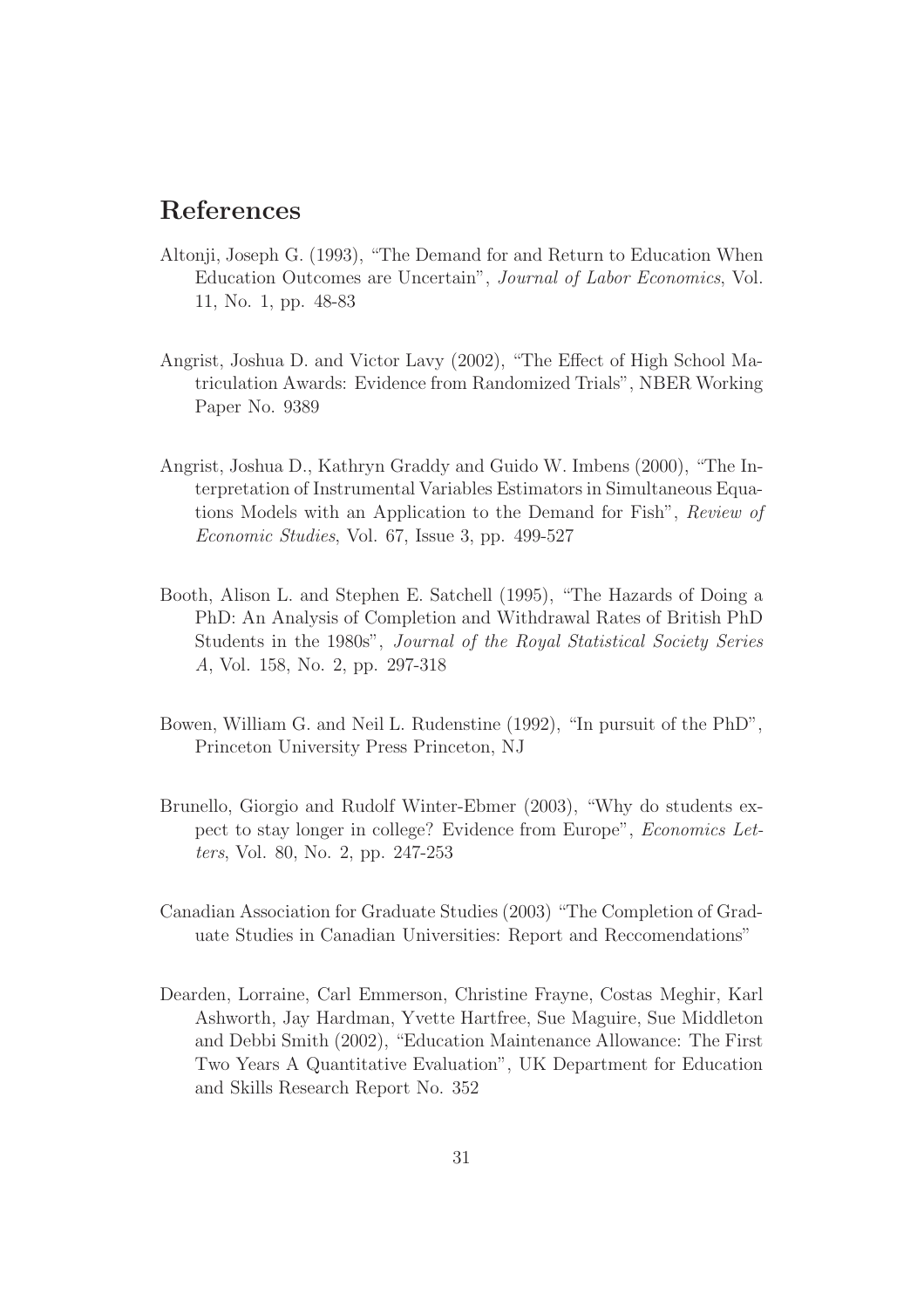- Ehrenberg, Ronald G., and Panagiotis G. Mavros (1995), "Do Doctoral Students' Financial Support Patterns Affect Their Times-To-Degree and Completion Probabilities?", *Journal of Human Resources*, Vol. 30, No. 3, pp. 581-609
- Gao, Hong (2002), "Examining the Length of Time to Completion at a Community College", Paper presented at the Annual Meeting of the Southern Association for Institutional Research, Baton Rouge, LA, October 12-15
- Gary-Bobo Robert, J. Trannoy, A. (2004), "Efficient Tuition Fees, Examination, Subsidies", CES-Ifo Working Paper 1189
- Gneezy, Uri and Aldo Rustichini (2000), "A Fine is a Price", *Journal of Legal Studies*, Vol. 29, No. 1, pp. 1-18
- Groen, Jeffrey, George Jakubson, Ronald G. Ehrenberg, Scott Condie and Albert Yung-Hsu Liu (2006), "Program Design and Student Outcomes in Graduate Education", NBER Working Paper No. 12064
- Hakkinen, Iida and Roope Uusitalo (2003), "The Effect of a Student Aid Reform on Graduation: A Duration Analysis", Uppsala University, Department of Economics Working Paper No. 8
- Heineck, Martin, Mathias Kifmann and Normann Lorenz (2006), "A duration analysis of the effects of tuition fees for long term students in Germany", University of Konstanz, Centre for European Economic Research Discussion Paper No. 5
- Heller, Donald E. (2001), "The Effects of Tuition Prices and Financial Aid in Enrollment in higher Education - California and the Nation", Joint Report by the California Student Aid Commission and Ed Fund
- Hoffer, Thomas B. and Vincent Welch (2006), "Time to Degree of U.S. Research Doctorate Recipients", National Science Foundation, Directorate for Social, Behavioral, and Economic Sciences InfoBrief No. 312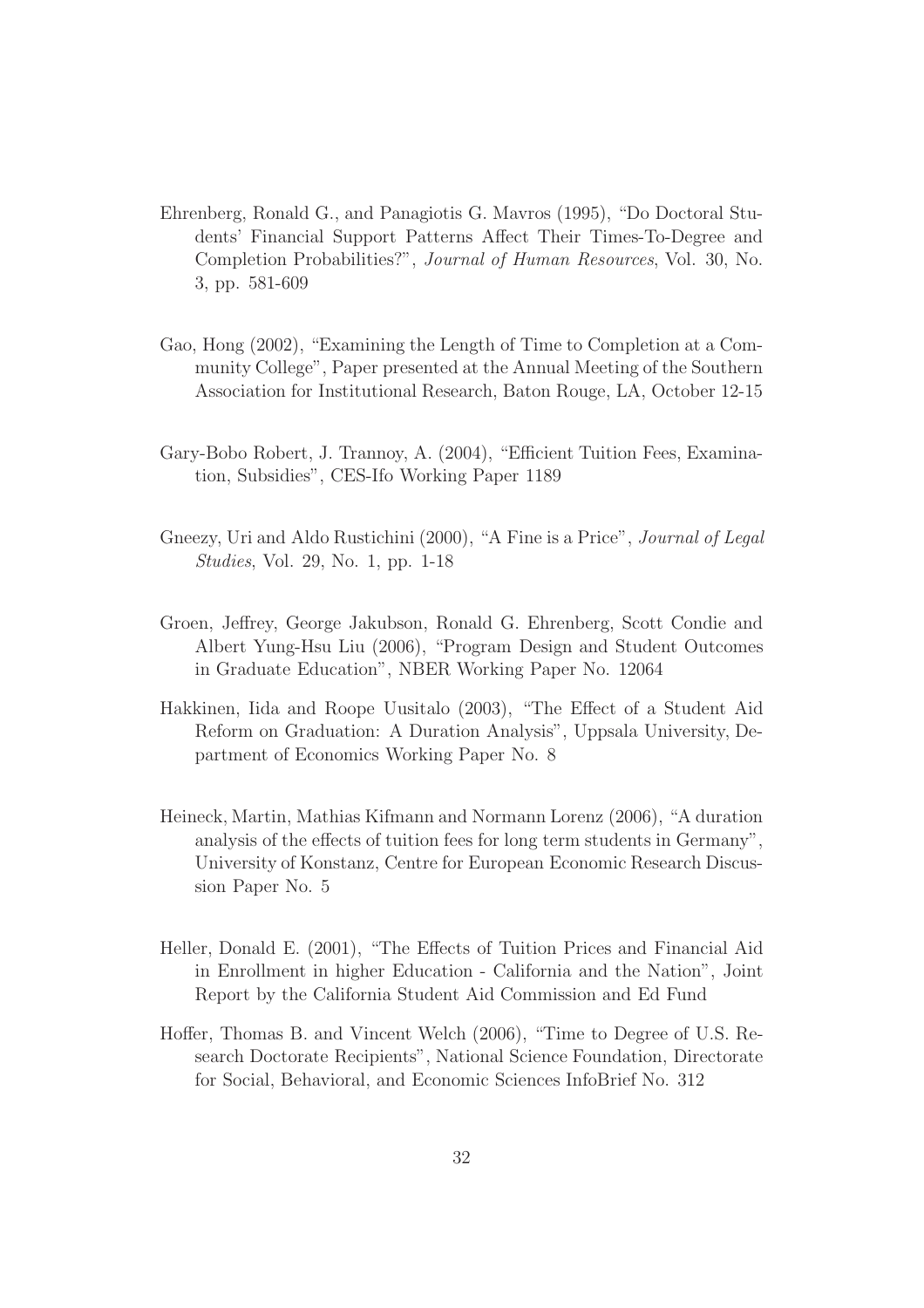- Imbens, Guido W. and Joshua D. Angrist (1994), "Identification and Estimation of Local Average Treatment Effects", *Econometrica*, Vol. 62, No. 2, pp. 467-75
- Kane, Thomas J. (2003), "A Quasi-Experimental Estimate of the Impact of Financial Aid on College-Going", NBER Working Paper No. 9703
- Kremer, M., Miguel, E. and Thornotn, R. (2005), "Incentives to Learn", mimeo, Harvard University
- Lee, David S. (2006), "Randomized Experiments from Non-random Selection in U.S. House Elections", forthcoming in *Journal of Econometrics*"
- Leslie, Larry L. and Paul T. Brinkman (1987), "Student Price Response in Higher Education: The Student Demand Studies", *Journal of Higher Education*, Vol. 58, No. 2, pp. 181-204
- Leuven, Edwin, Hessel Oosterbeek and Bas van der Klaauw (2006), "The effect of financial rewards on students achievement: Evidence from a randomized experiment", mimeo, University of Amsterdam
- Office of Scientific and Engineering Personnel (1990), [On Time to the Doctorate:](http://fermat.nap.edu/books/030904085X/html/7.html) A Study of the Lengthening Time to Completion for Doctorates in Science and Engineering
- Sacerdote, B., (2001) "Peer Effects with Random Assignment: Results for Dartmouth Roommates", Quarterly Journal of Economics 116(2), 681- 704.
- Siegfried, John J. and Wendy Stock (2001), "So You Want to Earn a Ph.D. in Economics? How Long Do You Think it Will Take?", *The Journal of Human Resources* 36, 2, 364-378
- Illinois Board of Higher Education (1999), "Persistence, Completion, and Time to Degree", mimeo.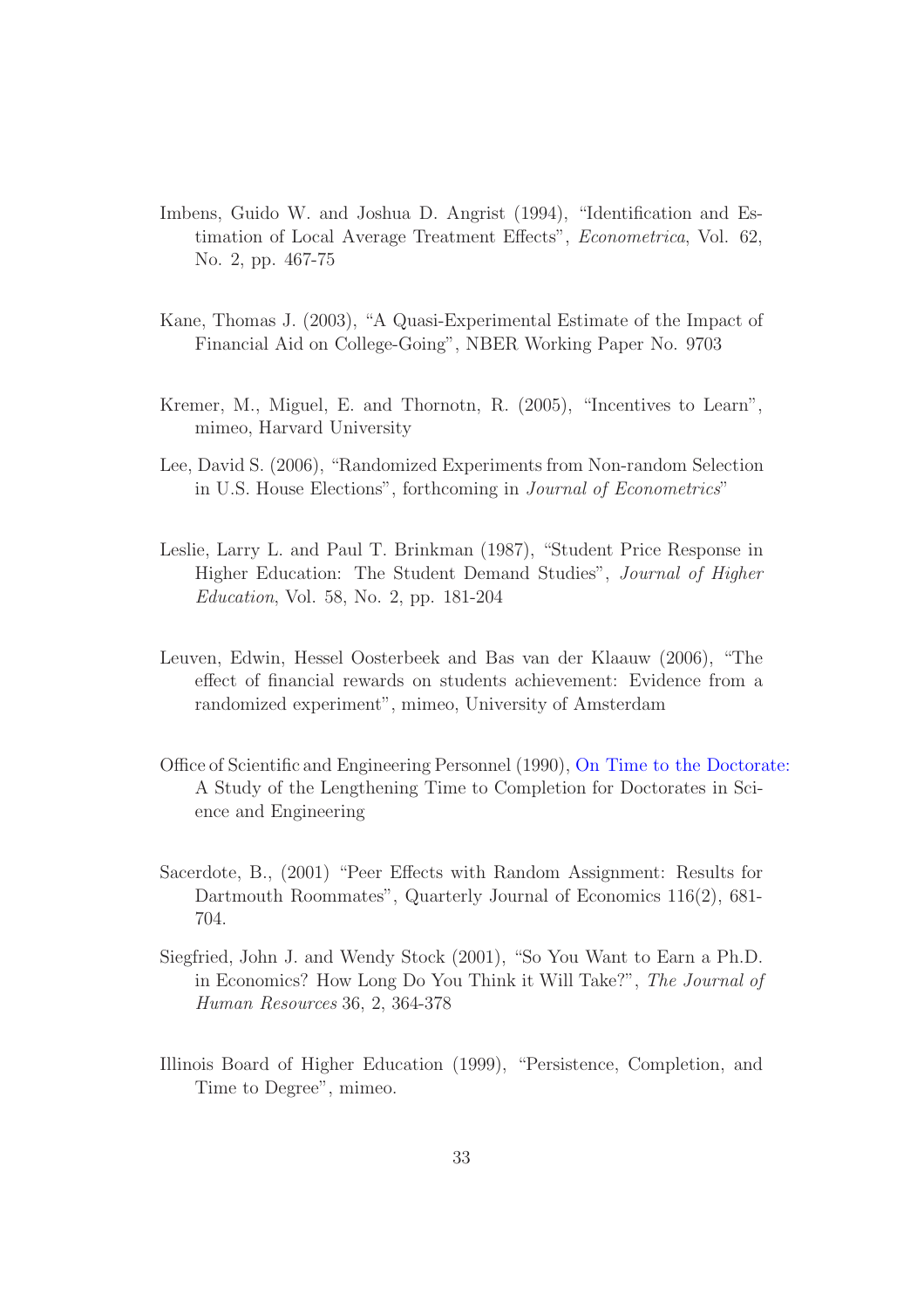- UCDavis (2004), "Undergraduate Time to Degree Completion Rates by College and Division", Office of Resource Management and Planning, Issue Report, March.
- US Department of Education (2003), "The Condition of Education 2003", Institute of Education Sciences, NCES 2003-067.
- van Ours, J. C. and G. Ridder, 2003. "Fast track or failure: a study of the graduation and dropout rates of Ph D students in economics", *Economics of Education Review*, vol. 22, No. 2, pp. 157-166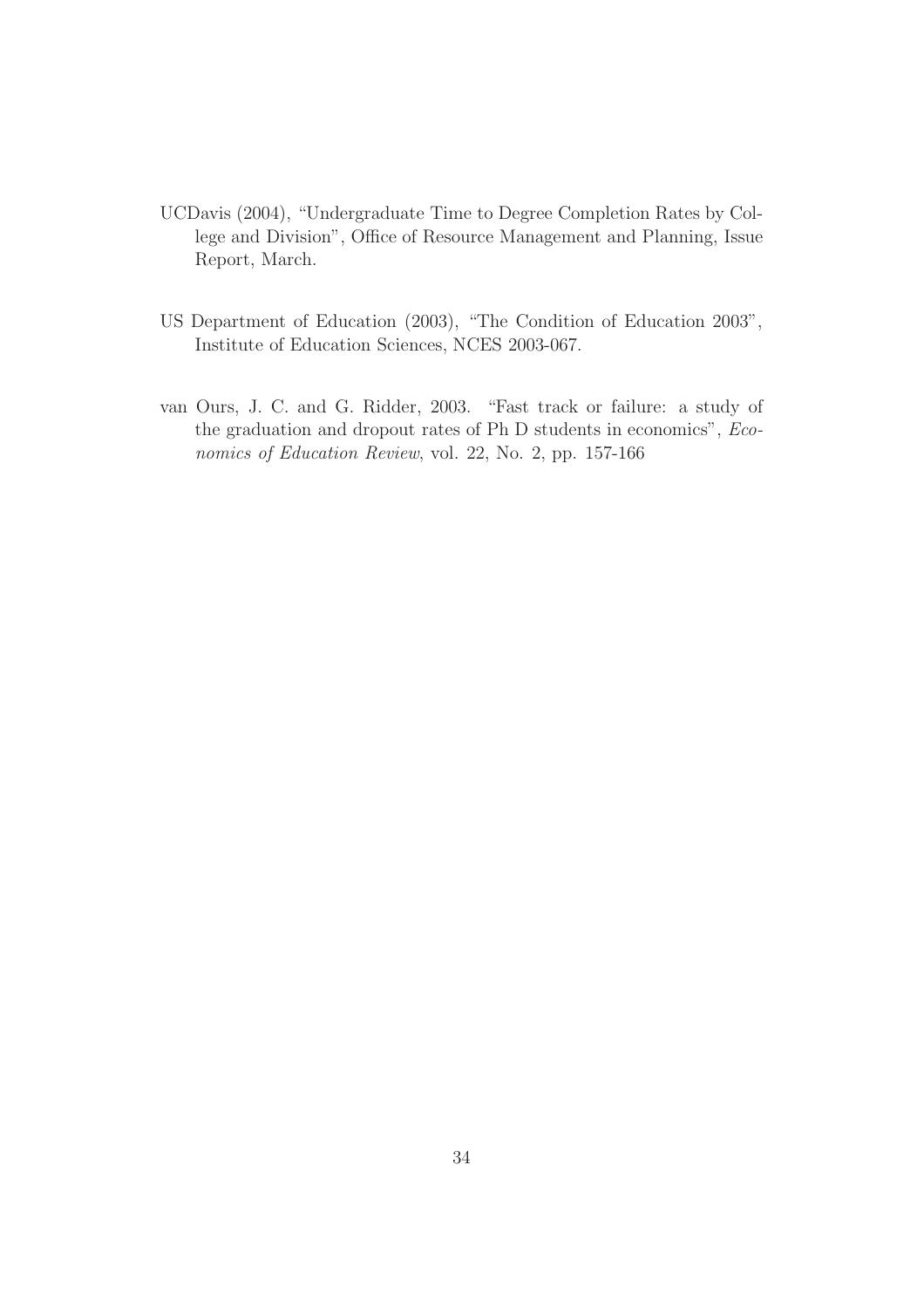|                 | $25-29$ years old: |                | $35-44$ years old: |                  |
|-----------------|--------------------|----------------|--------------------|------------------|
|                 | Employed           | In education   | Male graduates     | Female graduates |
| Italy           | 61.1               | 14.7           | 11.0               | 11.0             |
| Finland         | 61.1               | 10.7           | 32.0               | 42.0             |
| Greece          | 68.7               | 6.4            | 24.0               | 19.0             |
| Spain           | 69.7               | 10.4           | 25.0               | 25.0             |
| Germany         | 74.9               | $\overline{7}$ | 30.0               | 21.0             |
| France          | 76.3               | 5.4            | 21.0               | 24.0             |
| Australia       | 78.4               | 4.5            | 27.0               | 32.0             |
| Canada          | 78.6               | 5.6            | 39.0               | 46.0             |
| Norway          | 78.7               | 11             | 28.0               | 30.0             |
| Sweden          | 80.1               | 13             | 31.0               | 35.0             |
| United Kingdom  | 80.3               | 3.6            | 28.0               | 26.0             |
| Belgium         | 80.6               | 3.9            | 28.0               | 31.0             |
| Austria         | 80.7               | 6.6            | 19.0               | 14.0             |
| Denmark         | 80.8               | 11.5           | 24.0               | 32.0             |
| United States   | 81.2               | 2.9            | 37.0               | 38.0             |
| Portugal        | 83.9               | 4.8            | 7.0                | 11.0             |
| Switzerland     | 85.1               | 5.1            | 37.0               | 21.0             |
| Ireland         | 85.4               | 8.9            | 37.0               | 36.0             |
| Netherlands     | 85.9               | 2.2            | 27.0               | 22.0             |
| Country Average | 77.4               | 7.3            | 26.9               | 27.2             |

<span id="page-35-0"></span>Table 1: Employment, educational enrollment and educational attainment of Italian youth older than 25

Source: OECD Education at a Glance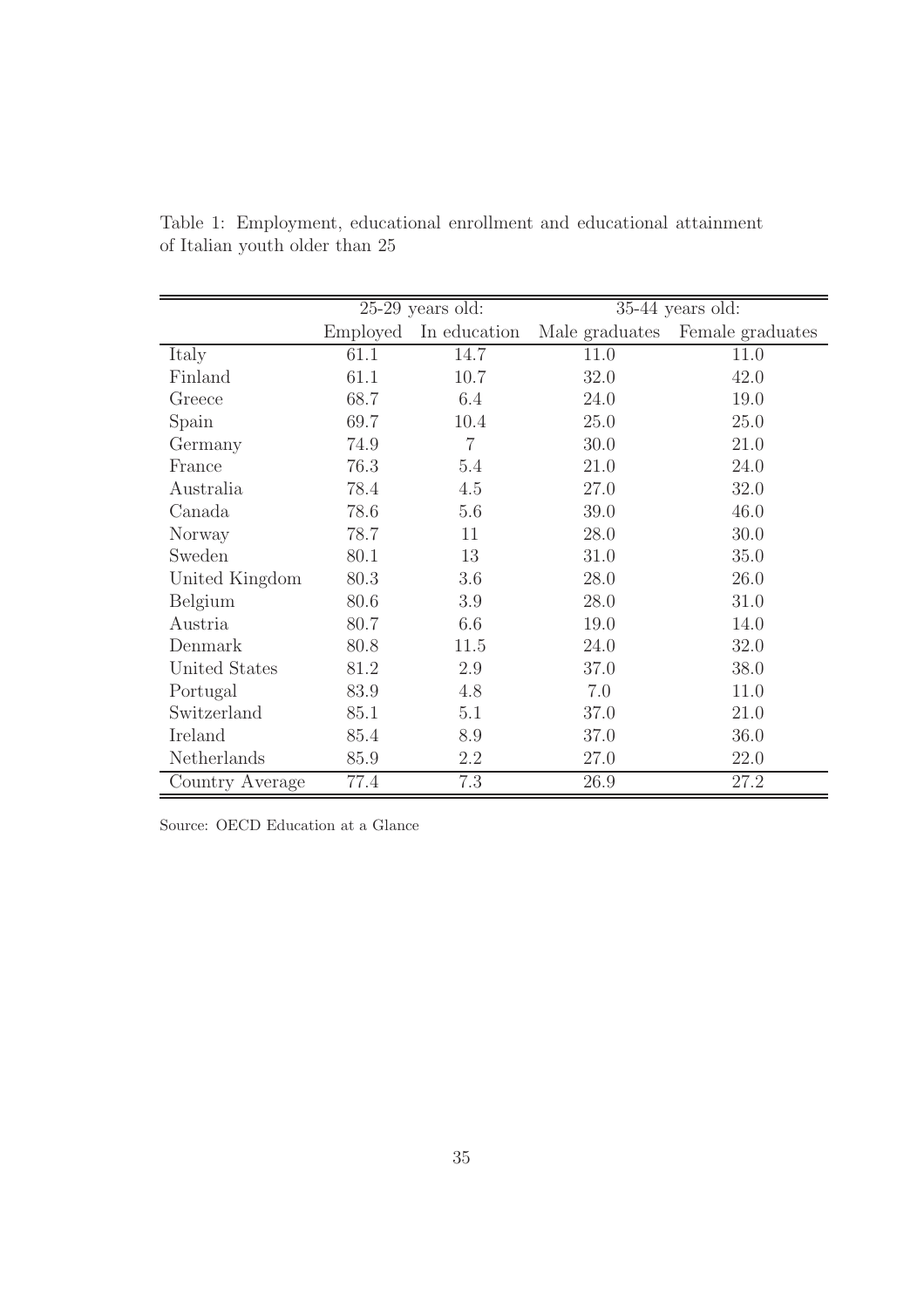|                          | Mean           | Median             | Mean               |
|--------------------------|----------------|--------------------|--------------------|
|                          | legal duration | effective duration | effective duration |
| Sciences                 | 4.01           | 6.0                | 6.94               |
| Chemistry and Pharmacy   | 4.66           | 6.0                | 6.95               |
| Geo-biology              | 4.17           | 7.0                | 7.63               |
| Medical school           | 5.77           | 7.0                | 8.28               |
| Engineering              | 4.99           | 7.0                | 7.73               |
| Architecture             | 4.99           | 8.0                | 8.79               |
| Agrarian sciences        | 4.83           | 7.0                | 8.21               |
| Economics and statistics | 4.04           | 6.0                | 6.74               |
| Political sciences       | 4.02           | 6.0                | 7.23               |
| Law                      | 4.02           | 6.0                | 7.04               |
| Arts                     | 4.02           | 7.0                | 7.61               |
| Literature               | 4.02           | 7.0                | 7.38               |
| Teaching                 | 4.01           | 7.0                | 8.55               |
| Psychology               | 4.92           | 6.0                | 6.71               |
| Total                    | 4.39           | 7.0                | 7.41               |
| Bocconi University       | 4.00           | 5.5                | 5.00               |

<span id="page-36-0"></span>Table 2: Legal and effective duration of university programs in Italy

Source: Representative sample of graduates in 1995 surveyed in 1998 - Standard sample file "Indagine sull'inseriemento professionale dei laureati dell'anno 1995" , ISTAT. Our sample, for Bocconi data.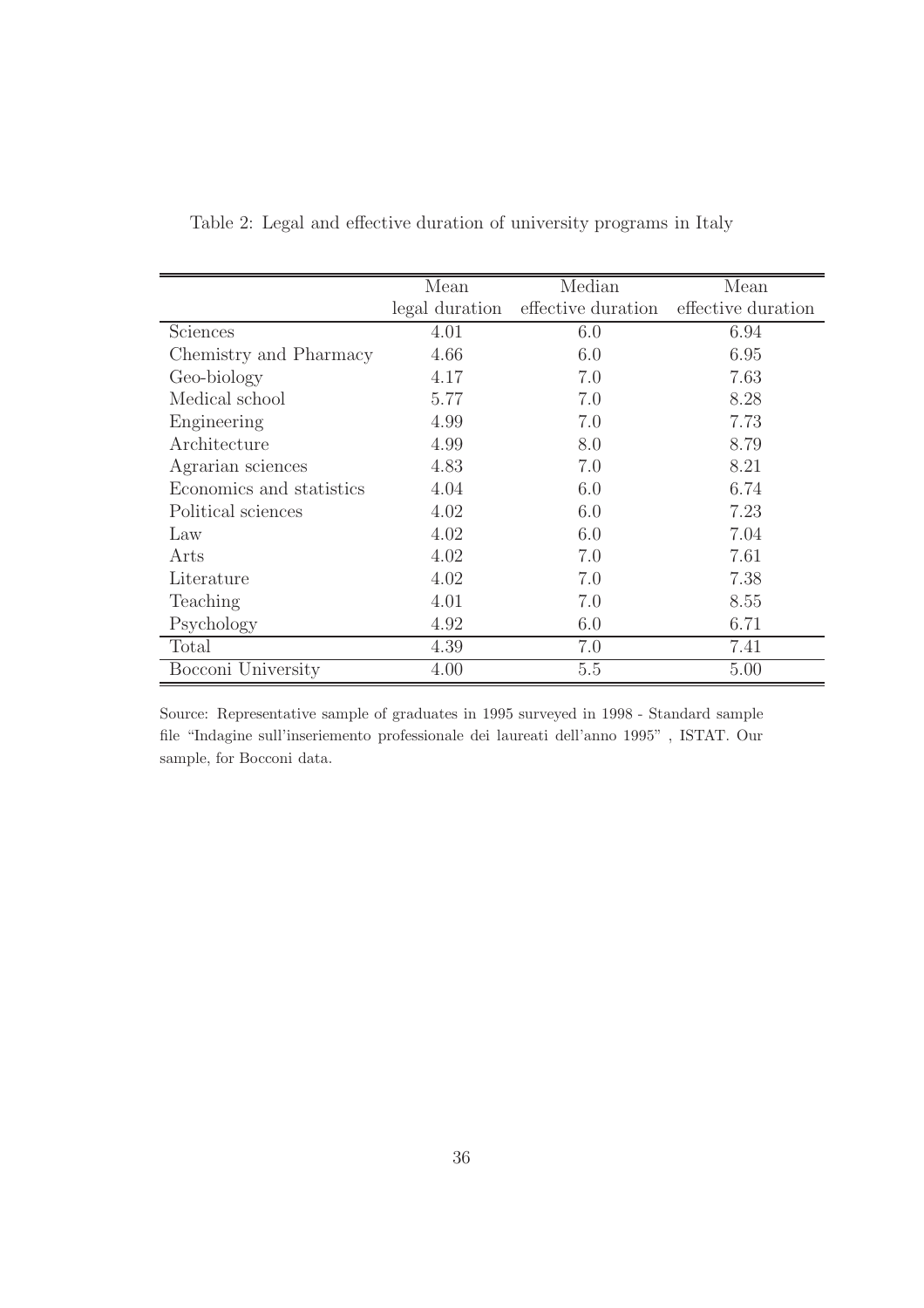|                         | All Italy | Economics in Italy Bocconi University |      |
|-------------------------|-----------|---------------------------------------|------|
| Enrolled in year 99-00  | 1684993   | 237893                                | 8298 |
| % of Fuori corso        | 41.1      | 43.6                                  | 28.9 |
| Graduates in year 99-00 | 171806    | 28106                                 | 1182 |
| % of Fuori corso        | 83.5      | 89.9                                  | 81.2 |

<span id="page-37-0"></span>Table 3: Fraction of *Fuori Corso* students in Italy

Source: Italian Ministry of Education and our data for Bocconi University. Our sample for Bocconi data.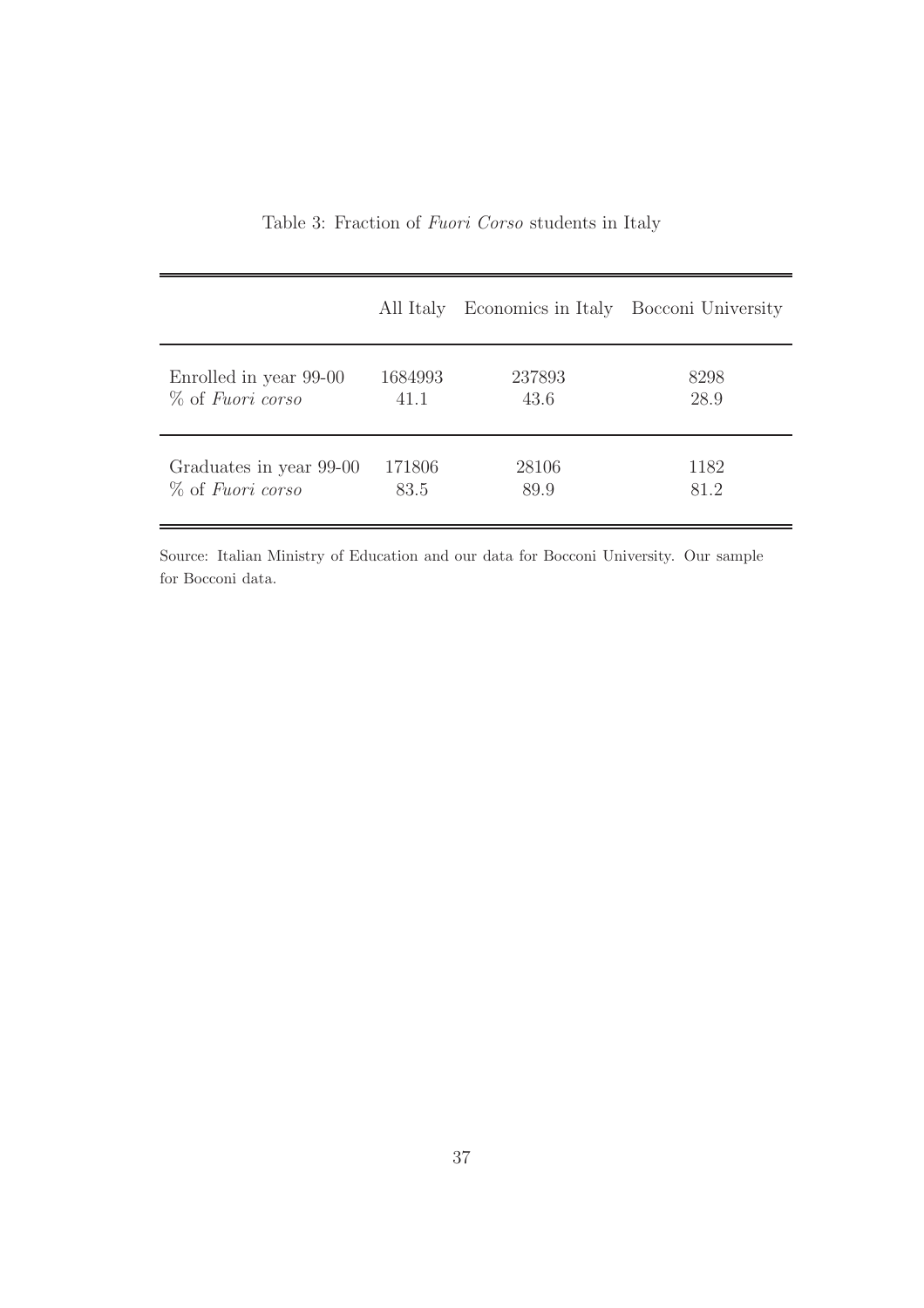|                                                                | Conditional on being |             | Of the total |
|----------------------------------------------------------------|----------------------|-------------|--------------|
|                                                                | <i>in time</i>       | fuori corso |              |
| $\frac{1}{\%}$ of the 12127 enrolled from 1992 to 1999 who are |                      |             |              |
| Females                                                        | 44.62                | 39.57       | 40.92        |
| From Milan area                                                | 40.58                | 40.84       | 40.77        |
| With top highschool grade                                      | 28.83                | 22.01       | 23.83        |
| From top highsenool tracks                                     | 70.40                | 65.98       | 67.16        |
| Family income in Euros                                         | 41872                | 38637       | 39502        |
| Total                                                          | 26.74                | 73.26       | 100.00       |
| $\%$ of the 1823 graduates of 92-93 and 96-97 who are          |                      |             |              |
| Females                                                        | 45.00                | 36.96       | 38.01        |
| From south                                                     | 16.25                | 18.70       | 18.38        |
| From Milan area                                                | 37.50                | 44.03       | 43.17        |
| From public highschool                                         | 77.08                | 69.43       | 70.43        |
| With top highschool grade                                      | 39.58                | 26.09       | 27.87        |
| With father graduate                                           | 43.75                | 29.75       | 31.60        |
| Graduated cum laude                                            | 41.25                | 14.40       | 17.94        |
| Worked during university                                       | 16.25                | 18.57       | 18.27        |
| Total                                                          | 13.17                | 86.83       | 100.00       |

Table 4: Descriptive statistics by *fuori corso* status

<span id="page-38-0"></span>Source: Our sample for Bocconi data.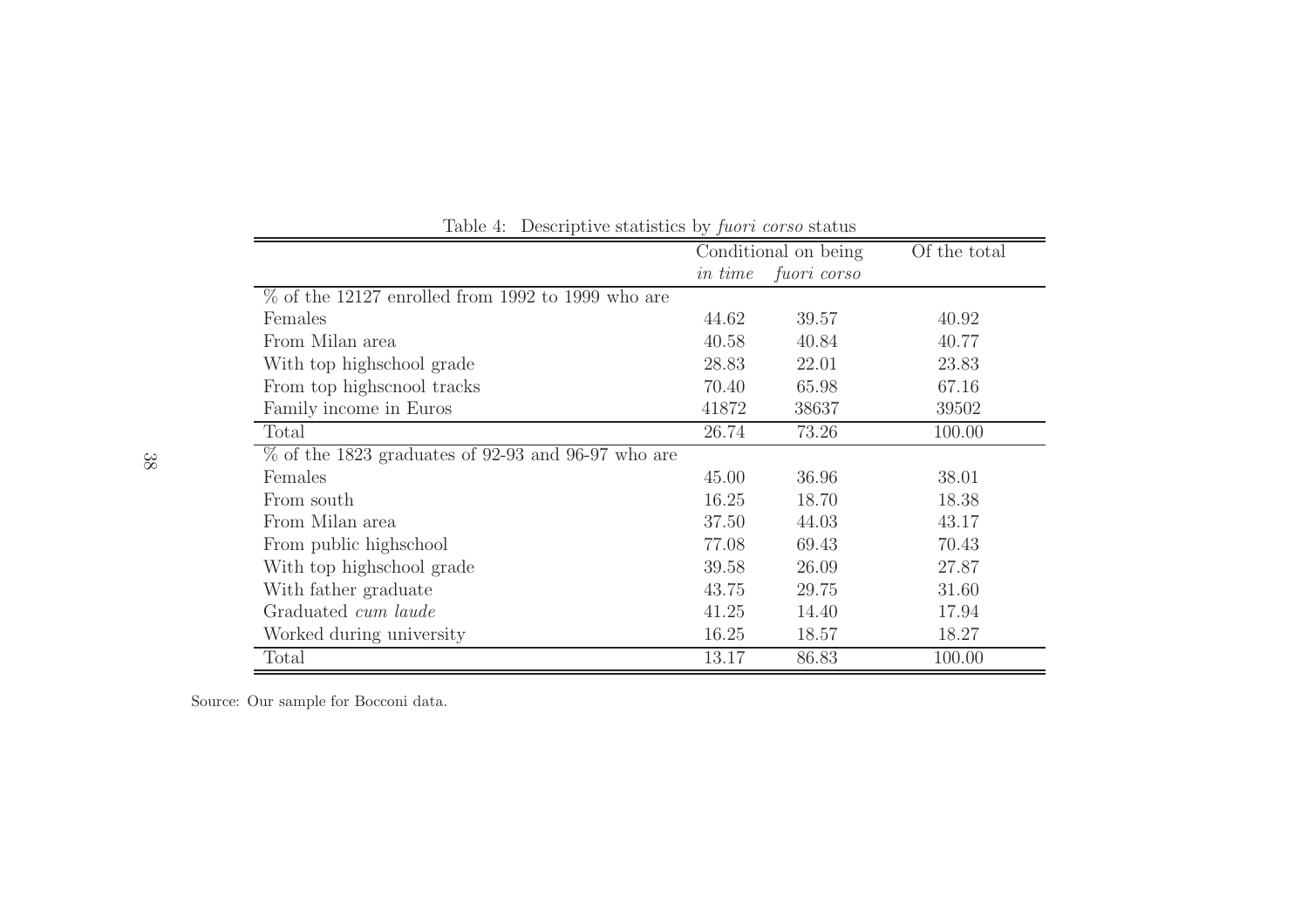

<span id="page-39-0"></span>Figure 1: Tuition structure at Bocconi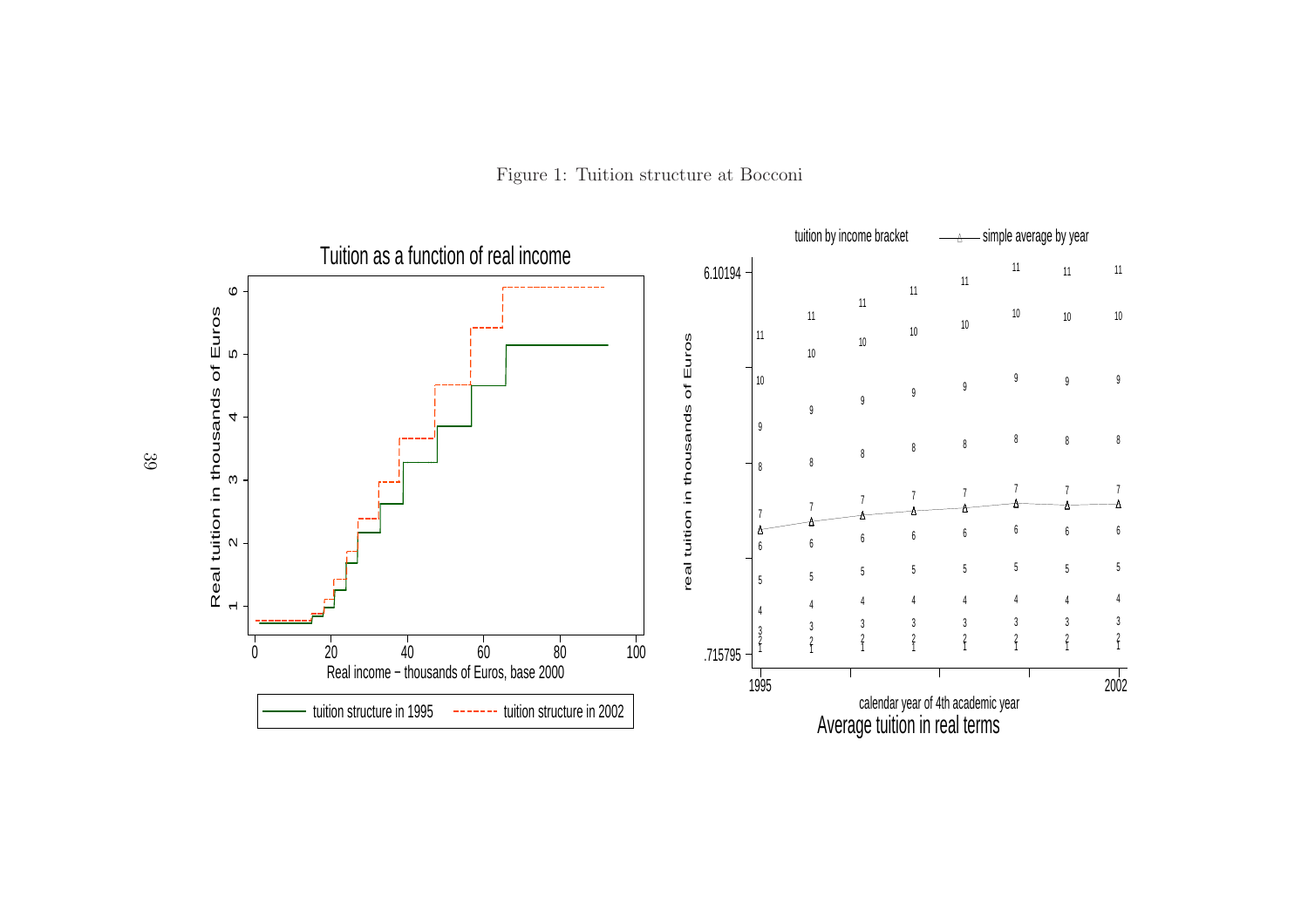| Tuition bracket |        | "in time" |            | Fuori Corso    |              | All students     |  |
|-----------------|--------|-----------|------------|----------------|--------------|------------------|--|
|                 | n.obs. | %         | n.obs.     | $\%$           | n.obs        | $\%$             |  |
|                 | 167    | 14.67     |            |                |              |                  |  |
| $\overline{2}$  | 79     | 16.09     | 971<br>412 | 85.33<br>83.91 | 1,138<br>491 | 100.00<br>100.00 |  |
| 3               | 63     | 14.58     | 369        | 85.42          | 432          | 100.00           |  |
| 4               | 117    | 17.84     | 539        | 82.16          | 656          | 100.00           |  |
| 5               | 86     | 14.60     | 503        | 85.40          | 589          | 100.00           |  |
| 6               | 174    | 18.20     | 782        | 81.80          | 956          | 100.00           |  |
|                 | 182    | 18.69     | 792        | 81.31          | 974          | 100.00           |  |
| 8               | 356    | 21.65     | 1,288      | 78.35          | 1,644        | 100.00           |  |
| 9               | 303    | 25.83     | 870        | 74.17          | 1,173        | 100.00           |  |
| 10              | 194    | 24.56     | 596        | 75.44          | 790          | 100.00           |  |
| 11              | 342    | 24.91     | 1,031      | 75.09          | 1,373        | 100.00           |  |
| Total           | 2,063  | 20.19     | 8,153      | 79.81          | 10,216       | 100.00           |  |

Table 5: 4th year students by theoretical tuition bracket and *Fuori Corso* status

<span id="page-40-0"></span>Source: Our sample for Bocconi data.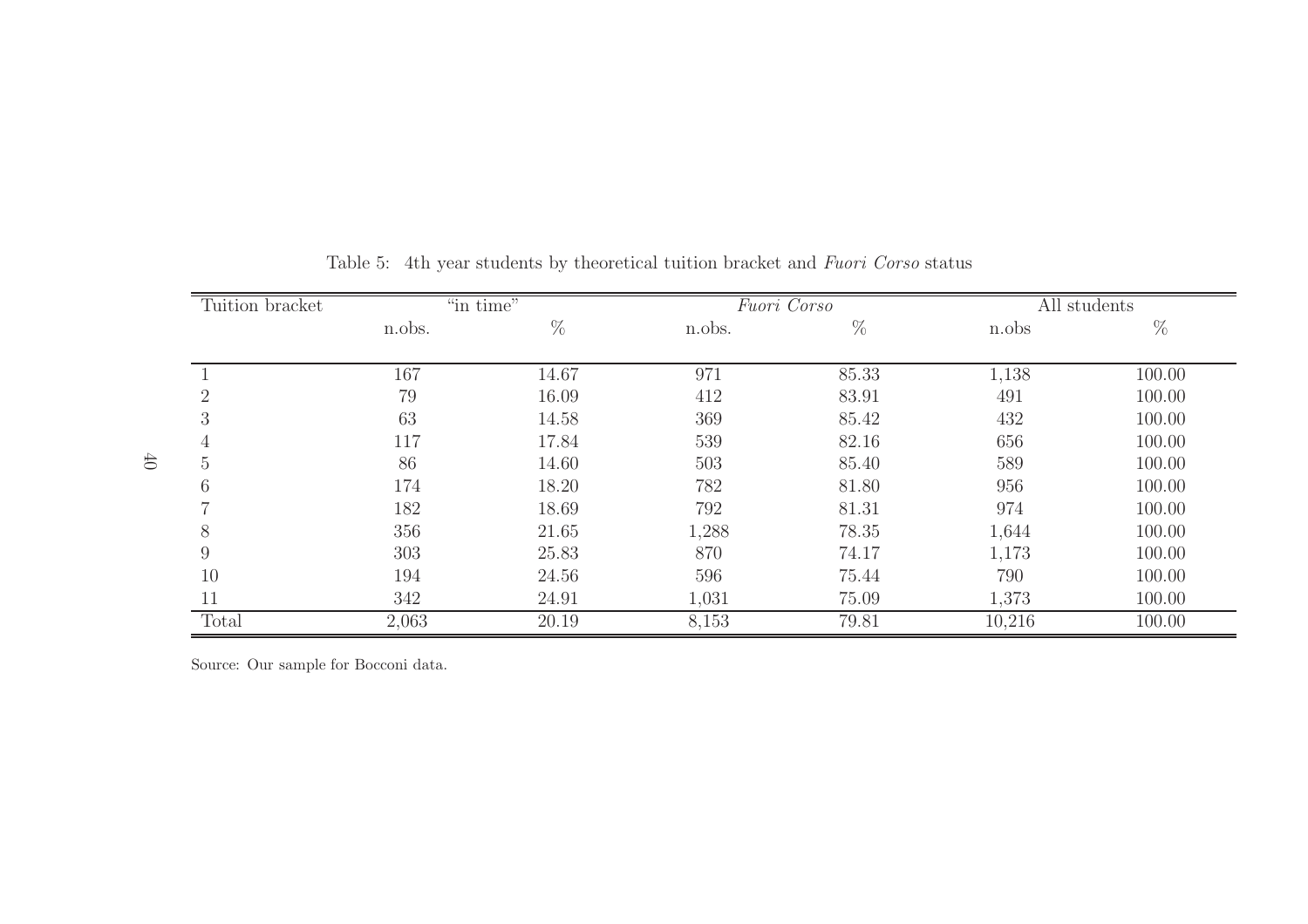

<span id="page-41-0"></span>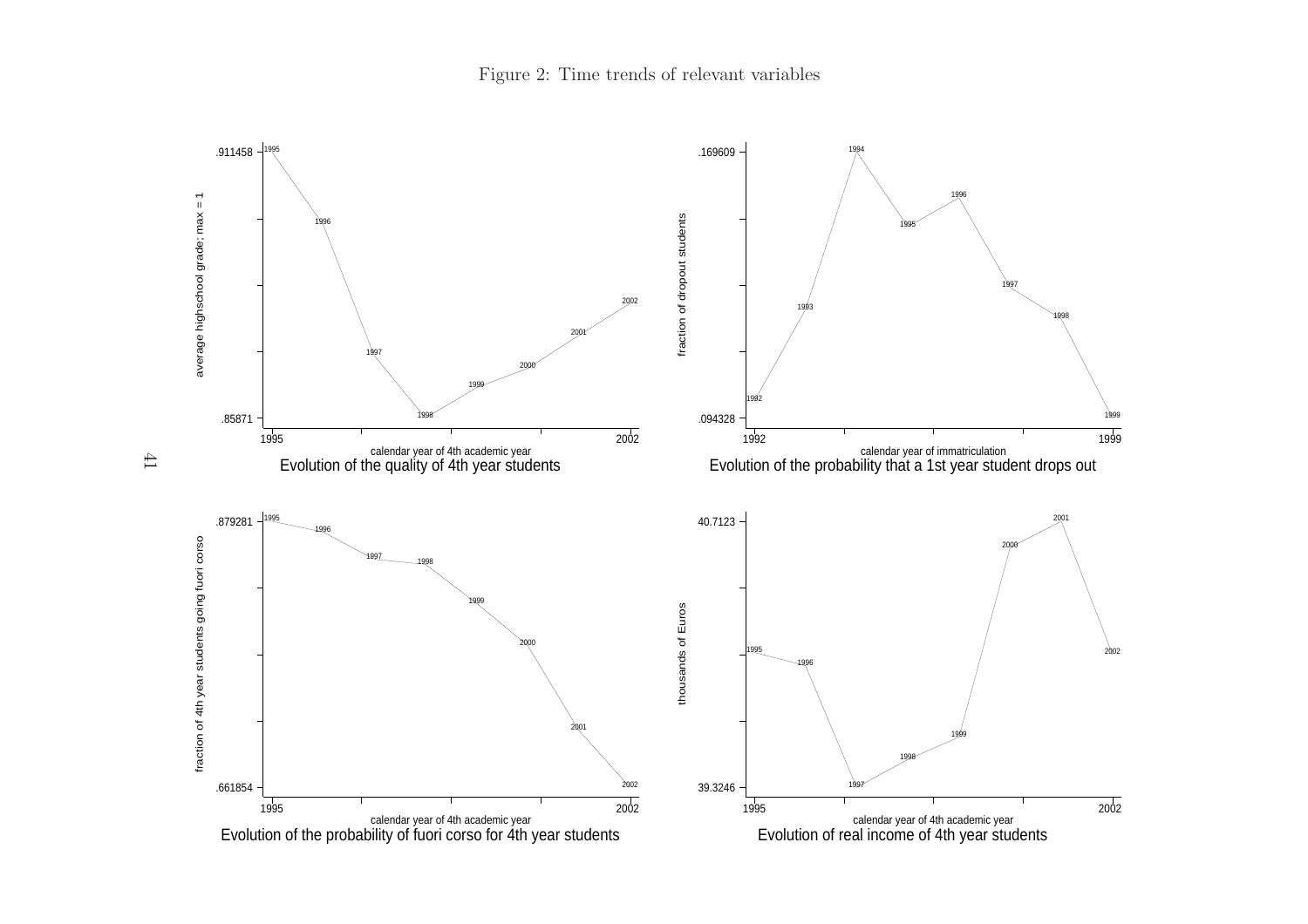# <span id="page-42-0"></span>Discontinuity 2

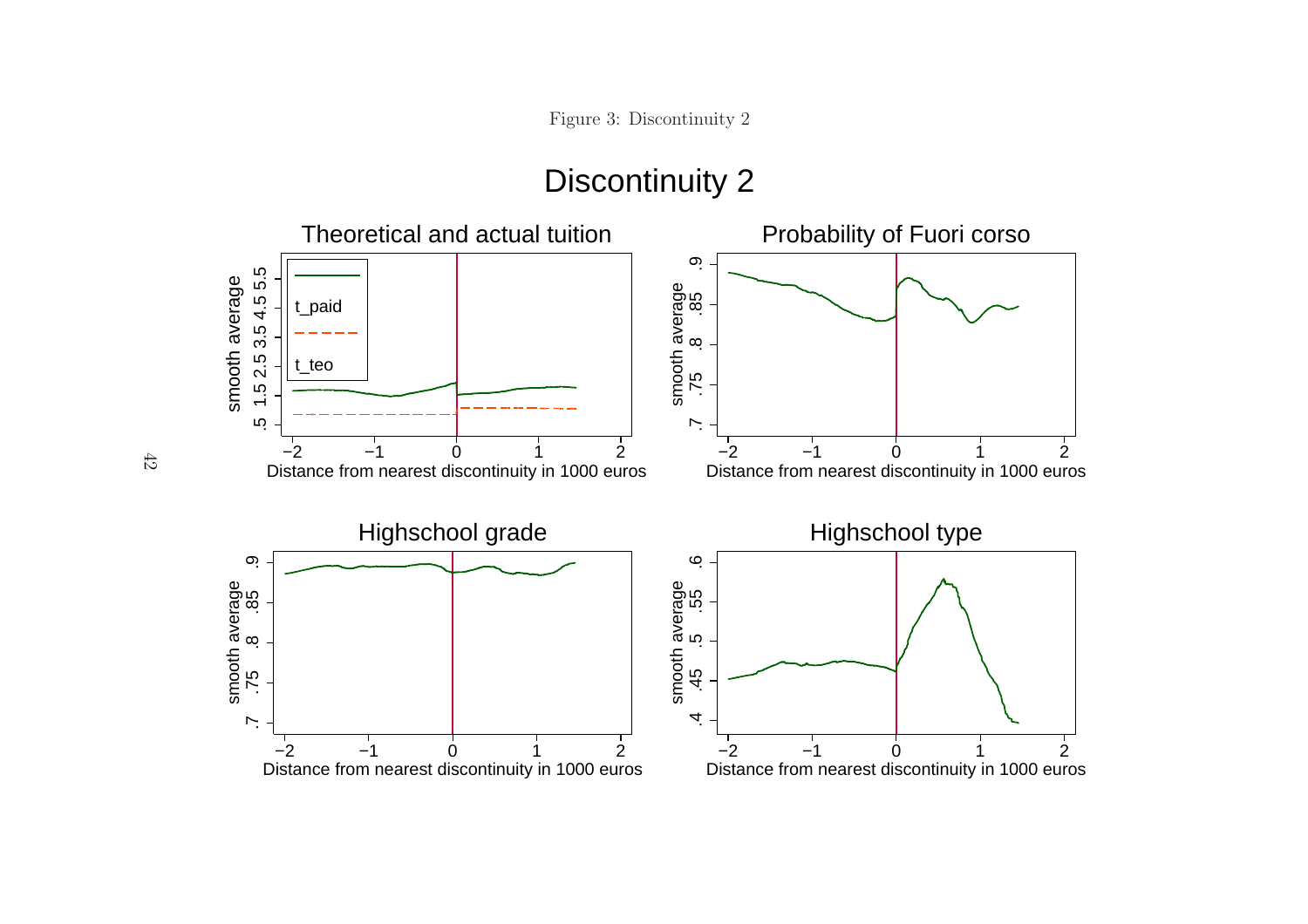# <span id="page-43-0"></span>Discontinuity 7

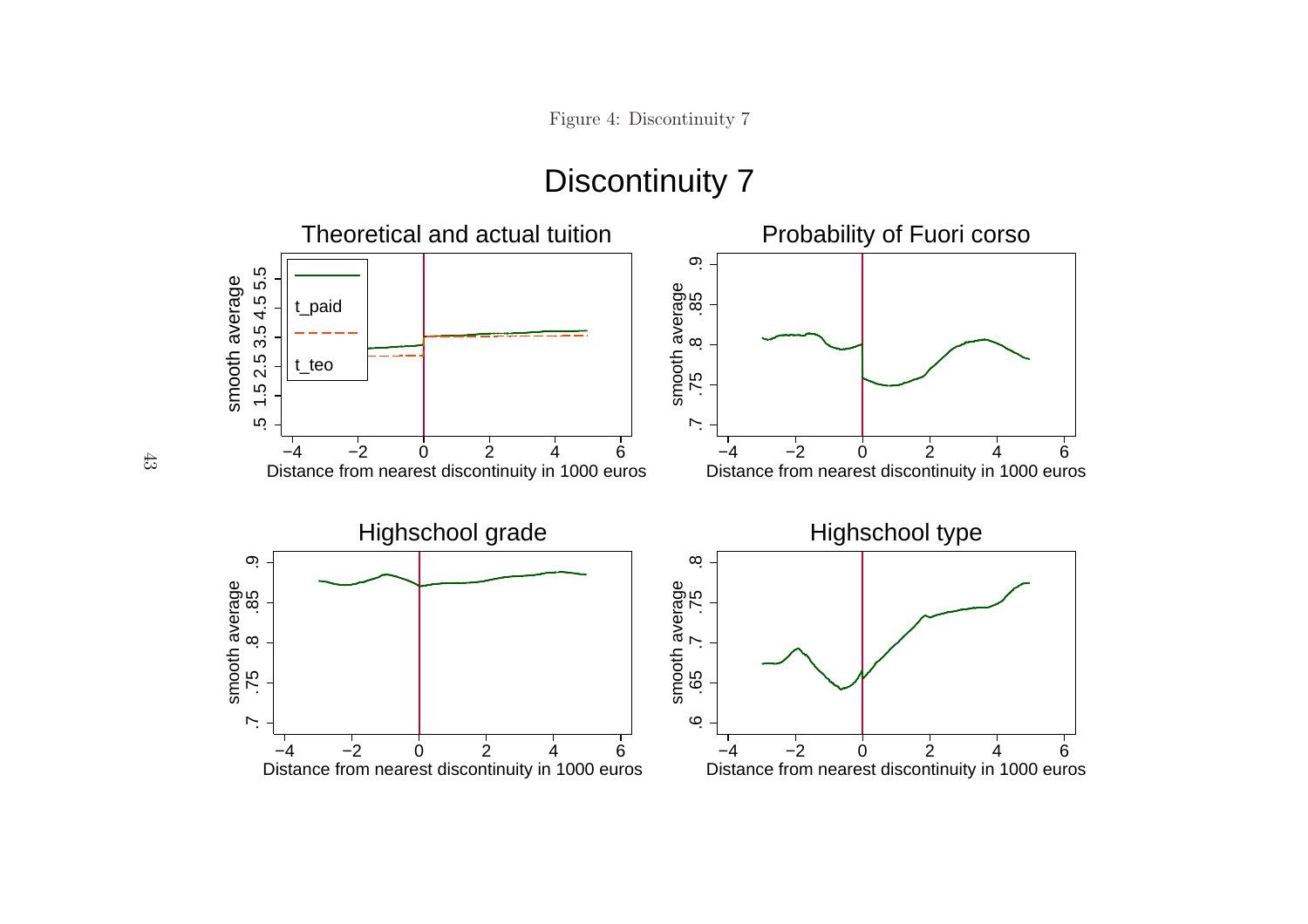| Method<br>Treatment<br>Instrument | OLS-ITT<br>Theoretical Tuition | <b>OLS</b><br>Paid Tuition   | <b>IV-LATE</b><br>Paid Tuition<br>Theoretical Tuition | N. of obs. |
|-----------------------------------|--------------------------------|------------------------------|-------------------------------------------------------|------------|
| Pre-intervention outcome          |                                |                              |                                                       |            |
| Highschool grade                  | .0019<br>.0049)                | $-.013$<br>.00096)           | .0032<br>(.0083)                                      | 10216      |
| Highschool type                   | $-.032$<br>(.02)               | .029<br>$\left( .004\right)$ | $-.055$<br>0.035)                                     | 10216      |
| Family of origin outside Milan    | $-.025$<br>.022)               | $-.017$<br>.0043)            | $-.042$<br>(.037)                                     | 10216      |
| GPA in first year at Bocconi      | $-.0024$<br>.0033)             | $-.0075$<br>.00066)          | $-.0041$<br>$\left( 0.0057\right)$                    | 10153      |
| Female                            | .029<br>.022)                  | $-.0068$<br>.0044)           | .05<br>.038)                                          | 10216      |

Table 6: Regression discontinuity estimates of the effect of tuition on pre-intervention outcomes

Note: Each coefficient (and related standard error in parenthesis) is an estimate of  $\beta$  obtained from separate regressions of the form:

<span id="page-44-0"></span>
$$
S = g(Y) + \beta \tau^K + \gamma_t + \epsilon
$$

where S is the pre-intervention outcome indicated in the corresponding row of the table;  $\tau^k$  is the theoretical tuition  $\tau^t$  in column 1 and the tuition actually paid  $\tau^p$  in column 2 and 3. Estimates in columns 1 and 2 are obtained with OLS; in column 3 with IV using  $\tau^t$  as an instrument for  $\tau^p$ .  $\gamma_t$  are time dummies.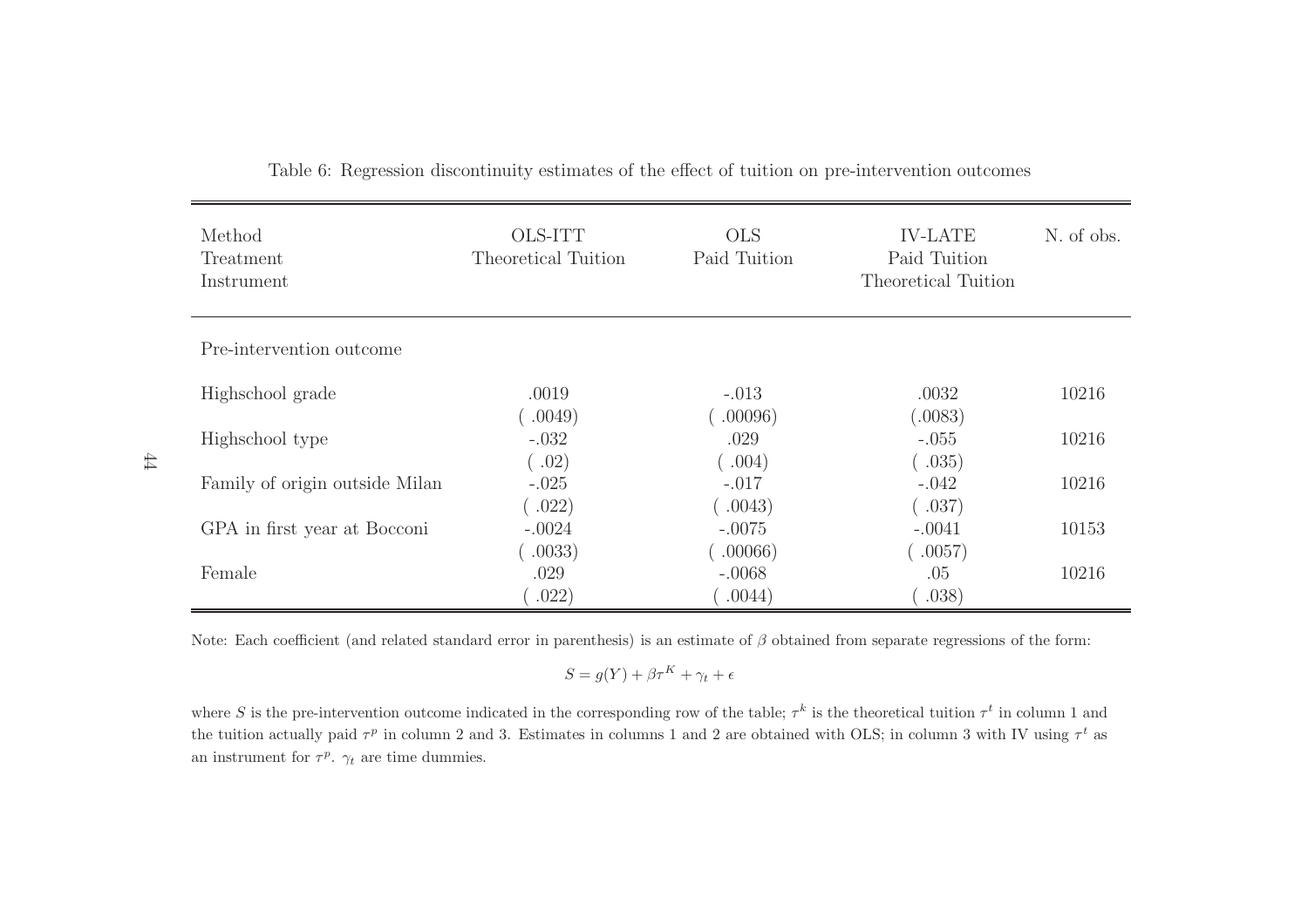| Method<br>Outcome<br>Treatment<br>Instrument | <b>OLS-ITT</b><br>Paid Tuition<br>Theoretical Tuition | <b>OLS-ITT</b><br>Fuori Corso<br>Theoretical Tuition | <b>OLS</b><br>Fuori Corso<br>Paid Tuition | <b>IV-LATE</b><br>Fuori Corso<br>Paid Tuition<br>Theoretical Tuition | N. of obs. |
|----------------------------------------------|-------------------------------------------------------|------------------------------------------------------|-------------------------------------------|----------------------------------------------------------------------|------------|
| Discontinuity 1                              | $-2.5$                                                | .42                                                  | $-.0086$                                  | $-.17$                                                               | 1376       |
| s.e.                                         | (2.1)                                                 | (.53)                                                | (.007)                                    | (.24)                                                                |            |
| Discontinuity 2                              | $-2.4$                                                | .21                                                  | .0047                                     | $-.088$                                                              | 463        |
| s.e.                                         | (1.5)                                                 | (.37)                                                | (.011)                                    | (.16)                                                                |            |
| Discontinuity 3                              | .64                                                   | $-.13$                                               | $-.012$                                   | $-.2$                                                                | 563        |
| s.e.                                         | (1.1)                                                 | (.29)                                                | (.011)                                    | (.55)                                                                |            |
| Discontinuity 4                              | .51                                                   | .17                                                  | $-.0058$                                  | .33                                                                  | 636        |
| s.e.                                         | (.65)                                                 | (.17)                                                | (.01)                                     | (.54)                                                                |            |
| Discontinuity 5                              | $-.4$                                                 | $-.2$                                                | .017                                      | $.5\,$                                                               | 742        |
| s.e.                                         | (.53)                                                 | (.15)                                                | (.01)                                     | (.74)                                                                |            |
| Discontinuity 6                              | $.52\,$                                               | $-.078$                                              | .0063                                     | $-.15$                                                               | 961        |
| s.e.                                         | (.38)                                                 | (.12)                                                | (.01)                                     | (.25)                                                                |            |
| Discontinuity 7                              | .11                                                   | $-.06$                                               | .011                                      | $-.56$                                                               | 1331       |
| s.e.                                         | (.27)                                                 | (.10)                                                | (.01)                                     | (1.7)                                                                |            |
| Discontinuity 8                              | .38                                                   | $-.07$                                               | .017                                      | $-.19$                                                               | 1453       |
| s.e.                                         | (.14)                                                 | (.071)                                               | (.013)                                    | (.20)                                                                |            |
| Discontinuity 9                              | .24                                                   | $-.022$                                              | .027                                      | $-.095$                                                              | 957        |
| s.e.                                         | (.14)                                                 | (.088)                                               | (.02)                                     | (.38)                                                                |            |
| Discontinuity 10                             | $.57\,$                                               | .11                                                  | .046                                      | $\cdot$ <sup>2</sup>                                                 | 1734       |
| s.e.                                         | (.10)                                                 | (.09)                                                | (.021)                                    | (.16)                                                                |            |
| All                                          | .59                                                   | $-.036$                                              | .0021                                     | $-.061$                                                              | 10216      |
| s.e.                                         | (0.05)                                                | (.018)                                               | (.004)                                    | (.031)                                                               |            |

Table 7: Regression discontinuity estimates of the effect of tuition on the probability of late graduation (*Fuori corso*)

Note: Each coefficient (and related standard error in parenthesis) is an estimate of  $\beta$  obtained from separate regressions of the form:

<span id="page-45-0"></span>
$$
W = g(Y) + \beta \tau^K + \gamma_t + \epsilon
$$

where W is the theoretical tuition  $\tau^p$  in column 1 and the (*Fuori Corso* status) F in the other columns;  $\tau^k$  is the theoretical tuition  $\tau^t$  in column 1 and 2, and the tuition actually paid  $\tau^p$  in column 3 and 4. Estimates in columns 1,2 and 3 are obtained with OLS; in column 3 with IV using  $\tau^t$  as an instrument for  $\tau^p$ .  $\gamma_t$  are time dummies.